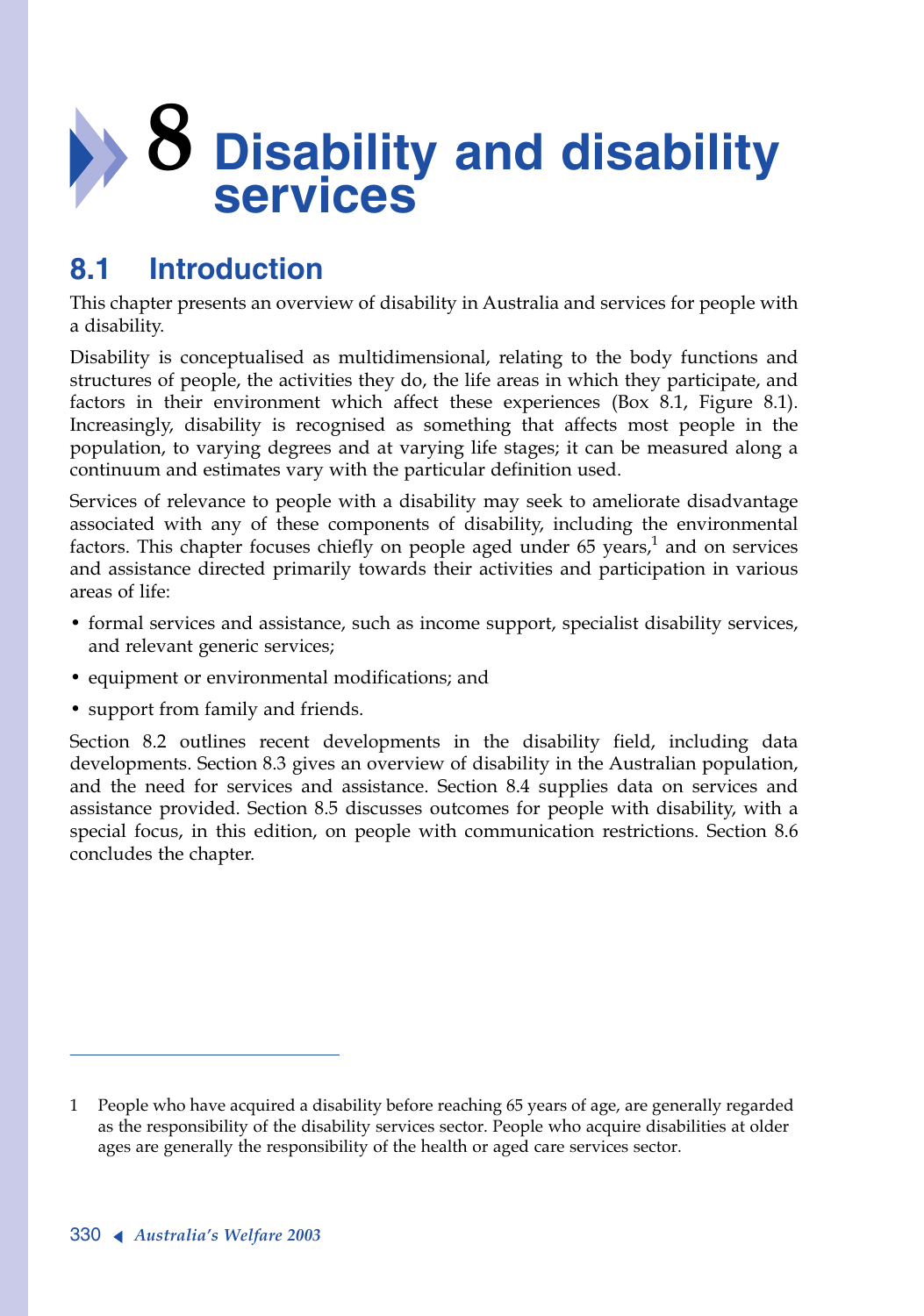# **8.2 Recent developments**

The disability field is strongly influenced by philosophical ideas about human society and how it functions, by the theory and practice of human service provision including access to generic services by people with disabilities, by economic trends and funding patterns and practices, and by demographic change in the population. This section briefly explores some recent developments affecting the disability services field.



# **Human rights and ethics**

Most policies in the disability field have, in recent decades, been underpinned by a human rights philosophy—encapsulated in the basic principle that people with disabilities should have the same opportunities to participate in society as do others (see, for example, AIHW 1993:266–79; UN 1994). The United Nations is now seeking input from member states to develop proposals for an international convention to promote and protect the rights of people with disabilities. In the Asia–Pacific region, the UN has fostered a 'framework for action towards an inclusive, barrier-free and rightsbased society for person with disabilities' (ESCAP 2002).

International agreement on definitions and classifications of disability (Figure 8.1, Box 8.1) opens the way for these to contribute to clarity in the scope and terminology of such agreements. Indeed, the ICF is recognised as aligning with the existing UN Standard Rules on the Equalization of Opportunities for Persons with Disabilities and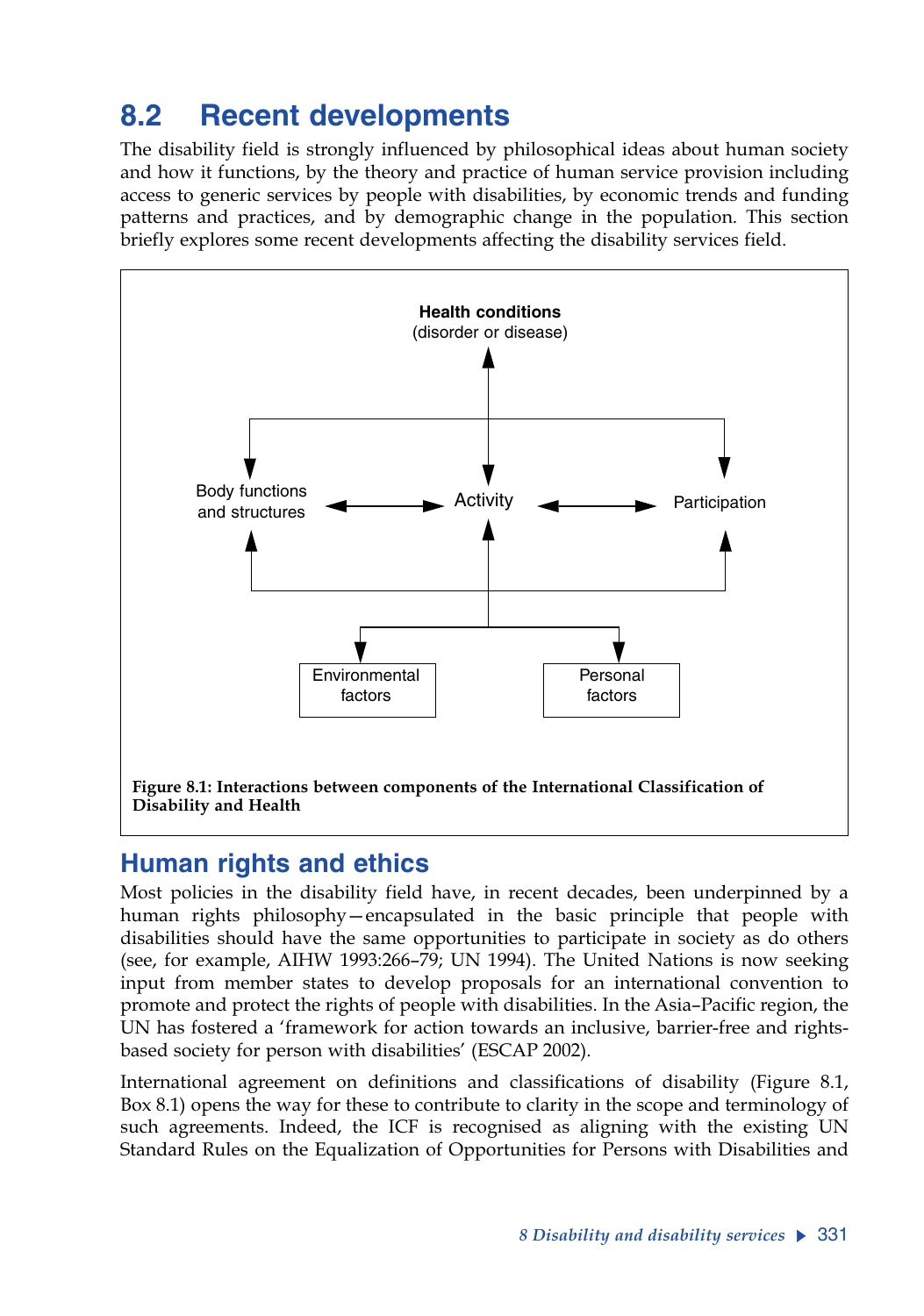### **Box 8.1: The International Classification of Functioning, Disability and Health (ICF)**

*Functioning and disability are multidimensional concepts, relating to the body functions and structures of people, the activities they do, the life areas in which they participate, and the factors in their environment which affect these experiences. In the ICF, a person's functioning or disability is conceived as a dynamic interaction between health conditions and environmental and personal factors (WHO 2001:6).*

*Disability is the umbrella term for any or all of: an impairment of body structure or function, a limitation in activities, or a restriction in participation. The key components of disability are defined as follows:*

- *• Body functions are the physiological functions of body systems (including psychological functions).*
- *• Body structures are anatomical parts of the body, such as organs, limbs and their components.*
- *• Impairments are problems in body function and structure, such as significant deviation or loss.*
- *• Activity is the execution of a task or action by an individual.*
- *• Participation is involvement in a life situation.*
- *• Activity limitations are difficulties an individual may have in executing activities.*
- *• Participation restrictions are problems an individual may experience in involvement in life situations.*

*Environmental factors make up the physical, social and attitudinal environment in which people live and conduct their lives. These are recorded as either facilitators or barriers (both on a 5-point scale) to indicate the effect they have on the person's functioning.*

*The ICF contains a hierarchy of classifications and codes for each of its main components: Body Functions and Structures, Activities and Participation, and Environmental Factors. Measures can be recorded against each of the neutral codes, to indicate the extent of 'problem' with any of these aspects of functioning. Environmental Factors can be recorded as being either barriers to or facilitators of a person's functioning.*

*The ICF was endorsed for international use by the World Health Assembly in May 2001. It is regarded by the World Health Organization as one of the two core international classifications for health and health-related information, the other being the International Classification of Diseases and Related Health Problems (ICD).*

*The potential value of using the ICF in Australia is that it:*

- *• recognises the role of environmental factors in the creation of disability and the importance of participation as a desired outcome, as well as the relevance of underlying health conditions and their effects; and*
- *• provides a framework within which a wide variety of information relevant to disability and functioning can be developed, assembled and related.*

*Source:* AIHW 2003d.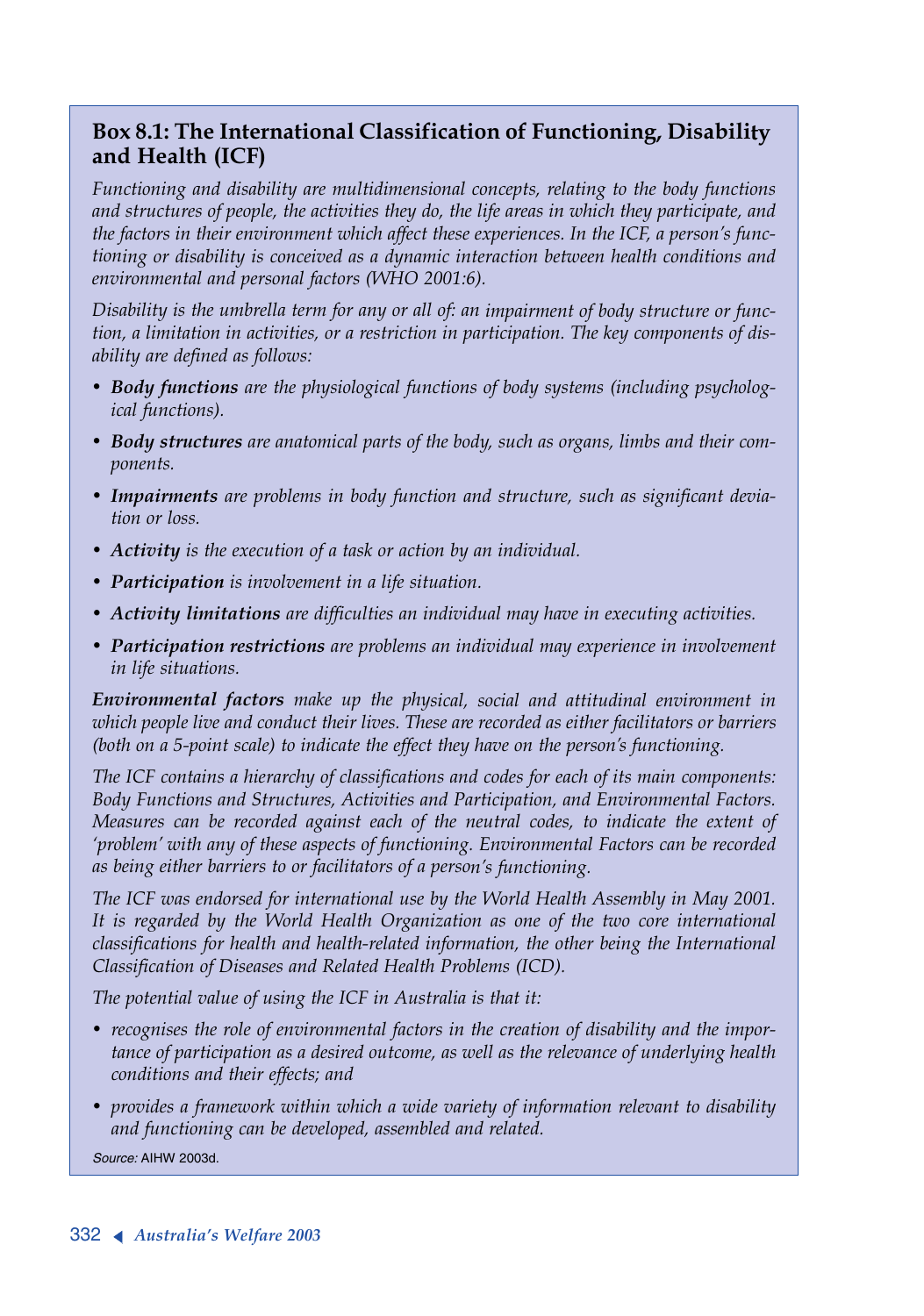other rights formulations (Madden 2003; UN 1994; WHO 2001:5). The focus of the ICF on environment is seen as particularly relevant to its application in human rights initiatives (Bickenbach et al forthcoming).

The rapidly changing field of genetics is another area where scientific developments are stirring active ethical debate (Box 8.2).

# **Disability Discrimination Act**

The *Disability Discrimination Act 1992* (DDA) is one of the major national expressions of the human rights approach to disability, making discrimination on the grounds of disability unlawful, and providing a framework for the setting of access standards in significant fields (see Box 8.3 for an overview of recent progress on standards). Individual people may make complaints under the DDA, and standards can be set in order to achieve system-wide change. These standards are set after negotiation with industry to agree the nature and time scale of the changes to be effected. DDA standards have two major purposes: 'to set legislative deadlines for achieving equal access for people with disabilities in the areas covered by the DDA; and to provide more definite and certain benchmarks for accessibility and equality than is provided by the general anti-discrimination model' (HREOC 2003:1). While change is slow, the Act is credited with some positive shifts over the last 10 years— standards for accessible public transport, increased emphasis on 'universal' building design, voluntary industry standards in banking and finance, and a requirement that Telstra provide telephone typewriter services (TTYs) to hearing impaired people (Innes 2003). The Human Rights and Equal Opportunity Commission deals with complaints under the DDA (HREOC 2003*)*.

The Commonwealth Government launched a new Commonwealth Disability Strategy, in recognition of its own legislative responsibilities to ensure that 'people with disabilities have the same access to buildings, services, information, employment, education, sport and recreational activities as everyone else in the community' (Commonwealth of Australia 2000). The strategy encourages Commonwealth agencies to prepare action plans and provides a performance framework for reporting on progress.

An inquiry into the DDA was announced in February 2003, to examine its effectiveness in achieving its stated goals of eliminating discrimination, ensuring equality of people with disabilities before the law, and promoting recognition and acceptance of the rights of people with disabilities. The review is also considering the extent to which the DDA restricts competition, and is to quantify the costs and benefits of the DDA approach and examine mechanisms for improving efficiency and 'minimising compliance costs and paper burden on small business' (Productivity Commission 2003a:6).

# **Income support and employment**

Both nationally and internationally, there are efforts to understand the rising numbers of people receiving disability-related income support, and to clarify the relationship between, on the one hand, measures to support people with a disability in their search for work and in employment once obtained and, on the other, the features of programs that provide income support to replace or supplement earnings otherwise unavailable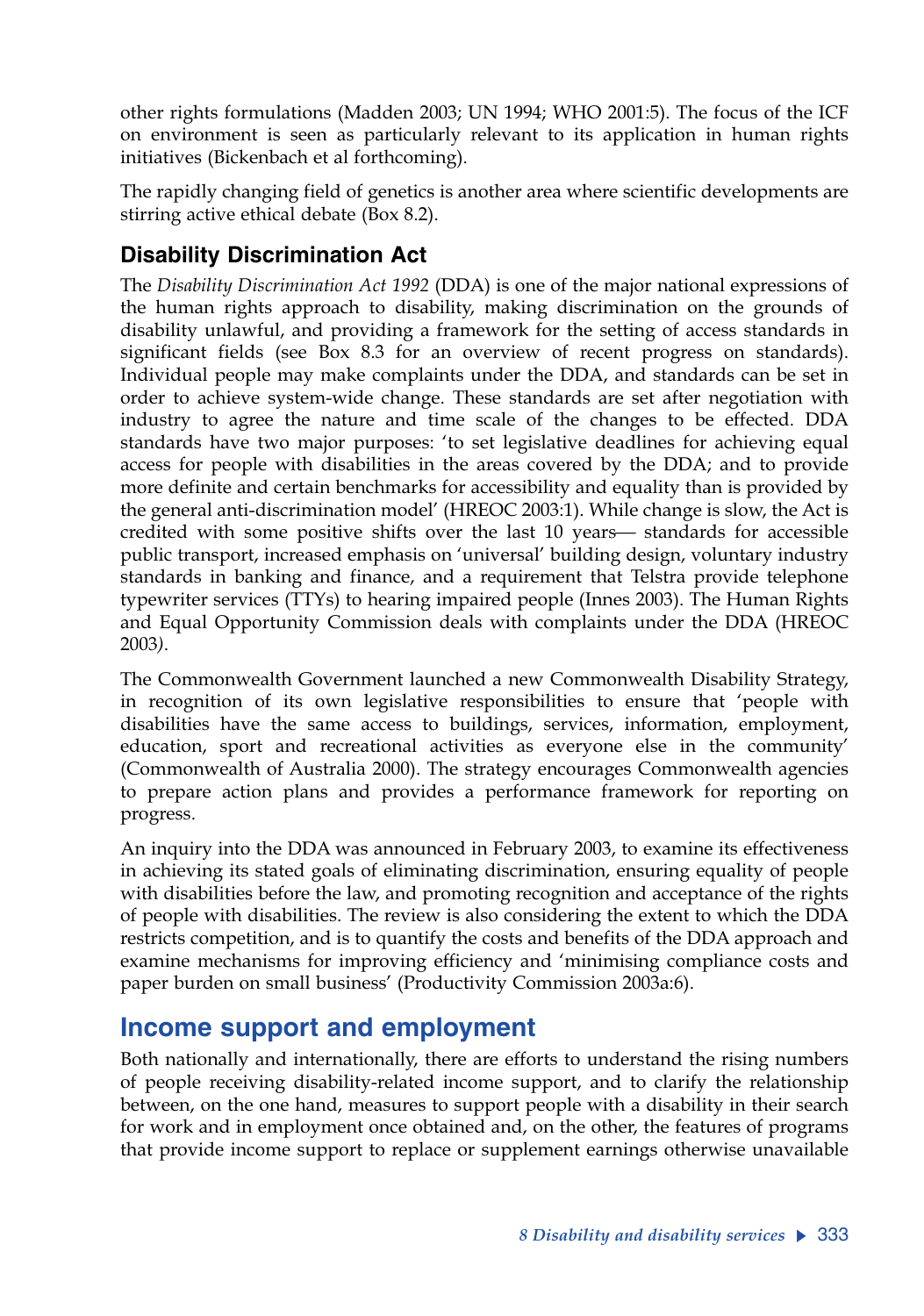#### **Box 8.2: Genetics and ethics**

*The rapid development of genetic science and technology continues to focus attention on ethical issues of fundamental significance to the disability field. An increasing number of tests for genetic diseases are becoming available as a result of the human genome project and other advances in genetics. These enable an embryo to be screened for one or more genetic disorders during early pregnancy with the option of abortion if any are found. Preimplantation genetic diagnosis (PGD) is also becoming more common. This involves the creation of embryos using in–vitro fertilisation (IVF) techniques that are then tested for particular genetic disorders. Embryos without the disorder can be transferred to the mother's womb and embryos with the abnormality allowed to succumb.*

*Some disability rights activists argue that the trend towards preventing the birth of children with genetic impairments is based on misinformation about the lives of people with a disability as well as a lack of support for families with such children (e.g. Newell 2002). They ask the fundamental question as to whether disability represents an element of the diversity of humanity rather than a negative characteristic that should be eliminated. On the other hand, the use of PGD has raised the possibility that parents with a disability may wish to have a child with the same disability, for example deaf parents may choose to have deaf children. The ethics of such a choice are under debate. One viewpoint argues that it would be unethical to deliberately have a child with a disability; another suggests that certain disabilities could be in the long-term interests of the child as they will share the same experiences as their affected parents (Human Fertilisation and Embryology Authority and Advisory Committee on Genetic Testing 1999).*

*In Australia, these issues have been highlighted by the recent controversy over the use of embryonic stem cells in scientific research. After considerable community debate, the Commonwealth parliament passed the* Research Involving Human Embryos Act *at the end of 2002. Under this Act, researchers are able to get approval to use surplus embryos from Australian IVF clinics, but cannot create embryos specifically for research. Some disability advocates have welcomed this legislation believing that embryonic stem cell research will lead to the development of cures for conditions such as spinal cord injuries, motor neurone disease, Parkinson's disease and multiple sclerosis. Others argue that this focus on 'miracle cures' is a diversion from the real day-to-day needs of people with disabilities and the resources required for these to be met. They see it as a return to the 'disability as tragedy' mentality that inhibits the acceptance of people with disabilities as valued community members with worthwhile lives.*

*Recently, IVF itself has been found to be associated with an increase in disability. A study of Western Australian children born between 1993 and 1997 found that infants conceived by IVF had twice the risk of a major birth defect, diagnosed by 1 year of age, as naturally conceived infants (Hansen et al. 2002). The reasons for this difference are not known.*

*Advances in genetic testing also have widespread implications for the privacy and confidentiality of an individual's genetic information and fairness in its use by such bodies as insurers, employers, courts, schools, adoption agencies and the military. The Australian Law Reform Commission and the Australian Health Ethics Committee have conducted an*

*(continued)*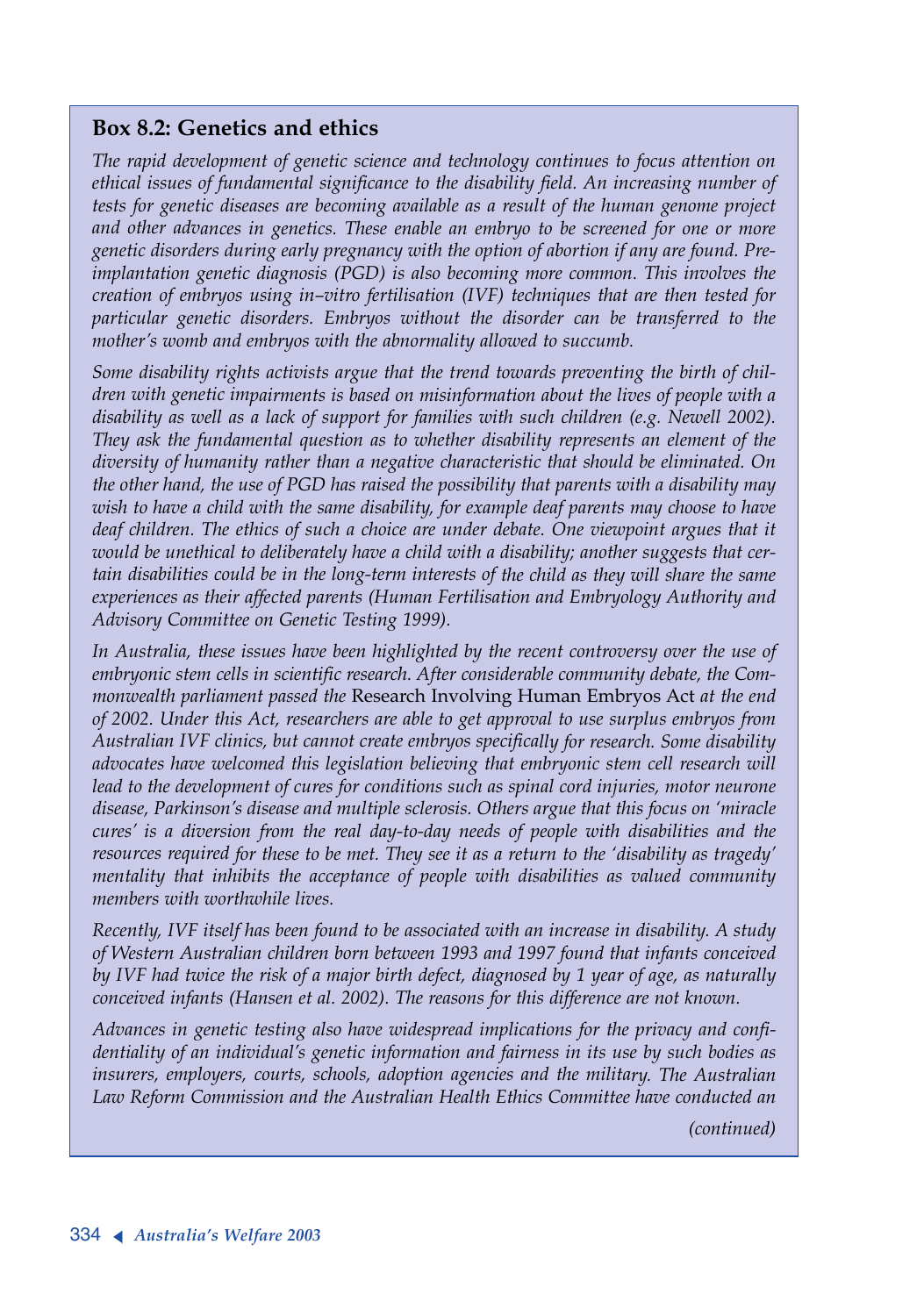### **Box 8.2 (continued): Genetics and ethics**

*inquiry into the ethics of human genetic samples and information. The aims of the inquiry were to see how best to protect privacy, to protect against unfair discrimination and to ensure the highest ethical standards in research and practice (ALRC & NHMRC 2003).* 

*The inquiry set out to find 'a sensible path that meets twin goals: to foster innovations in genetic research and practice that serve humanitarian ends and to provide sufficient reassurance to the community that such innovations will be subject to proper ethical scrutiny and legal control' (ALRC 2002:2) and has made a large number of recommendations. It has proposed that a careful mix of strategies is required—stronger ethical oversight, stronger regulations, industry codes, education campaigns, an independent expert advisory body, and revised privacy and discrimination laws. It is recommended that employers should be able to collect and use an employee's genetic information only where this is reasonable and relevant within the terms of anti-discrimination and occupational health and safety legislation, and that a person should not be denied employment on the basis of pre*dictive genetic information. One recommendation is that the Commonwealth Disability Discrimination Act 1992 *should be amended to ensure that it covers unlawful discrimination based on a person's real or perceived genetic status.*

or inadequate. As part of its welfare reforms, the Commonwealth released a consultation paper *'Building a Simpler System To Help Jobless Families and Individuals'*. The paper canvasses various options for change, including a 'broader path to reform' with an income support system that 'might provide standard rates of income support and income and assets test, with additional assistance for particular needs (such as the costs of disability and participation) and more flexible participation requirements for a greater number of people' (FaCS 2002d:11).

A recent study by the OECD of related policies and experiences in 20 member countries, including Australia, found that:

- disability benefit recipiency rates are high and increasing in many countries and rates of cessation from disability benefits are generally low;
- 'mental and psychological problems are responsible for between one quarter and one-third of the disability benefit recipiency levels' and for much of the increase in these levels (OECD 2003:10); almost one in three current and new Australian recipients in 1999 were classified with 'mental illness' (according to 'stock' and 'inflow' figures; OECD 2003:86); and
- age profiles revealed a tendency for benefits to be concentrated among people over age 50, and for vocational rehabilitation and training, and supported employment programs, to be directed more towards younger age groups.

The policy conclusions suggested an approach to reshape disability policy based on 'a framework of mutual obligations' (OECD 2003:155).

In Australia in recent years, the Commonwealth Department of Family and Community Services has been engaged in a range of reforms designed to encourage and support people with disabilities to find and retain employment. Case-based funding for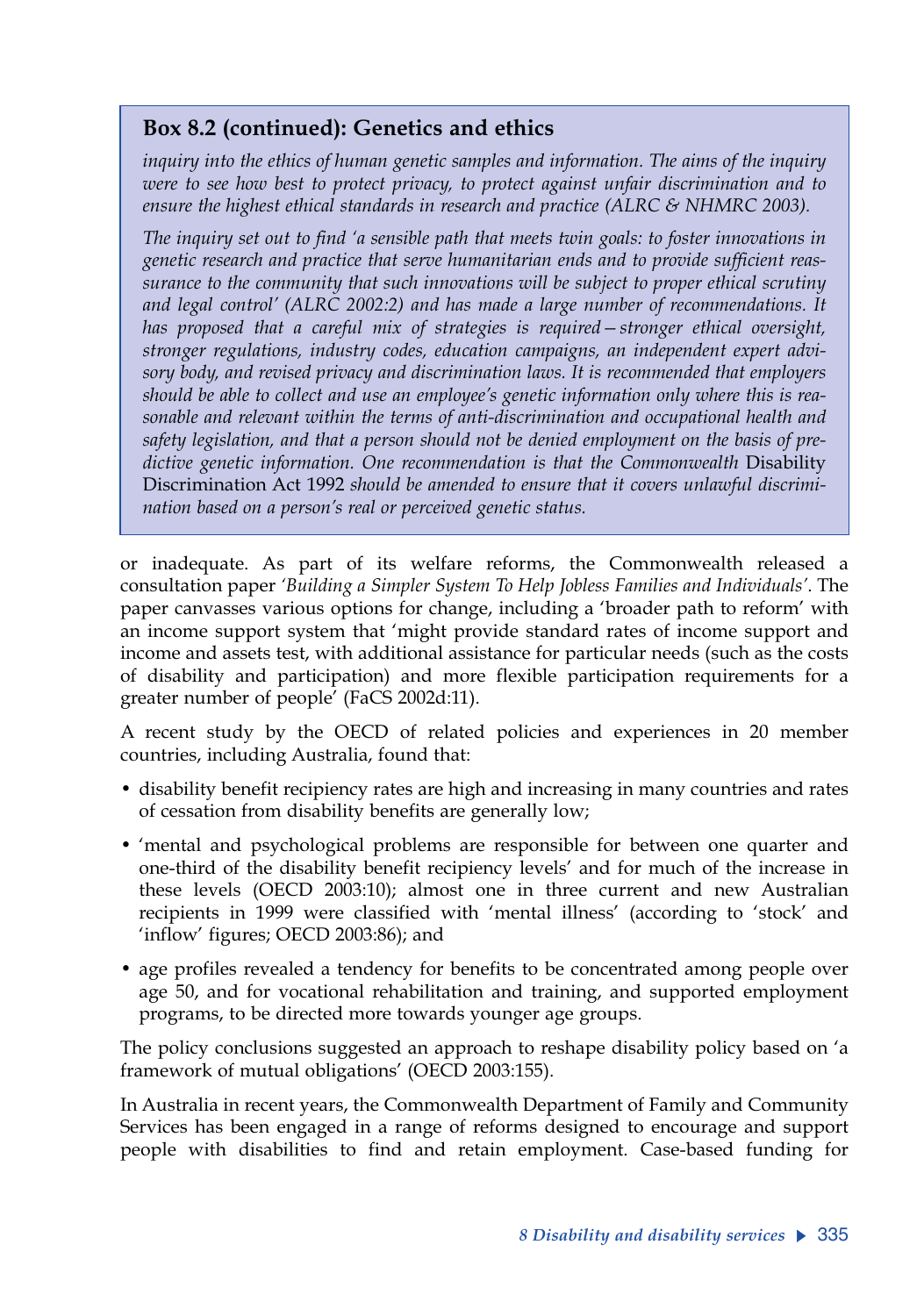### **Box 8.3: Recent progress in implementing the Disability Discrimination Act**

#### *Disability Standards for Accessible Public Transport*

*The Disability Standards for Accessible Public Transport were approved by both Houses of Parliament and commenced on 23 October 2002. The standards establish minimum accessibility requirements to be met by providers and operators of public transport conveyances, infrastructure and premises. The standards take into account the range of disabilities covered by the DDA and apply to the full range of public transport conveyances, premises and infrastructure, with some limited exceptions. There is a compliance timetable that allows for incremental compliance with the relevant requirements over 30 years, with milestones at the fifth, tenth, fifteenth, twentieth and thirtieth years.*

*The* Disability Discrimination Act 1992 *(DDA) was amended to allow the Human Rights and Equal Opportunity Commission to grant exemptions to disability standards in relation to public transport in appropriate circumstances. These amendments to the DDA commenced on 19 August 2002.*

#### *Disability Standard for Access to Premises*

*The Building Access Policy Committee is currently developing a draft standard, to be included in the Building Code of Australia. The Australian Building Codes Board, which is a member of the committee, released a Directions Report in December 2001, seeking feedback on proposals. Public information sessions were conducted in all capital cities in February and March 2002. Further public comment will be sought on the draft standard once it is released.*

#### *Disability Standards for Education*

*Draft standards were released for consultation in 2000. The Department of Education Science and Training has since been working with stakeholders to finalise the draft standards and a Regulation Impact Statement for further consideration by the Ministerial Council on Education, Employment, Training and Youth Affairs.* 

*Source:* Information provided by Civil Justice Division, Attorney-General's Department, 2003.

disability employment assistance is being introduced and evaluated, so as to fund agencies in relation to the support needs of people with disabilities seeking or being supported in work (FaCS 2002a). Measures to assist business services to achieve quality assurance certification, and remain viable while supporting people with 'low productive capacity', were announced in the 2003 Commonwealth budget (FaCS 2003a). The certification procedure requires all disability-funded agencies to achieve independent certification against the 12 national Disability Service Standards by the end of 2004 (FaCS 2002e). (See Section 8.4 for data on income support, and use of specialist and generic employment services.)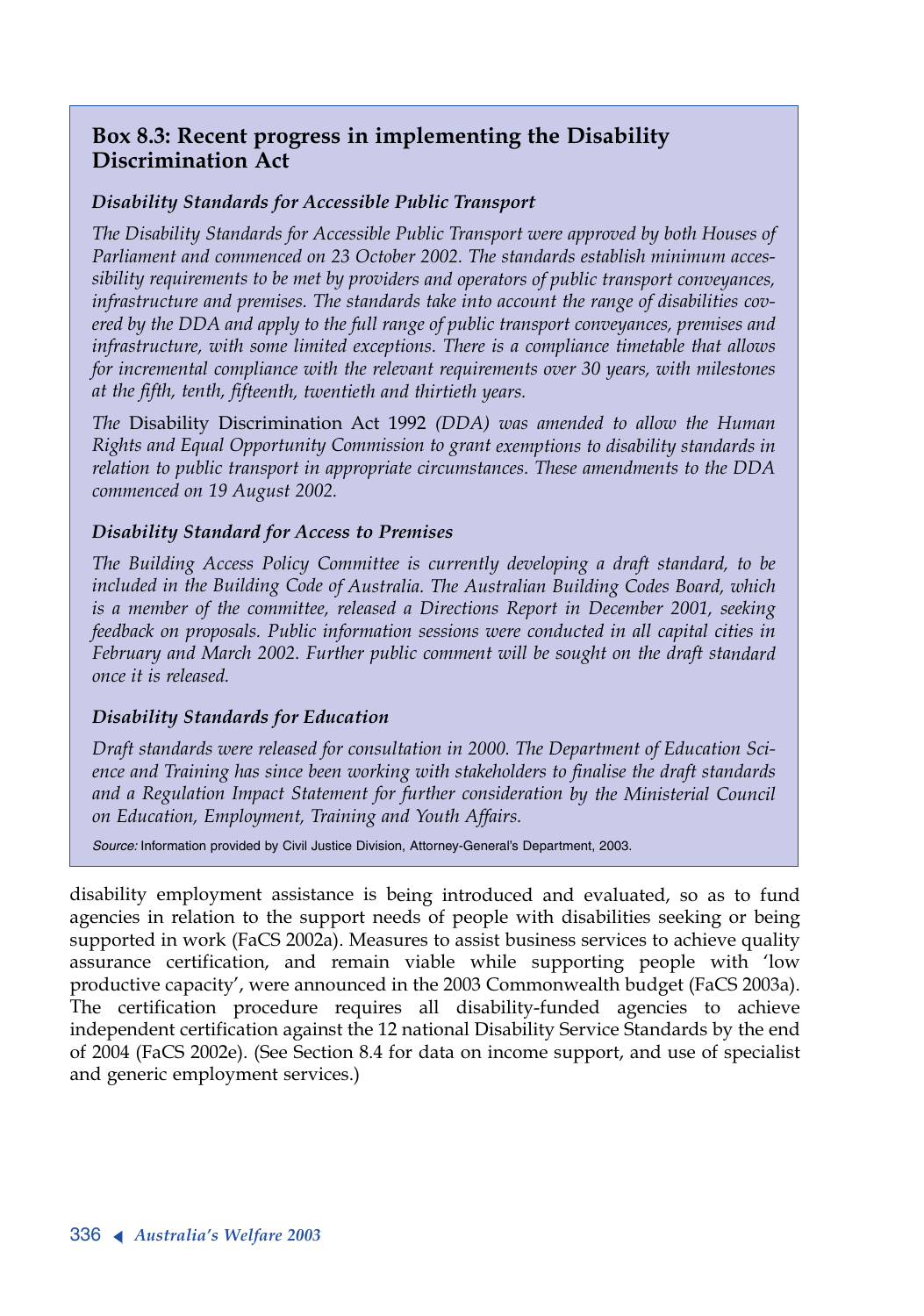# **National developments in disability support services**

The second Commonwealth/State Disability Agreement (CSDA) was in place from 1997–98, and was due to expire in June 2002. The term was extended to allow for ongoing negotiations over a new Agreement. The extended negotiations over the new Commonwealth State/Territory Disability Agreement (CSTDA) focused, in their later stages, on funding issues, in the context of an awareness of unmet need for disability support services and the need for indexation in the light of population growth and service cost increases (see Section 8.5; AIHW 2002b; SPRC 2002). The new Agreement was signed in 2003 and will terminate on 30 June 2007.

The preamble of the new CSTDA was developed jointly by National Disability Administrators and the National Disability Advisory Council, with input from statebased disability advisory bodies. It describes a shared vision based in a rights framework, with governments agreeing to 'work cooperatively to build inclusive communities where people with a disability, their families and carers are valued and are equal participants in all aspects of life', and recognising that 'people with a disability have rights equal with other members of the Australian community, and should be enabled to exercise these rights' (CSTDA 2003). It acknowledges the principles and objectives of the *Commonwealth Disability Services Act 1986*, the *Disability Discrimination Act*, and complementary state and territory legislation (for an historical overview, see AIHW 1993:266–79).

Five key policy priorities were agreed, to:

- strengthen access to generic services by people with disabilities;
- strengthen across government linkages; $<sup>2</sup>$ </sup>
- strengthen individuals, families and carers;
- improve accountability, performance reporting and quality; and
- improve long-term strategies to respond to, and manage demand for, specialist disability services.

A new feature of the agreement is the performance reporting framework which, according to principles set out in the schedules to the agreement, will 'provide the basis for a publicly available report to demonstrate achievements in the delivery of specialist disability services and national progress in implementing agreed national policy priorities' (CSTDA 2003). The framework will rely chiefly on data from the new CSTDA National Minimum Data Set, developed by the National Disability Administrators in partnership with the AIHW (Box 8.4).

Current features of government policies in disability support services are consistent with those outlined in the last biennial report—deinstitutionalisation, the search for flexible community-based services, breaking down service 'stovepipes', clearer

<sup>2</sup> Bilateral agreement between the Commonwealth and each of the states and territories is being negotiated and will aim to improve the interface between employment services and community access services*.*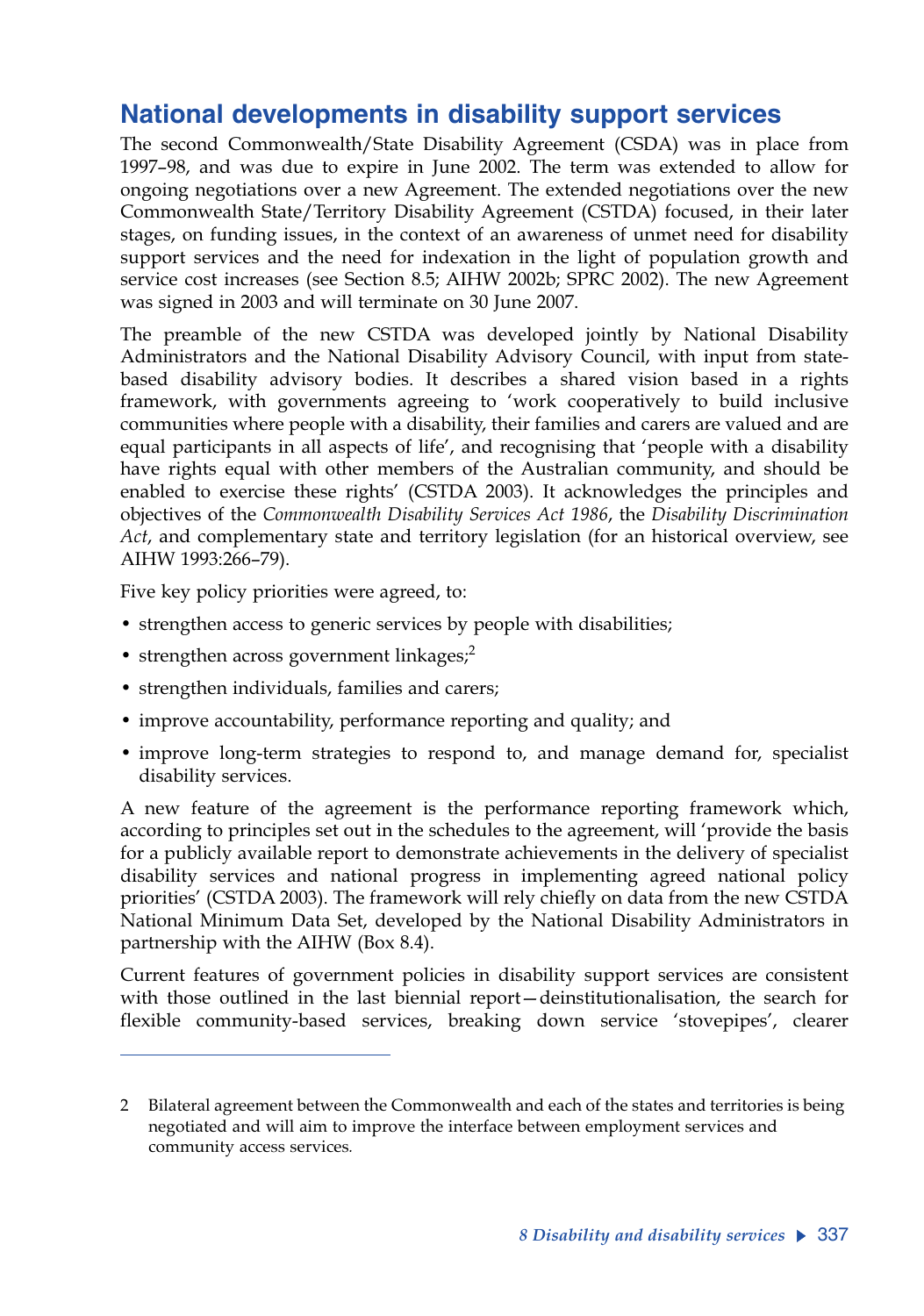### **Box 8.4: Redevelopment of the CSTDA NMDS**

*Since 1994, the CSDA Minimum Data Set (MDS) 'snapshot' collections have provided information about services delivered under the CSDA and the people receiving those services.* 

*In 1999, in recognition of the changing information needs in the disability services field, the National Disability Administrators and the AIHW began a process to review and redevelop the CSDA MDS and related data collections. The redevelopment was undertaken over 2 years and the collection was fully implemented nationally in October 2002. In anticipation of the signing of the CSTDA, the redeveloped collection is now referred to as the Commonwealth State/Territory Disability Agreement National Minimum Data Set (CSTDA NMDS).*

*The process of redevelopment focused strongly on asking policy makers and other stakeholders about their main information needs. As well as government departments responsible for CSTDA-funded services, CSTDA service providers, consumers, non-government organisations, carers, peak organisations and others interested in the disability services field were given the opportunity to comment on, participate in and test the redeveloped collection (see AIHW 2003b for further information on the redevelopment).*

*The most significant change in the redeveloped collection is that, for most service types, service providers are required to provide information about all service users (referred to as 'consumers' in the snapshot collections). A small number of new data items have been introduced, including items on primary carers, in recognition of the mutual support among people with disabilities, carers and formal services, and the fact that the importance of ageing carers in particular is now recognised in program goal statements.*

contractual funding arrangements, and a concern with population ageing and growth in demand (AIHW 2001a:271–3). Portability, both within states and across state boundaries, is also recognised as an important goal. Ongoing efforts towards regionalisation or localisation of services, and associated community consultation mechanisms, are occurring in a number of Australian jurisdictions, for instance Queensland, Northern Territory and New South Wales, as well as in Victoria and Western Australia which have had longer standing regional structures and processes.

# **Advocacy and advice**

Disability policy in Australia is strongly influenced by organisations representing people with disabilities and non-government organisations providing services in the sector.

The National Disability Advisory Council, appointed by the Commonwealth Minister for Family and Community Services, provides 'consumer focused advice on matters referred by the Minister', encourages consultation between the Commonwealth Government and consumers, carers and disability service providers, and may also seek references from the Minister on matters it considers need investigation (FaCS 2003a). The topics of the council's working groups indicate the scope of its interests: the CSTDA; employment; deinstitutionalisation, community housing and accommodation;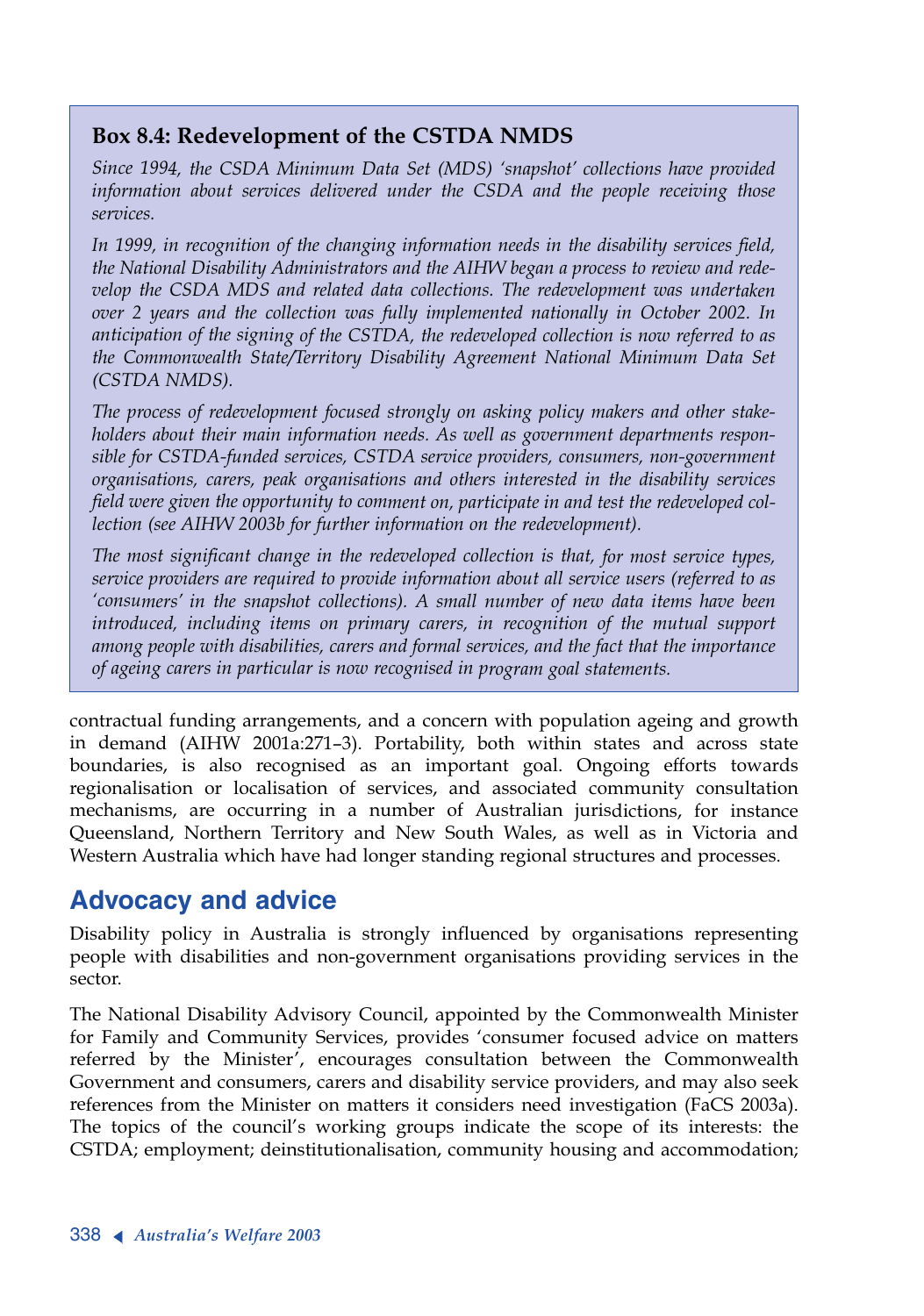welfare reform and income support; health care; the ageing/disability interface; education and training; rights and access. This national body has state counterparts with which it consults on national issues.

Jointly chaired by the National Disability Advisory Council chair and a commissioner of the Aboriginal and Torres Strait Islander Commission, an interim National Indigenous Disability Network has been formed and has begun meeting.

An Australian Federation of Disability Organisations is in the process of being formed. In January 2001, new funding arrangements for disability peak organisations funded through FaCS were announced, and eight of these organisations were given the task of developing the new Federation (NEDA 2003).

ACROD describes itself as the national industry association for disability services. Its national office takes a particular interest in national policies affecting people with disabilities, including the negotiation of the CSTDA, the issue of unmet need for disability support services, and Commonwealth policies on income support and employment services for people with disabilities (ACROD 2003). Its state and territory offices focus on their own jurisdiction's issues and responsibilities. ACROD has, in the last year, launched a new magazine, *dis*parity, containing a wide range of articles about aspects of disability philosophy and policy.

### **Insurance—who pays for disability?**

Insurance has been in the public policy spotlight in recent years, with financial difficulties being experienced by public liability and medical indemnity insurers. Most recently, an inquiry has been announced into national workers compensation and occupational health and safety (OHS) frameworks, reflecting the need for a consistent national approach to scope, definitions and benefits structures, and concern that 'the coverage of employees under workers' compensation and OHS programmes appears to have declined due to changes in the composition of the workforce and working arrangements' (Productivity Commission 2003b:2).

Much of the publicity surrounding the discussions of insurance has focused on the financial difficulties of insurers, of professionals such as doctors, of employers and of community organisations facing rising costs that threaten areas of their activity. A third (229) of respondents to an Australian Council of Social Science survey of community service organisations reported difficulty in obtaining insurance cover in the 2001–02 financial year. Of these, 162 (71%) said the difficulty was due to the increased cost of cover and 90 (29%) said they had been refused cover (ACOSS 2003:22).

However, these personal injury compensation and insurance schemes exist to compensate and support the victims of accidental and, in some cases, catastrophic injury. The varying scope and benefits of the different insurance schemes, and the gaps left between them, have caused discussion to be reopened about basic questions concerning community responsibility for sharing the costs of disability (e.g. Blair 2003)*.* The plethora of systems across Australia results in wide variations in support available for people with similar needs, depending on how their disability arose.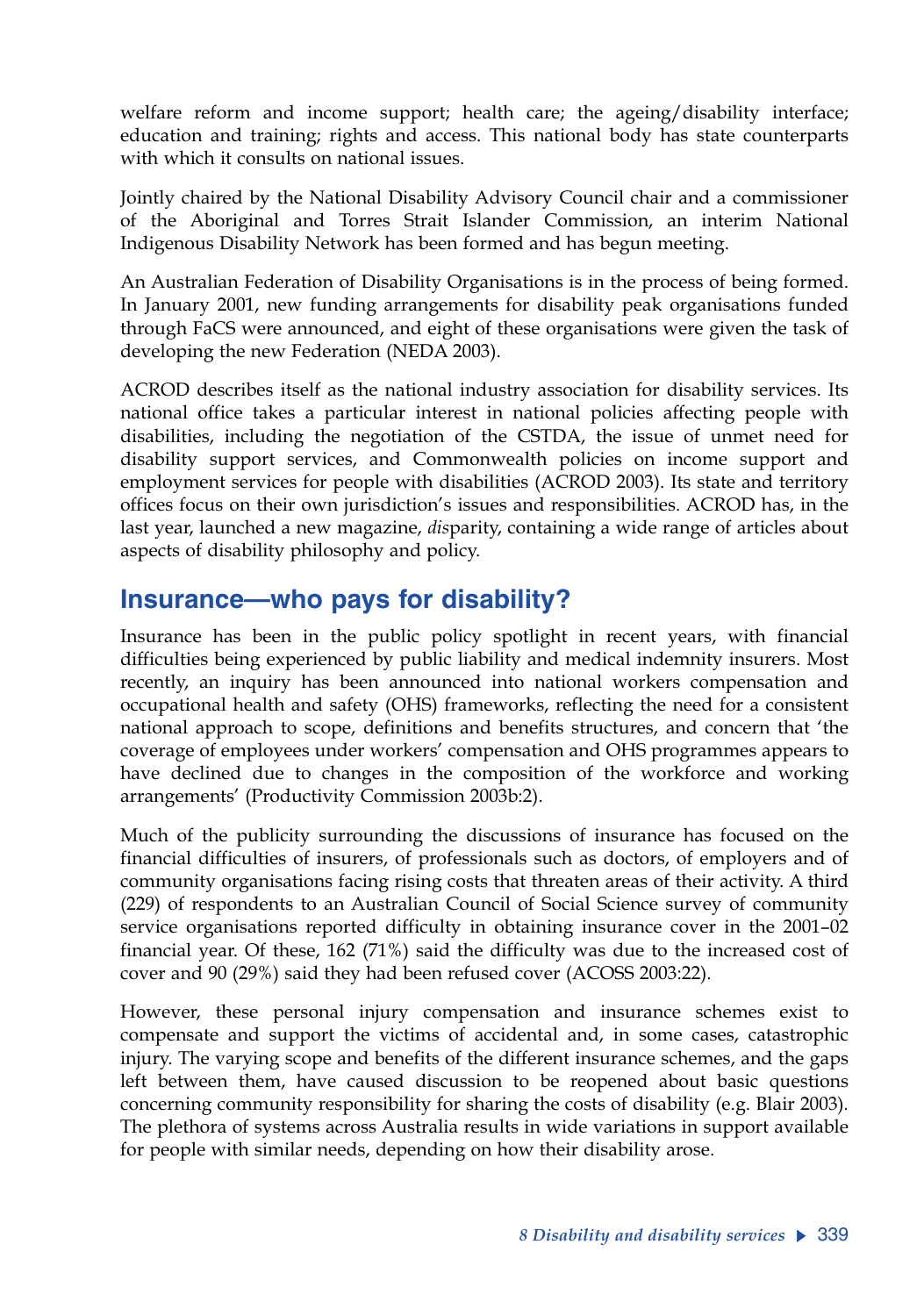### **Medical indemnity and national data**

<sup>A</sup> Medical Indemnity Forum was held in April 2002 to discuss the problems of rising medical indemnity costs and the financial viability of medical indemnity insurers. A number of initiatives arose out of the forum.

In general, the largest single component of very large damages awards in medical indemnity claims is for future care costs. Ministers agreed that urgent work was needed to develop proposals for providing more efficient access to compensation. A group was established, under the auspices of the Australian Health Ministers' Advisory Council (AHMAC), to undertake a 'long term care project', with the aim of developing a workable model to provide an equitable and effective way of managing the long-term care needs and costs for people catastrophically injured in adverse medical events.

Health ministers also decided that a 'national database for medical negligence claims' should be established, to assist in determining future medical indemnity strategies. The absence of a national database to date has made it difficult to analyse trends in the number, nature and cost of medical indemnity claims. A working group was convened under the auspices of AHMAC, and the AIHW was subsequently commissioned to work with the group to further develop proposals for a national medical indemnity collection for the public sector. The data collection commenced on 1 January 2003.

# **Conceptual and data development**

The AIHW has continued its disability data development work program, advised by its broadly based advisory group, the Advisory Committee on Australian and International Disability Data. The aim of this work program is to provide data infrastructure, including disability definitions and concepts, to enable relevant and consistent disability data to be collected in Australian population and service collections, both specialist and generic. Two main achievements since the last biennial report are the completion of the Australian ICF User Guide and the inclusion of related data elements in the National Community Services Data Dictionary (AIHW 2003d, 2003e).

The User Guide is designed to promote the use of the ICF in Australia, by:

- providing information about the ICF to assist Australian understanding of its contents and usefulness;
- informing the user about current and emerging applications in Australia;
- providing advice about 'getting started' and using or applying the ICF; and
- promoting a consistent and constructive approach to using the ICF, particularly in those areas left to the user's discretion.

This work, in coming years, will focus on encouraging the use of the ICF and disability data definitions in the National Community Services Data Dictionary in a wider range of data collections, including those relating to the aged and community care, health services, housing and homelessness, and longitudinal data sets. In this context, a recent review of aged care dependency measures illustrated the value of the ICF as a 'Rosetta Stone' or common framework to help relate and evaluate similar measures within a common framework (T.B. Ustun pers. comm.; AIHW: Van Doeland & Benham 2003).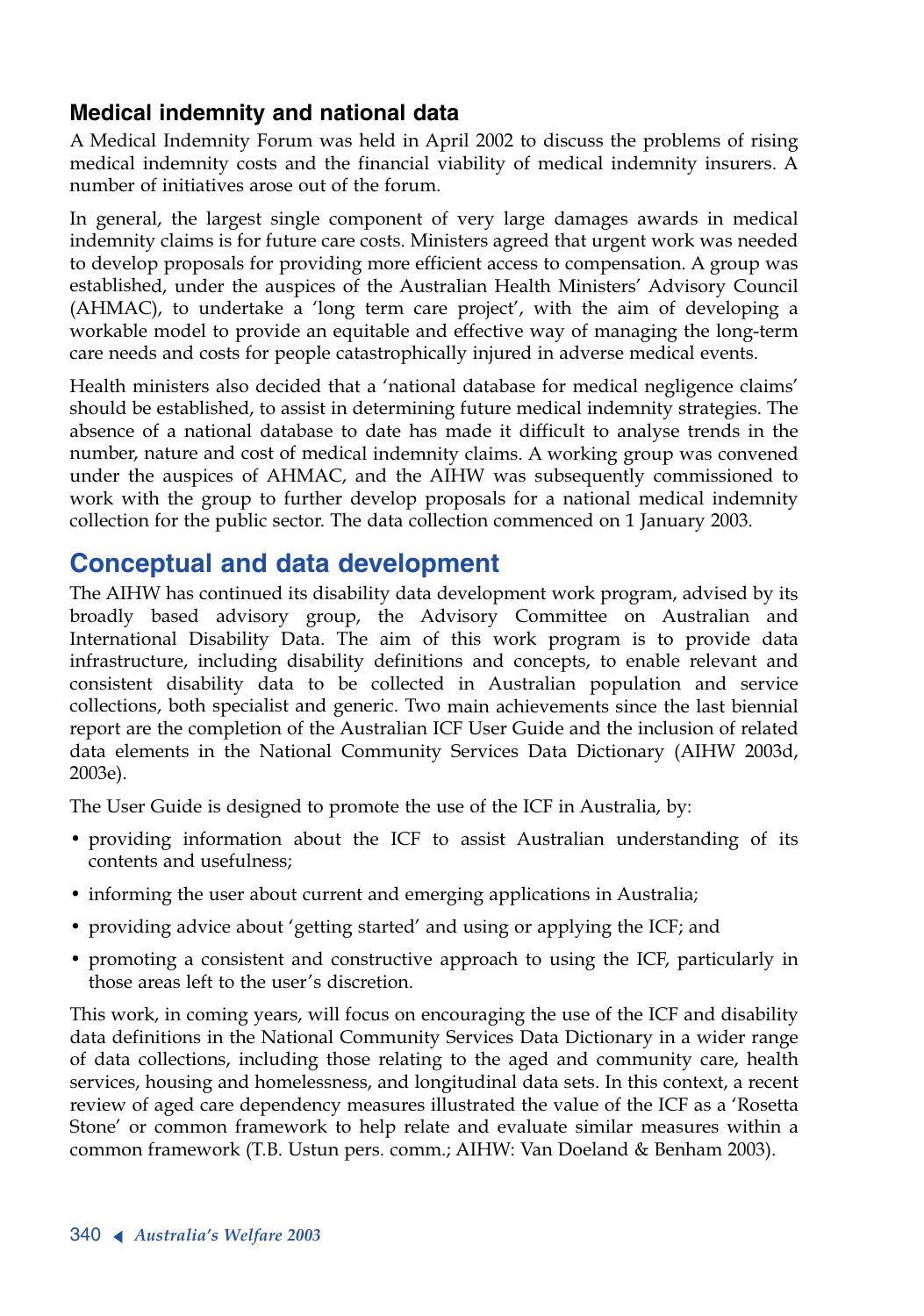ICF concepts have been included in the CSTDA NMDS (see Box 8.4). The question on support needs incorporates both the ICF and national population survey concepts, to ensure that NMDS data can be related to national population data and also to some international data collections.

The Australian Bureau of Statistics is pilot testing a possible disability question for the 2006 population census. The advantages of successfully developing a useful question would be significant—in particular, being able to provide better information on disability among relatively small population groups, especially Indigenous Australians, and in small geographical areas for planning purposes. Approaches successfully used in other countries, for instance in the Canadian 2001 census, offer encouragement that a path forward can be found.

There are promising new initiatives to improve information on major disabilities. Notable among these is the proposed new National Cerebral Palsy Register, being developed with the aim of compiling data nationally on the 'widely different origins and clinical manifestations … best studied in subgroups', with the research thus able to benefit from the compilation of a nationally consistent data set (Watson 2002).

# **8.3 Prevalence of disability and need for assistance**

This section presents an overview of disability prevalence and need for assistance in the Australian population. Trends and recent changes in population patterns of disability prevalence are then analysed.

# **Overview**

Estimates of the prevalence of disability, and of various disability types and severities, are based on the ABS 1998 Survey of Disability, Ageing and Carers (ABS 1999).<sup>3</sup> The survey's current terminology is set out in Box 3.5. Its concepts correspond reasonably well with the ICF (see Section 8.1) and in future years its terminology will align more closely; at present, the main variation is that 'activity limitations' in the ICF translate to 'activity restrictions' in the ABS survey.

In 1998, 3,610,300 people reported one or more of 17 impairments, limitations or restrictions which had lasted, or were likely to last, for at least 6 months and which restricted everyday activities $^4$  (AIHW 2001a:Tables 7.1, A7.1). Of these, 2,385,100 were aged under 65 (14.6% of the population of that age), and of them 2,048,700 people  $(12.5%)$  had at least one specific activity restriction.<sup>5</sup> Among these people, 655,000

<sup>3</sup> The 1998 survey provides the most recent available data. A new survey in the series is being conducted in 2003, and results are to be available in 2004.

The ABS 1998 disability survey equates this to 'disability' (ABS 1999).

<sup>5</sup> The ABS 1998 survey collected information about 'specific activity restrictions', of which there are five categories: restrictions in the three 'core' activities of daily living (self-care, mobility and communication), and restrictions in schooling and employment.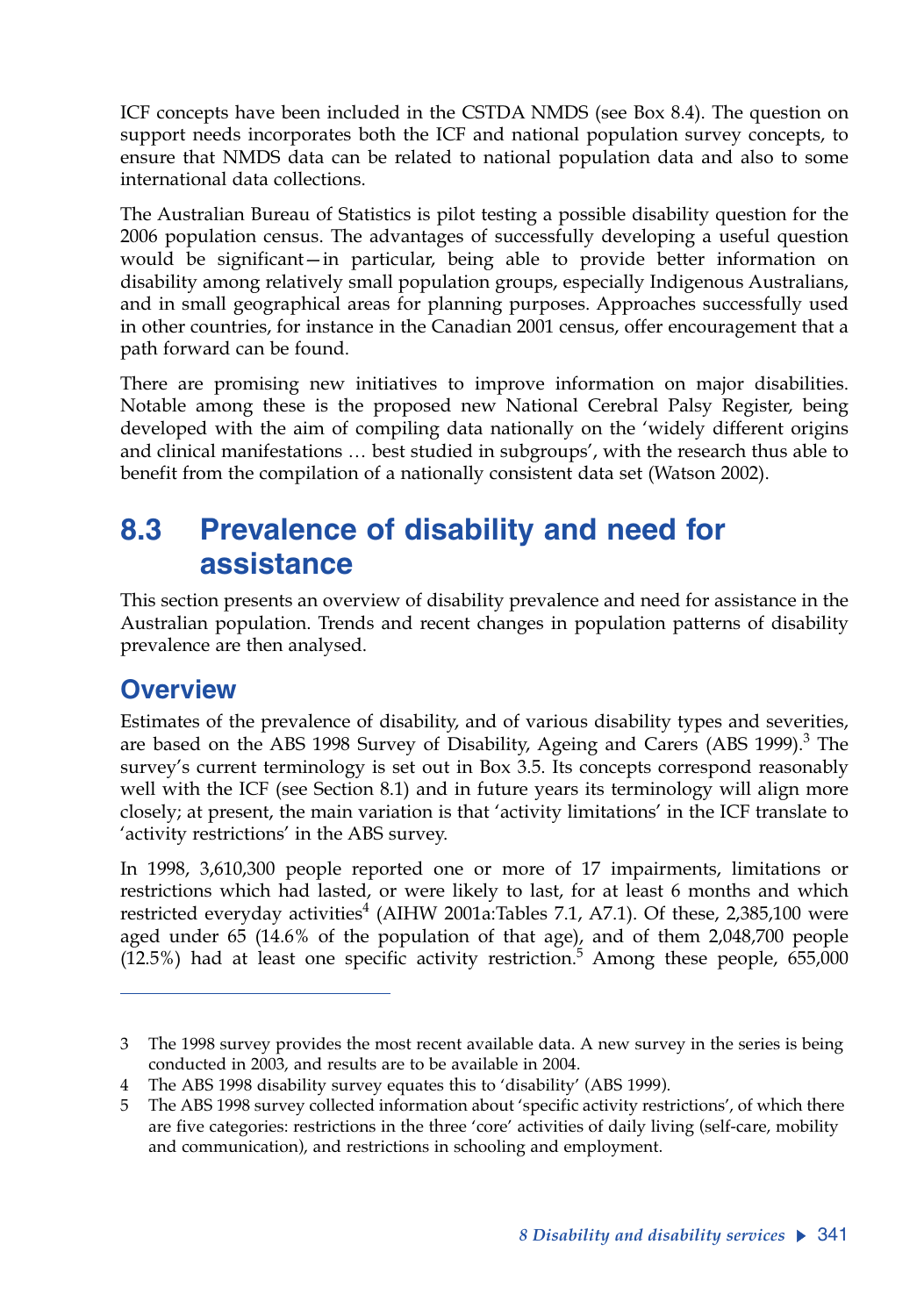(4.0%) of the population aged under 65, had a severe or profound core activity restriction, which means that they sometimes or always needed personal assistance or supervision with one or more of the core activities-self-care, mobility and communication. In the text of this chapter, 'a severe or profound core activity restriction' is generally abbreviated to 'a severe or profound restriction'.

Of all people aged under 65, with a severe or profound restriction living in households, an estimated 264,300 (41.6%) needed assistance with more than one core activity, including 56,000 (8.8%) who needed help with all three (AIHW 2001a:Table 7.2).

#### **Box 8.5: Disability groups**

*Intellectual/learning disability is associated with impairment of intellectual functions with limitations in a range of daily activities and with restriction in participation in various life areas. Supports may be needed throughout life, the level of support tending to be consistent over a period of time but may change in association with changes in life circumstances.* 

*Psychiatric disability is associated with clinically recognisable symptoms and behaviour patterns frequently associated with distress that may impair personal functioning in normal social activity. Impairments of global or specific mental functions may be experienced, with associated activity limitations and participation restrictions in various areas. Supports needed may vary in range, and may be required with intermittent intensity during the course of the condition. Changes in level of support tend to be related to changes in the extent of impairment, or in the environment.*

*Sensory/speech disability is associated with impairment of the eye, ear and related structures and of speech, structures and functions. Extent of impairment and activity limitation may remain consistent for long periods. Activity limitations may occur in a various areas, for instance communication and mobility. Availability of a specific range of environmental factors will affect the level of disability experienced by people in this grouping. Once in place, the level of support tends to be relatively consistent.* 

*Physical/diverse disability is associated with the presence of an impairment, which may have diverse effects within and among individuals, including effects on physical activities such as mobility. The range and extent of activity limitation and participation restriction will vary with the extent of impairment as well as with environmental factors. Environmental adjustments and support needs are related to areas of activity limitation and participation restriction, and may be required for long periods. Levels of support may vary with both life changes and extent of impairment. Included in this broad category is the subcategory Acquired brain injury which is used to describe multiple disabilities arising from damage to the brain acquired after birth. It can occur as a result of accidents, stroke, brain tumours, infection, poisoning, lack of oxygen, degenerative neurological disease, etc. Effects include deterioration in cognitive, physical, emotional or independent functioning.* 

*Source:* AIHW 2003e.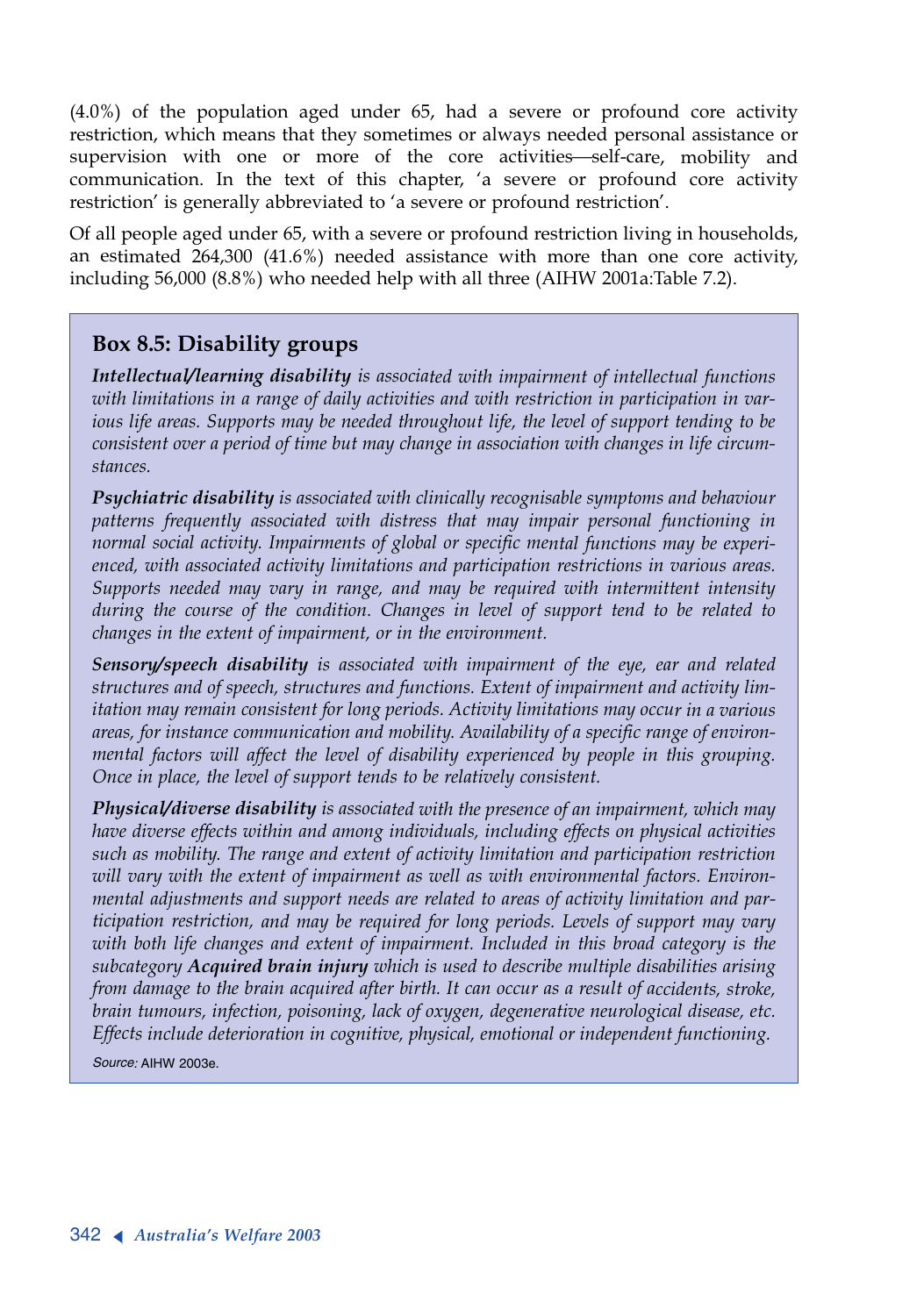### **Main disability groups**

In Australia, disability groups, such as 'intellectual disability' and 'physical disability', provide a broad categorisation of disabilities based not only on underlying health conditions and impairments, but also on activity limitations and participation restrictions. These groupings are generally recognised in the disability field and in legislative and administrative contexts in Australia (AIHW 2003e). Descriptions of the groups to be discussed in this section are provided in Box 8.5.

#### **Box 8.6: Four sets of prevalence estimates of disability groups**

*The four approaches used to obtain the estimates in Table 8.1 provide a spectrum of estimates that may suit different purposes. For instance, the first two types may be useful for epidemiological studies and studies on morbidity and disability. The other can be used as broad summary measures in planning generic services or disability-specific support services for people with a disability.*

*All the estimates start with the base 'disability' population defined by the ABS 1998 Survey of Disability, Ageing and Carers. The four types of estimates differ in terms of their use of the survey information about impairment, main disabling condition, all disabling conditions, activity limitations and participation restriction, as well as need for assistance with core activities.*

*Estimates based on reported main disabling condition relate to conditions that were identified by the survey respondents as causing the most problems, compared with any other disabling conditions they may also have had. Using this method, the estimates of different disability groups are exhaustive and mutually exclusive. The numbers in each group total the number of people with a disability defined by the 1998 survey.* 

*The remaining three sets of estimates are based on all disabling conditions and are in diminishing size, corresponding to an increasingly restrictive definition of the group, according to severity, need for assistance or activity limitation.*

*People may experience more than one type of impairment or disabling condition. The prevalence of a particular disability group will be underestimated if only main disabling conditions are considered. The estimates based on all disabling conditions are the most inclusive of the four types of estimation. These estimates include all reported disabling conditions, whether or not these were main disabling conditions. The disability experience of people with multiple disabling conditions may be classified into more than one disability group.*

*The approach using data on all disabling conditions plus activity limitations and participation restrictions relies on multidimensional information. The five disability groups from the previous approach are now narrowed down by applying a 'filter'—only people who have reported activity limitations or participation restrictions in one or more activities of daily or social life are retained in the group.*

*The approach using data on all disabling conditions plus a severe or profound restriction is similar to the previous approach except that a more exclusive 'filter' is used to select only people who reported a severe or profound restriction.*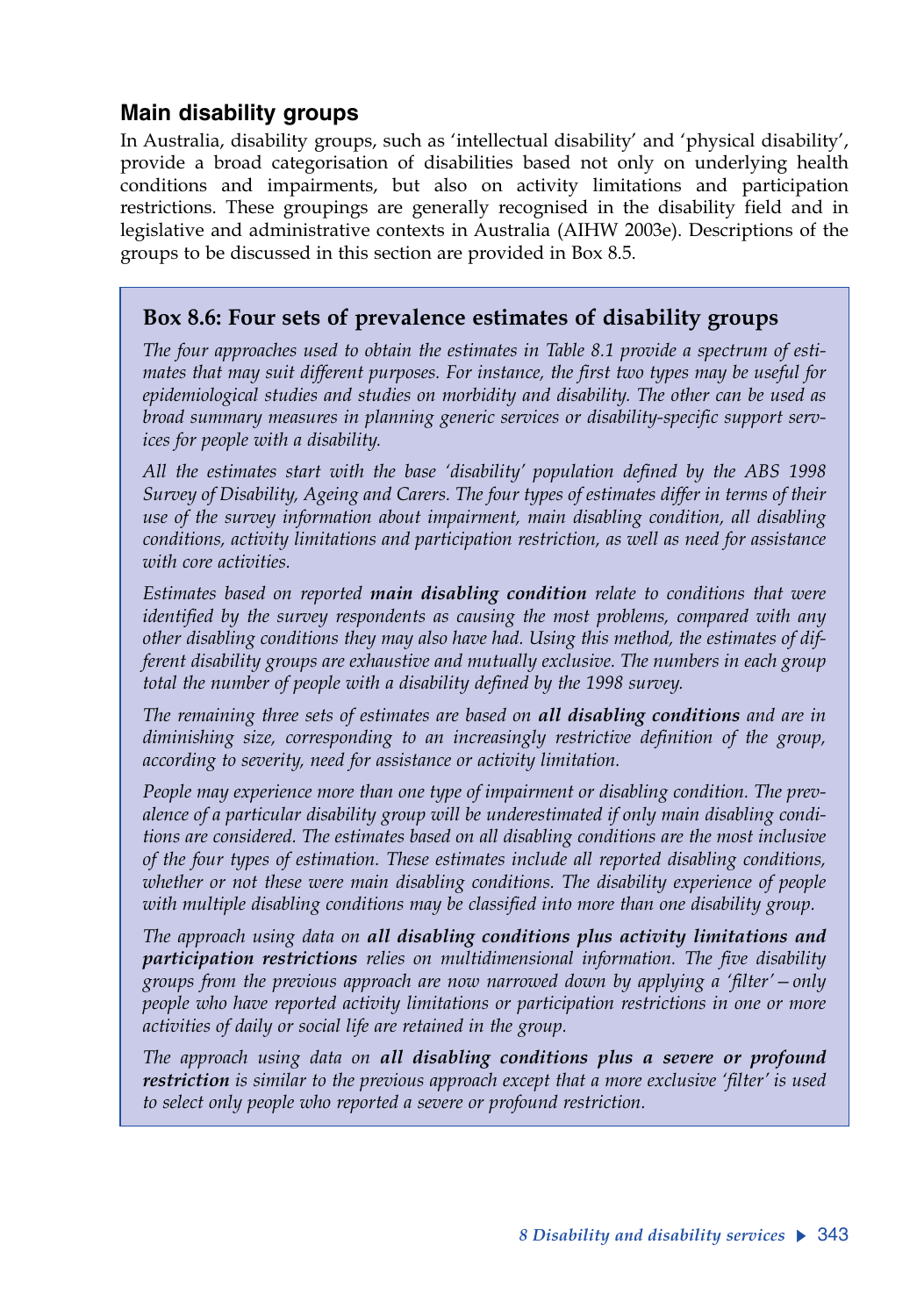The AIHW has previously published a series of reports reviewing the existing definitions, data sources and estimates of prevalence relating to three disability groups—intellectual, physical, and acquired brain injury—and provided estimates of the size and profile of these groups based chiefly on the 1993 ABS Survey of Disability, Ageing and Carers (AIHW: Fortune & Wen 1999, Wen & Fortune 1999, Wen 1997). These estimates have now been updated using the 1998 survey data (Table 8.1; see also AIHW 2003f*).* The ICF and ICD-10 frameworks were used as the main guides for classification of disability groups and disabling conditions.

Prevalence estimates vary with the scope and level of disabilities under consideration. Four sets of estimates are accordingly provided, to support different applications and also to illustrate the variation arising from the different bases of estimation (Box 8.6, Table 8.1).

|                                                                                  |         | Aged under 65      |         | Aged $65+$         |               | All ages   |
|----------------------------------------------------------------------------------|---------|--------------------|---------|--------------------|---------------|------------|
|                                                                                  |         | Number % of people |         | Number % of people | <b>Number</b> | % of total |
| <b>Estimates based on:</b>                                                       | ('000)  | aged $<$ 65        | (000)   | aged 65+           | (000)         | population |
| All disabling conditions                                                         |         |                    |         |                    |               |            |
| Intellectual                                                                     | 376.9   | 2.3                | 126.1   | 5.6                | 503.0         | 2.7        |
| Psychiatric                                                                      | 504.1   | 3.1                | 264.8   | 11.7               | 768.9         | 4.1        |
| Sensory/speech                                                                   | 685.7   | 4.2                | 718.9   | 31.7               | 1.404.6       | 7.5        |
| Acquired brain injury                                                            | 159.0   | 1.0                | 52.0    | 2.3                | 211.1         | 1.1        |
| Physical/diverse                                                                 | 1.903.9 | 11.6               | 1.124.6 | 49.6               | 3,028.5       | 16.2       |
| All disabling conditions and activity limitations and participation restrictions |         |                    |         |                    |               |            |
| Intellectual                                                                     | 370.4   | 2.3                | 126.1   | 5.6                | 496.5         | 2.7        |
| Psychiatric                                                                      | 493.5   | 3.0                | 263.6   | 11.6               | 757.1         | 4.1        |
| Sensory/speech                                                                   | 597.9   | 3.6                | 689.0   | 30.4               | 1.286.9       | 6.9        |
| Acquired brain injury                                                            | 150.8   | 0.9                | 50.8    | 2.2                | 201.6         | 1.1        |
| Physical/diverse                                                                 | 1.771.2 | 10.8               | 1,082.2 | 47.7               | 2.853.4       | 15.3       |
| All disabling conditions and severe or profound restrictions                     |         |                    |         |                    |               |            |
| Intellectual                                                                     | 184.8   | 1.1                | 117.1   | 5.2                | 301.9         | 1.6        |
| Psychiatric                                                                      | 209.9   | 1.3                | 188.4   | 8.3                | 398.3         | 2.1        |
| Sensory/speech                                                                   | 218.7   | 1.3                | 305.5   | 13.5               | 524.2         | 2.8        |
| Acquired brain injury                                                            | 75.2    | 0.5                | 38.2    | 1.7                | 113.3         | 0.6        |
| Physical/diverse                                                                 | 517.2   | 3.2                | 458.3   | 20.2               | 975.4         | 5.2        |
| Main disabling condition                                                         |         |                    |         |                    |               |            |
| Intellectual                                                                     | 209.0   | 1.3                | $*3.7$  | 0.2                | 212.7         | 1.1        |
| Psychiatric                                                                      | 197.2   | 1.2                | 87.3    | 3.8                | 284.5         | 1.5        |
| Sensory/speech                                                                   | 235.8   | 1.4                | 193.8   | 8.5                | 429.6         | 2.3        |
| Acquired brain injury                                                            | 35.7    | 0.2                | $*3.5$  | 0.2                | 39.2          | 0.2        |
| Physical/diverse                                                                 | 1,709.7 | 10.4               | 934.4   | 41.2               | 2.644.1       | 14.2       |
| Total with a disability                                                          | 2,387.4 | 14.5               | 1,222.7 | 53.9               | 3,610.1       | 19.3       |

**Table 8.1: Estimates of main disability groups in Australia, 1998**

*Notes*

1. Estimates marked with \* have an associated relative standard error (RSE) of between 25% and 50% and should be interpreted accordingly.

2. Estimates in this table may differ from those in Table A7.4 of the 2001 edition of this report. The previous estimates used ABS definitions that could be compared with earlier editions of this report that used the ABS 1998 and 1993 disability survey data. The ABS definitions have changed since the 1993 survey. The estimates based on all disabling conditions use not only information from responses to the survey screening questions but also the reported disabling conditions coded using the ICD-10 code.

*Source:* AIHW analysis of ABS 1998 Survey of Disability, Ageing and Carers confidentialised unit record file.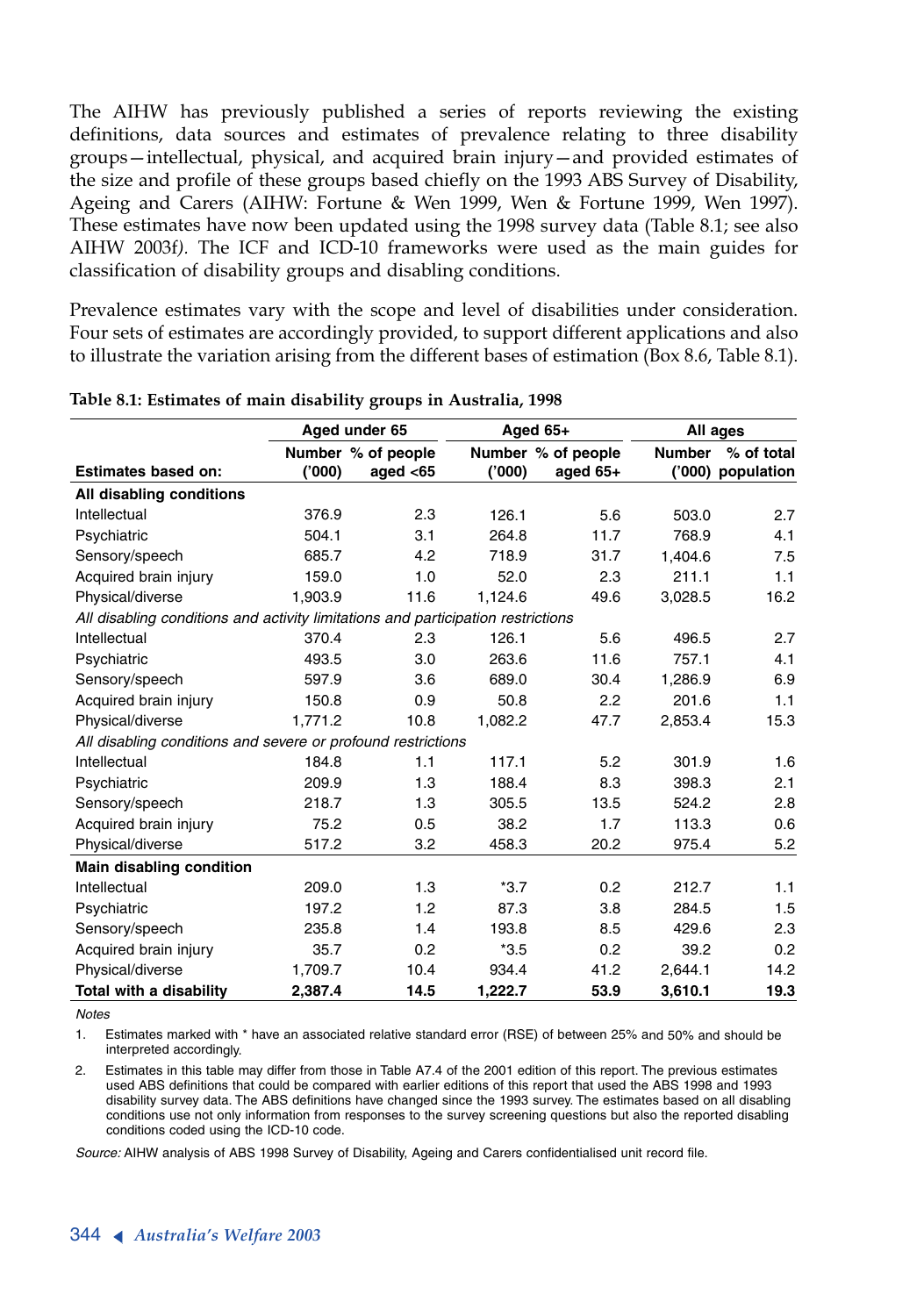Physical/diverse disabilities were the most prevalent, whichever of the four estimates is considered. Based on consideration of all reported conditions, an estimated 3,028,500 (16.2%) Australians of all ages reported one or more physical/diverse disabilities. Of these, 2,853,400 (15.3% of the total population) also reported one or more activity limitations or participation restrictions and, using the most narrow scope, 975,400 (5.2%) had a severe or profound restriction.

One or more intellectual disabilities were reported by an estimated 503,000 people in 1998, or 2.7% of Australians of all ages, based on consideration of all reported conditions. Of these, 496,500 people (2.7% of the total population) also reported one or more activity limitations or participation restrictions. A more restricted approach includes only people with a severe or profound restriction. In 1998, among Australians with one or more intellectual disabling conditions, 301,900 (1.6% of the total population) had a severe or profound restriction.

Similarly, concentrating on the 'all disabling conditions' estimates, with increasingly narrow focus (Table 8.1, Figure 8.2):

- psychiatric disability was reported for 768,900 people (4.1%), of whom 757,100 (4.1%) had activity limitations or participation restrictions, and 398,300 (2.1%) had a severe or profound restriction;
- sensory/speech disability was reported by 1,404,600 people (7.5%), of whom 1,286,900 (6.9%) had activity limitations or participation restrictions, and 524,200 (2.8%) had a severe or profound restriction

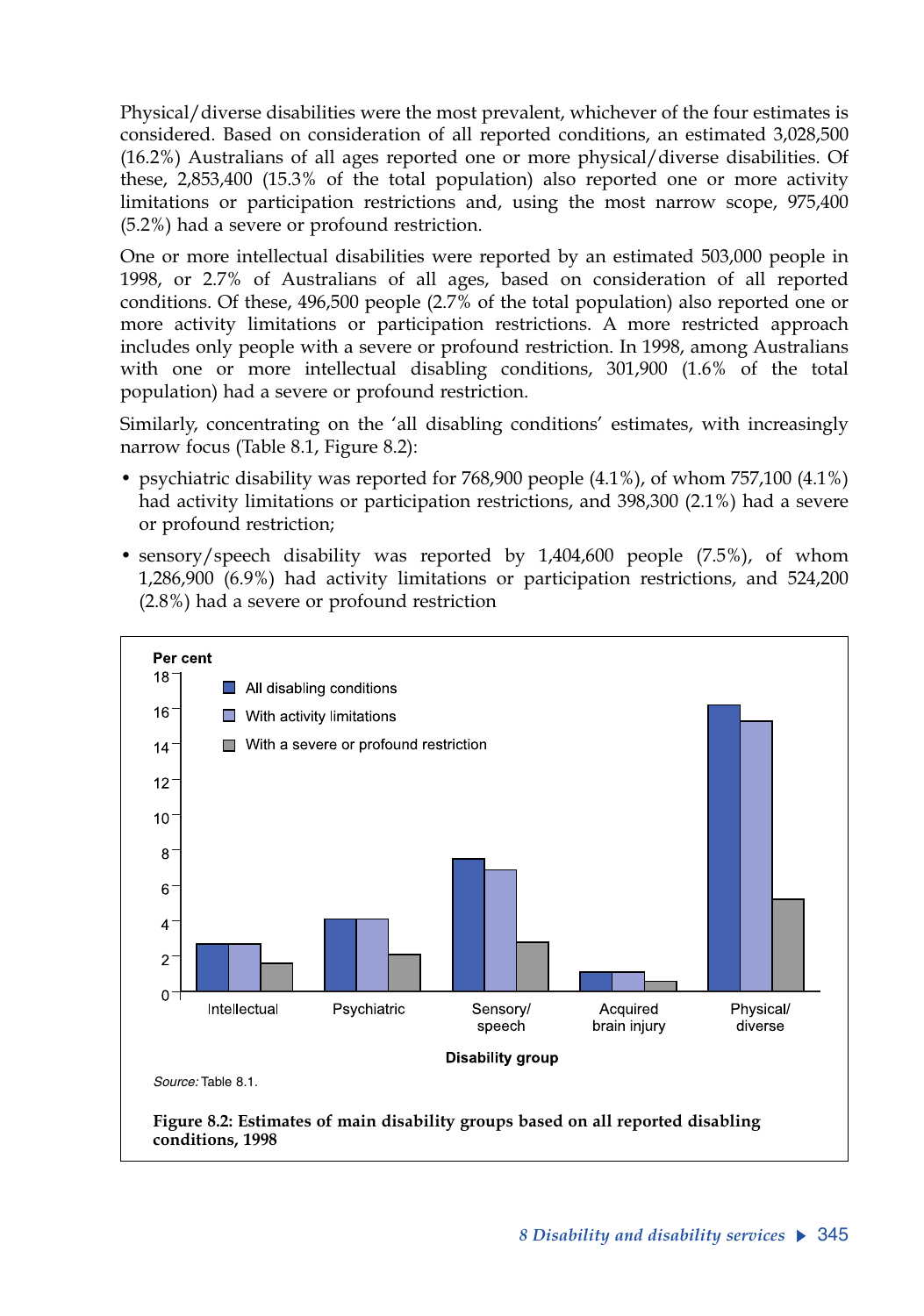• acquired brain injury was reported by 211,100 (1.1%), of whom 201,600 (1.1%) had activity limitations or participation restrictions, and 113,300 (0.6%) had a severe or profound restriction associated with acquired brain injury.

# **Trends in population patterns of disability prevalence**

Trends in disability prevalence are of great policy interest in Australia, and it is only by careful consideration of different patterns of change in subgroups of the population, and changes to population survey methods, that these trends can be more completely understood. This section first discusses changes in overall disability prevalence in recent decades—with the main focus on people with severe or profound restrictions and then describes trends in three broad age groups (under 15 years, 15–64 years and 65+). Each of these age groups has distinct patterns of prevalence and features of policy relevance: the older ages in the 15–64 age group are currently subject to growth largely because of the post-war 'baby boom'; the 65+ age group is itself ageing for various reasons including enhanced life expectancy; and the youngest age group, also subject to influences from the health system, is the group that informs policy makers of likely longer term needs for services.

Demographic change is affecting reporting disability prevalence, in particular the rapid ageing of the working-age population and the ageing of the older population. Comparative analyses of disability prevalence during 1981–98 suggest that such population ageing has had a strong impact on the prevalence of severe or profound restrictions, particularly in the decade to 1998 (AIHW 2000a).

The age-standardised rates of severe or profound restriction were relatively stable during the 1980s and early 1990s, remaining at around 4% of the Australian population. However, between 1993 and 1998, the rate increased from 4.3% to 5.5% (see Table A8.1). This marked increase was largely the result of changes in survey methods which, in 1998, brought more people with a disability into the scope of the survey (AIHW 2001a:267–9; ABS: Davis et al. 2001).

In order to understand the differences in trends among various age groups, the agespecific prevalence rates of severe or profound restrictions for each of the four ABS disability surveys (1981, 1988, 1993 and 1998) have been compared. The comparison is based on the ratios of the age-specific prevalence rates of severe or profound restrictions for 1988, 1993 and 1998 to those for 1981. Ratio values of 1.0 indicate no change between the rates of the 1981 survey and the rates of the three subsequent surveys; those over 1.0 indicate an increase in rates and those under 1.0 a decrease. These comparisons indicate that the rates for 1998 were higher in most age groups than those for the previous surveys (Figure 8.3). The increases were particularly marked among children aged 5–14 and the working-age population, particularly the older working-age population).

Some light can be shed on changes in reported disability prevalence by looking at the associated changes in reported prevalence and patterns of long-term health conditions. The overall prevalence of most disabling conditions increased over the period 1981–98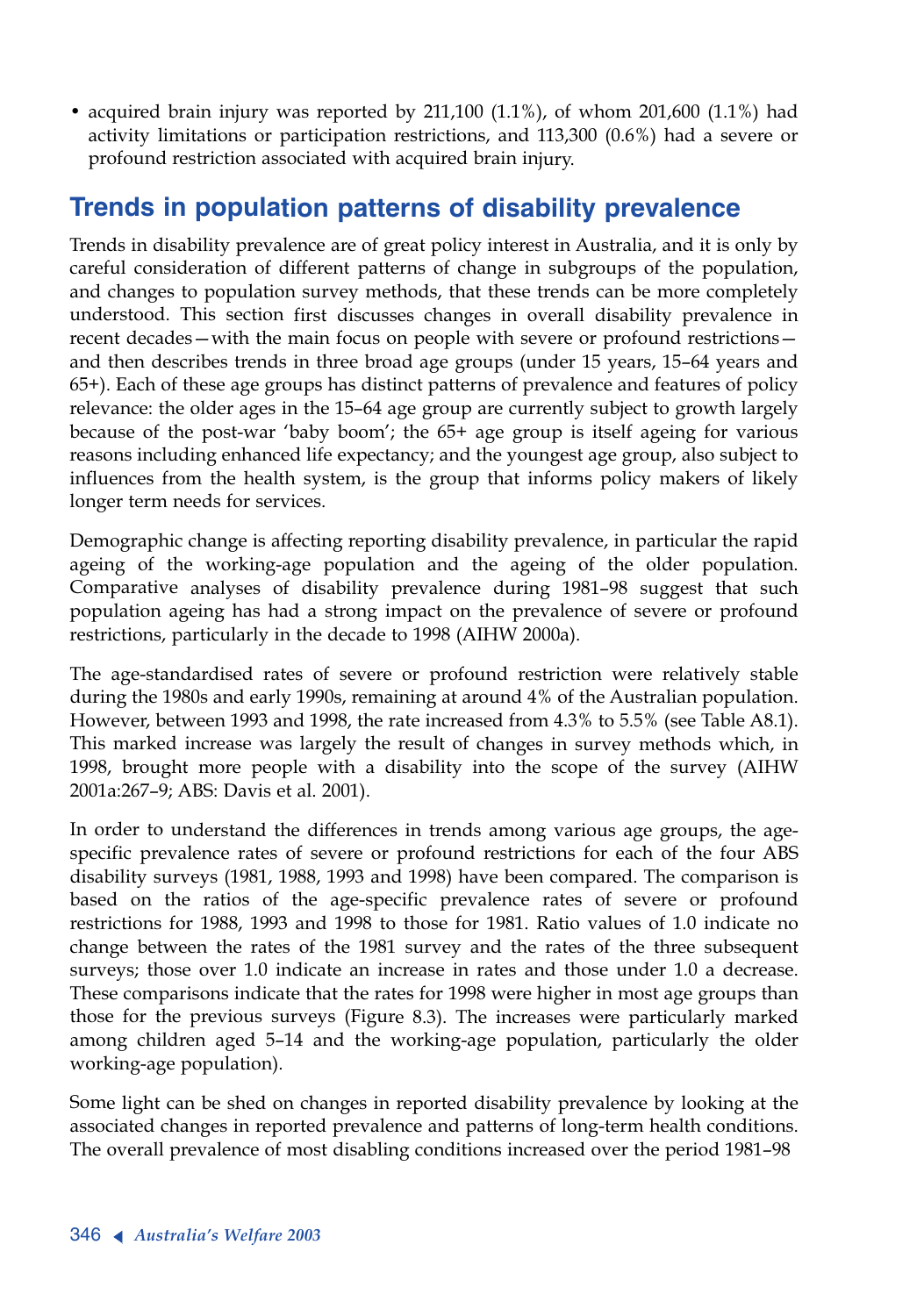

(AIHW 2003f:Table 8.3). There were noticeable increases in reported rates of diseases of the ear, respiratory diseases and musculoskeletal conditions, and marked increases in intellectual and psychiatric conditions over the period 1993–98.

#### **Changes in disability prevalence among children aged under 15 years**

There has been a substantial increase in the rates of severe or profound restriction among children, in particular boys. Between 1993 and 1998, the rates for males aged 5–14 increased from 2.7% to 4.9%, more than twice the average increase for males aged 15–64 (Table A8.1).

A number of factors may have contributed to this trend. The high rates for children of school age may partly reflect the impact of the educational system on the identification of disability. 'Intellectual/learning' disabling conditions may have a particular impact on school performance. Between 1993 and 1998, the main area of increase in the prevalence of disabling conditions among children of school age was 'intellectual conditions' (AIHW 2003f:Table 8.4*).*

In 1998, about 42,700 children aged 0–14 with a disability reported an Attention Deficit Hyperactivity Disorder (ADHD), either as a main disabling condition or an associated disabling condition. Of these, 38,700 considered ADHD as their main disabling condition, which was about 70% of the total number of intellectual/learning main disabling conditions reported in 1993 by children of that age with a disability. While ADHD was not separately classified in the 1993 survey, it is likely that these figures are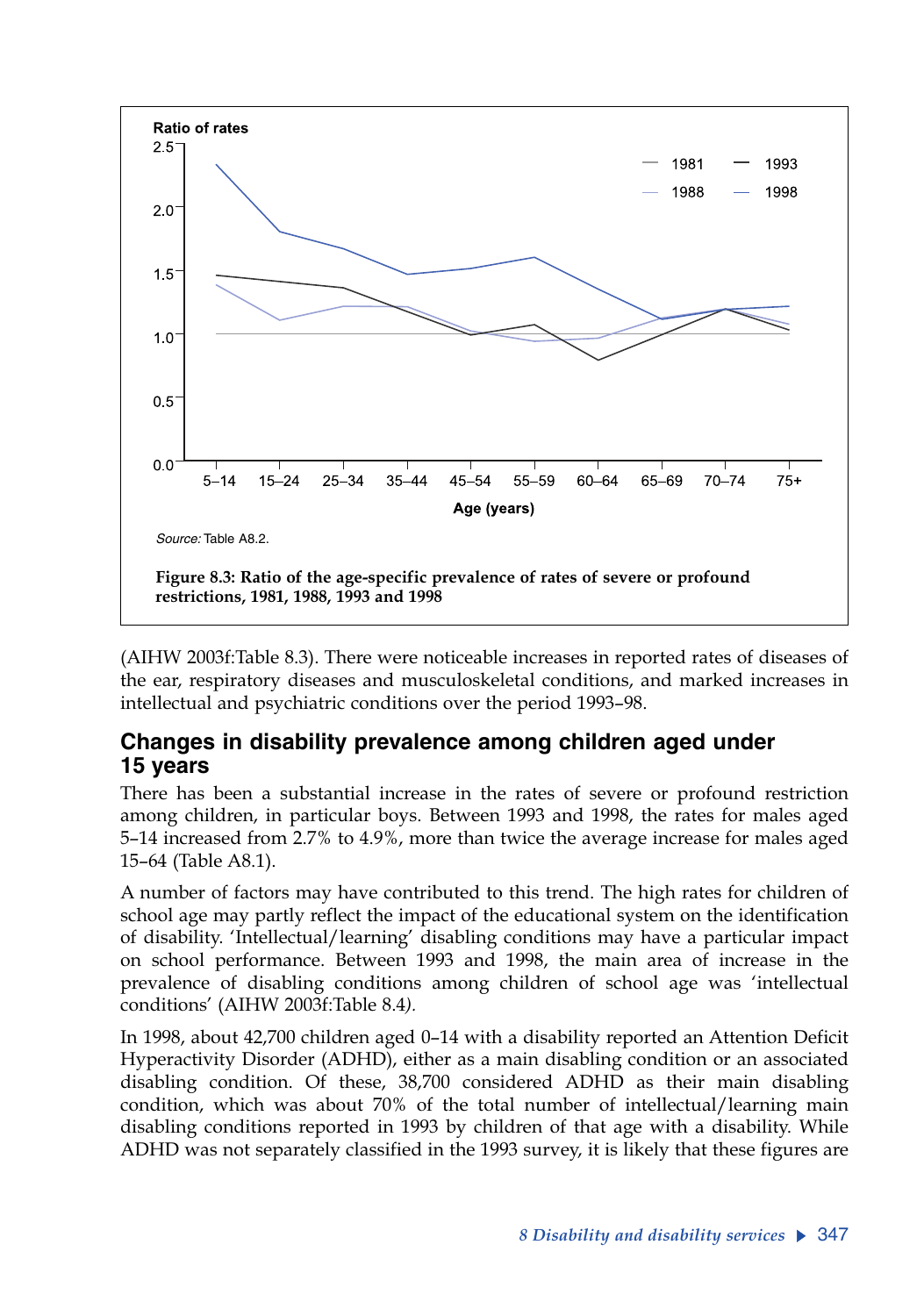contributing to an increase in reported intellectual disability in these age groups. An increase in prescriptions for the most commonly prescribed drugs to treat ADHD may indicate an increase in the diagnosis of the disorder (ABS: Davis et al. 2001; AIHW 2001a). Both higher levels of diagnosis and heightened awareness among parents, educators and health professionals may have contributed to the increase in reported ADHD.

The change of wording in the screening question, from 'slow at learning or understanding' (1993 survey) to 'difficulty learning or understanding' (1998 survey), may have encouraged reporting of intellectual disability, in particular among males (Figure 8.4). The sharp increase in positive response rates to this screening question was notable in the 5–14 age group, and also among males aged 75 or older (which could be associated with dementia-related conditions).

#### **Changes in disability prevalence among population of working age (15–64)**

Among the working-age population, the age-standardised rate of severe or profound restrictions increased from 2.4% in 1993 to 3.3% in 1998, while the rate had been relatively stable between 1981 and 1993. The increase in 1998 was very evident in the older working-age population, particularly the 55–59 age group (see Table A8.1, Figure 8.3).

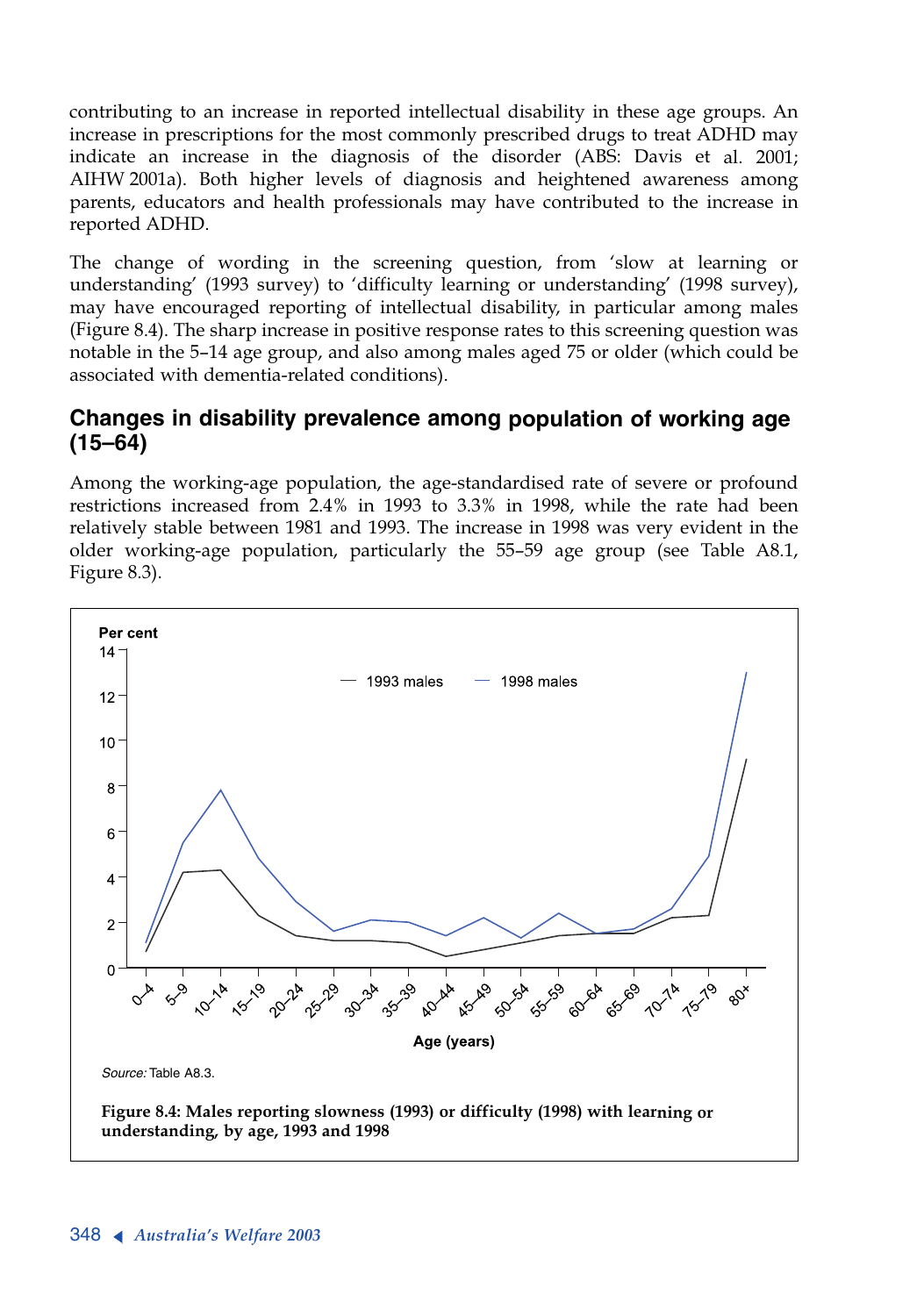Apart from changes in age-specific prevalence rates, population growth also impacts on disability prevalence through changes in population size and age structure. The 'bulge' of the baby-boom generation is currently affecting the age profile of the working-age population, as it moves progressively up the age pyramid. This demographic trend is expected to impact on future disability prevalence, especially in the 55–64 age group in the next 10 years *(*AIHW 2000a, 2003f).

There is some evidence of a decline in mortality and an increase in life expectancy among some people with an early onset disability (AIHW 2000a:40). These changes may be attributable to a number of factors, such as developments in medical technology, and improvements in health care and social services.

The increase in severe or profound restrictions during 1993–98 may also be influenced by changes in reported prevalence and patterns of long-term health conditions. The age-standardised rate of musculoskeletal conditions for people aged 15–64 with a disability increased from 5.5% in 1993 to 7.5% in 1998 (AIHW 2003f:Table 8.4). The additional screening question about chronic pain could have contributed substantially to the increase in the reporting of these conditions.

### **Changes in disability prevalence among population aged 65+**

The ageing of the aged population has had a strong impact on the prevalence of severe or profound restriction in this age group. Compared with the 1981 survey, the three later surveys reported substantially higher disability prevalence for the older population. The rate of severe or profound restrictions for people aged 65+ rose sharply between 1993 and 1998, from 17.1% to 19.6% (see Table A8.1). The estimated number of people aged 75 or over with such restrictions increased markedly (AIHW 2000a:Table 13.2).

It has been suggested that about half of the increase in the rate of severe or profound restrictions in this age group was due to changes in survey design and the other half to population ageing and probably an actual rise in prevalence among the oldest age groups of the population (ABS: Davis et al. 2001).

Changes in the 1998 survey screening question on learning and understanding things may have increased the number of people reporting conditions associated with dementia (see Figure 8.4). The separate identification of head injury, stroke and other brain damage may have led to greater reporting of these conditions, especially stroke among the older population. Comparative analyses indicated, for the older population, a large rise in the rate of psychiatric disabling conditions during 1993–98, and sharp increases in the rate of circulatory diseases in both the 1993 and 1998 surveys (AIHW 2003f:Table 8.3).

# **Trends in injury and perinatal conditions**

Trends in injury and perinatal conditions can influence disability prevalence. Injury is an important cause of mortality and morbidity in Australia. Over the past two decades, age-standardised rates of death due to injury declined significantly, but less than overall rates of death, due to all causes. During the middle and late 1990s, injury death rates remained static, while all-cause death rates continued to decline (AIHW 2002a).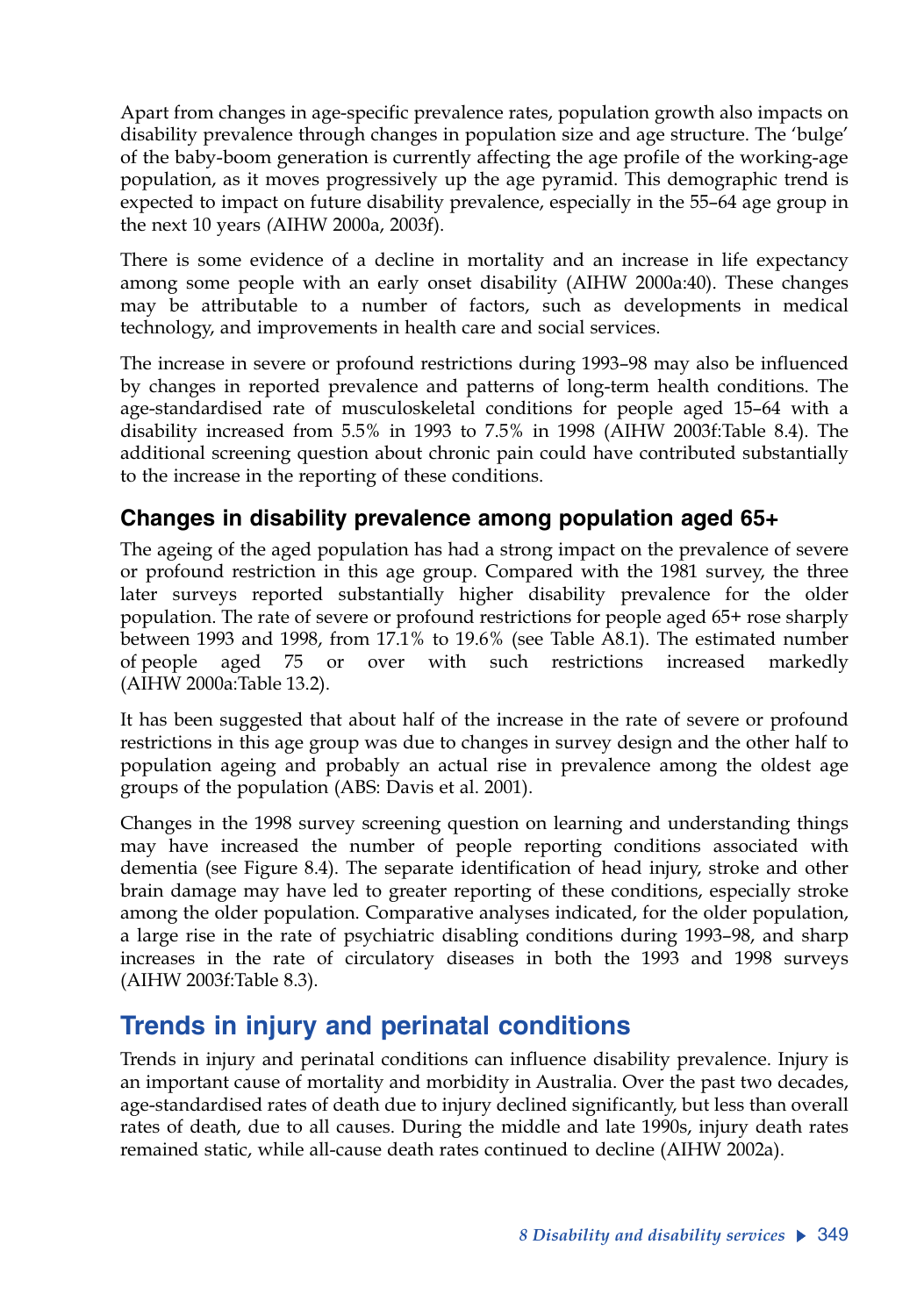The Australian Spinal Cord Injury Register data show that 261 new cases occurred during the financial year 1999–2000. About one-third of these were caused by motor vehicle accidents. The age-adjusted incidence rate of spinal cord injury was 1.40 per 100,000 population in that year, a small decrease from 1.45 in 1998–99 (AIHW NISU: O'Connor 2001).

Between 1990 and 1994, the reported overall incidence rate of major congenital malformations declined from 179.8 to 164.4 per 10,000 births. Between 1995 and 1997, the rate remained fairly constant at around 175 per 10,000 births (AIHW: Al-Yaman et al. 2002).

There is a correlation between low birthweight and disability (Bennett 1997). In 1999, there were 17,208 low-birthweight babies (<2,500 g), or 6.7% of all births. Of these, 3,782 were very low-birthweight babies  $\left( \langle 1, 500 \rangle g \right)$  and 2,150 were extremely low-birthweight babies (<1,000 g). There was an increase in the proportion of extremely low-birthweight babies between 1991 and 1999 (AIHW NPSU: Nassar & Sullivan 2001).

# **8.4 Services and assistance**

This section provides information on the assistance available for people with a disability. Formal services and assistance include:

- income support, particularly disability-specific income support;
- specialist disability support services; and
- relevant generic services, particularly those that specifically target people with a disability.

# **Income support**

#### **Commonwealth payments and allowances**

The Commonwealth Government is the main source of income support for people with a disability and their carers (Box 8.7).

The Disability Support Pension was the most common payment in 2002 for people with a disability, with close to 659,000 recipients and accounting for over \$6.4 billion expenditure in 2001–02 (Table 8.2). This was followed by the Commonwealth Department of Veterans' Affairs Disability Pension which was received by over 159,000 veterans at a cost of \$1.2 billion. Combined, the Carer Allowance (Child and Adult) payments accounted for \$645.7 million expenditure and were received by close to 300,000 recipients in June 2002 (115,404 Carer Allowance Child and 153,863 Carer Allowance Adult) (Tables 8.2, 8.3).

As experienced in many countries (see Section 8.2), there has been an upward trend in Disability Support Pension recipient numbers for the last decade (and previously) (Table 8.3). Recent Australian studies have begun to analyse this continuing trend.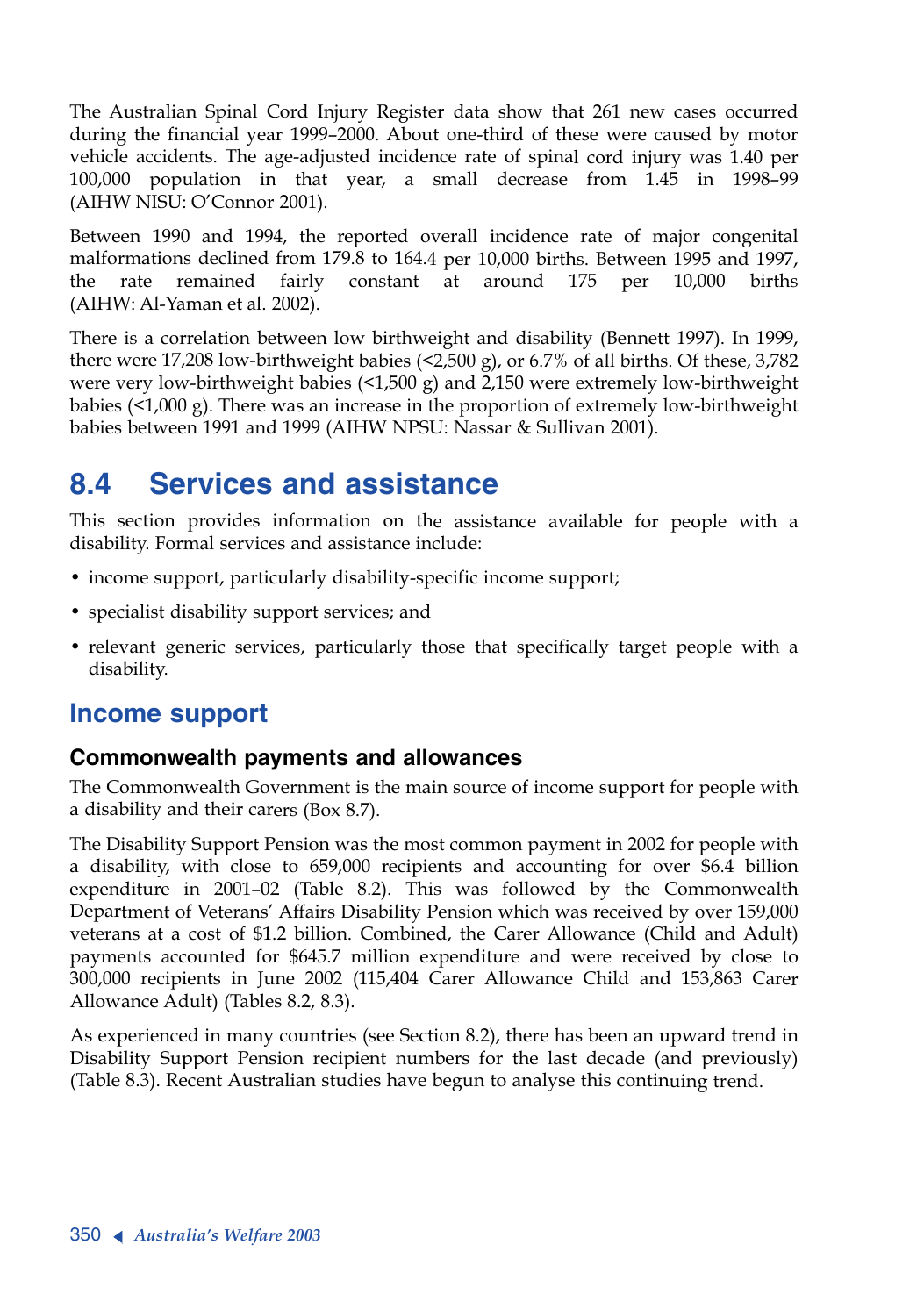#### **Box 8.7: Commonwealth disability-related payments and allowances**

*Disability Support Pension (DSP) is a means-tested income support payment for people aged at least 16 years but under Age Pension age (at date of claim lodgement), who have a physical, intellectual or psychiatric impairment and an overall impairment rating of at least 20 points on the impairment tables. As a result of the impairment, recipients must have an inability to work full-time at full award wages in open employment, and be unable to undertake educational or vocational training which would equip them for work, within the next 2 years of their life. People of the same age who are permanently blind are also eligible for the DSP.*

*Mobility Allowance is a non-means-tested income supplement, paid to people with a disability aged 16 or over to help with transport costs to employment, vocational training, voluntary work or any combination of these activities, or job search, who are unable to use public transport without substantial assistance. It is also payable to recipients of Newstart Allowance and Youth Allowance.*

*Sickness Allowance is paid to people over 21 years of age but under Age Pension age, who are temporarily incapacitated for work or full-time study because of disability, illness or injury and who have a job or full-time study to return to. It is not payable to Youth Allowance recipients who become incapacitated for study.*

*Carer Allowance (Child/Adult) is an income supplement payment available to people caring for a child with a disability or severe medical condition or for an adult with a disability. The person being cared for must require a lot more daily care and attention than a person of the same age who does not have a disability. The Child Disability Assessment Tool and the Adult Disability Assessment Tool are used to assess eligibility for children and adults, respectively. An important eligibility requirement is that the care recipient and carer must live together in the same private residence. Carer Allowance is free of income and assets tests and may be paid on top of Carer Payment or other payments.*

*Carer Payment (DSP/AP/other) is an income support payment for people whose caring responsibilities prevent them from substantial workforce participation. The recipient must be providing constant care permanently or for an extended period of time to: a person (aged 16 and over) who has a severe physical, intellectual or psychiatric disability that qualifies the carer under the Adult Disability Assessment Tool; or a child (aged under 16 years) with a profound disability; or two or more children with disabilities The recipient of Carer Payment cannot receive it as well as another income support payment, and the person being cared for must be receiving a social security pension or payment (e.g. DSP, Age Pension) or satisfy specific income and assets tests. The recipient is not required to live with or adjacent to the person being cared for, but must be providing constant care.*

*Wife Pension (DSP/AP) is paid to female partners of DSP or Age Pension recipients who were on these payments as at 30 June 1995. Since 1 July 1995, this payment has been closed to new applicants.*

*(continued)*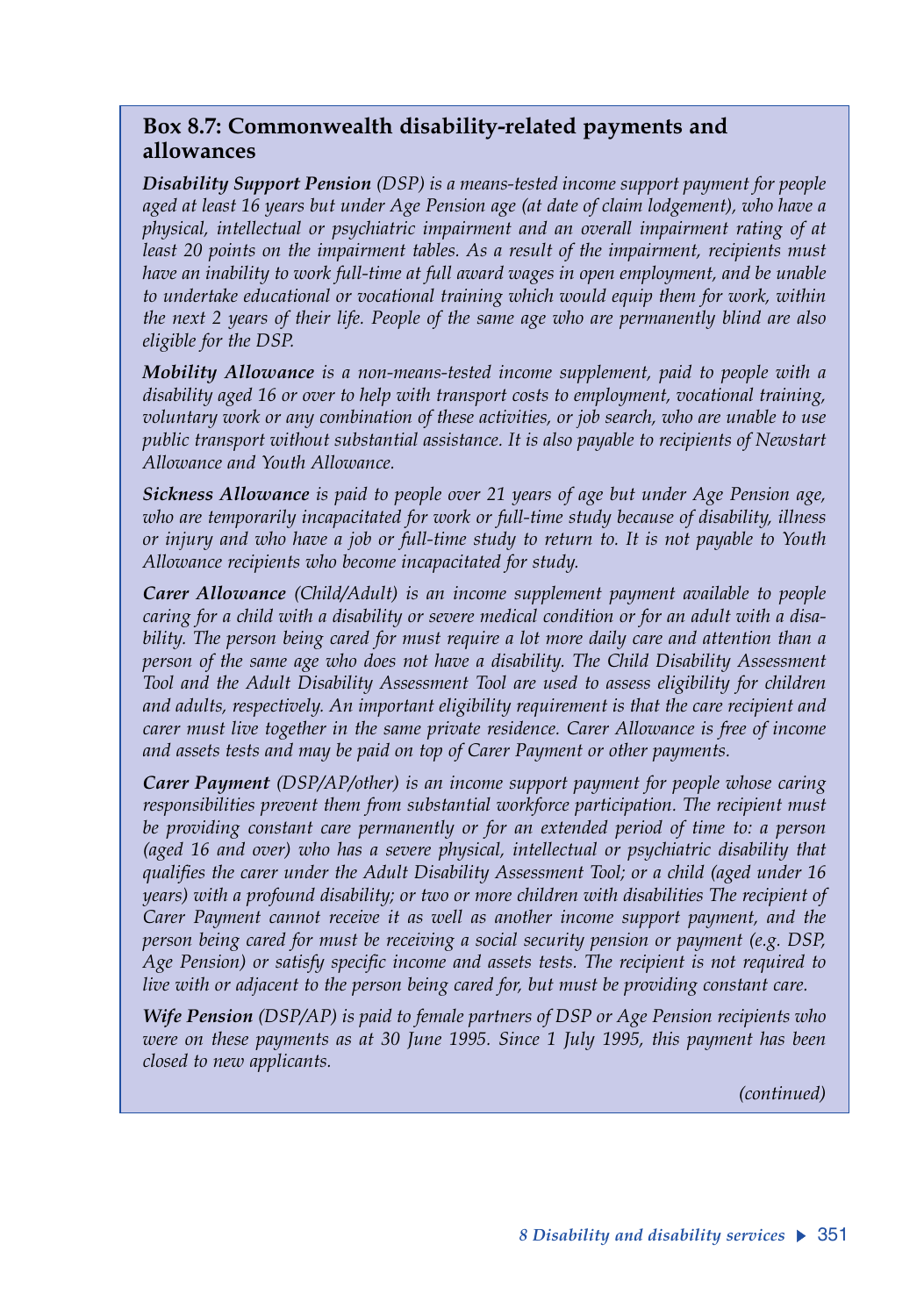#### **Box 8.7 (continued): Commonwealth disability-related payments and allowances**

*Newstart Allowance (incapacitated) and Youth Allowance (incapacitated) is an exemption from 'activity test requirements' available to people—21 years or more or under 21 years, respectively—who, due to a medical condition, illness or injury, are temporarily unable to work or, in the case of Youth Allowance, to study.*

*Disability Pension is a compensation payment to veterans for injuries or diseases caused or aggravated by war service or certain defence service on behalf of Australia. Non-veterans may also receive it if they are dependants of deceased or incapacitated veterans.*

*Continence Aids Assistance Scheme is a program offering assistance to people who have permanent and ongoing incontinence as a result of a neurological condition or severe impairment. The aim of the program is to help eligible clients to meet the costs of continence aids.*

**Table 8.2: Commonwealth disability-related payments and allowances, recipients and expenditure (all ages), 2001–02** 

|                                              | Recipients as at<br><b>June 2002</b> | <b>Administered expenses</b><br>$2001 - 02$ (\$m) |
|----------------------------------------------|--------------------------------------|---------------------------------------------------|
| <b>Disability Support Pension</b>            | 658,915                              | 6,404.4                                           |
| <b>Mobility Allowance</b>                    | 41.997                               | 67.9                                              |
| Sickness Allowance <sup>(a)</sup>            | 9.522                                | 93.7                                              |
| Carer Allowance (Child/Adult) <sup>(b)</sup> | 269,267                              | $^{(c)}645.7$                                     |
| Carer Payment (DSP/AP/other)                 | 67,260                               | $^{(d)}$ 595.8                                    |
| Wife Pension (DSP)                           | 44.238                               | 402.0                                             |
| Newstart Allowance (incap.)                  | 76.882                               | $(e)$ n.a.                                        |
| Youth Allowance (incap.)                     | 5.792                                | $(e)$ <sub>n.a.</sub>                             |
| Continence Aids Assistance Scheme            | 16,331                               | 9.1                                               |
| Disability Pension (DVA)                     | 159.425                              | 1.200.0                                           |

(a) From July 2002 FaCS introduced a revised method of counting Sickness Allowance, Newstart Allowance, Mature Age Allowance, Partner Allowance, Widow Allowance, Special Benefit, Youth Allowance and Austudy Payment clients, based on eligibility and entitlement.

(b) Excluded from these counts: 2,216 received both Carer Allowance (Adult) and Carer Allowance (Child) and 11,708 received Carer Allowance (Child) Health Care Card only.

(c) Administered expenses and recipients for Carer Allowance (Child) and Carer Allowance (Adult) are combined.

(d) Administered expenses and recipients for Carer Payment (DSP), Carer Payment (AP) and Carer Payment (other) are combined.

(e) Administrative expenses for Newstart Allowance (incapacitated) and Youth Allowance (incapacitated) are not available as they are included in the larger funding budget for these two programs.

*Sources:* DVA 2002; FaCS 2002b; FaCS unpublished data.

Cai (2002) found that, while both the increase in inflow rate and the decrease in outflow rate contributed to the growth in recipient numbers, it has been the increase in the inflow rate since the early 1990s which has been the more significant. Other factors, including labour market conditions, policy changes and benefits levels, are also explored in this detailed analysis. In another study, of flows into the Disability Support Pension, it was found that most entrants were aged 50 and over and were likely to enter from outside the income support system and to exit to the Age Pension (Chalmers & Siminski 2003).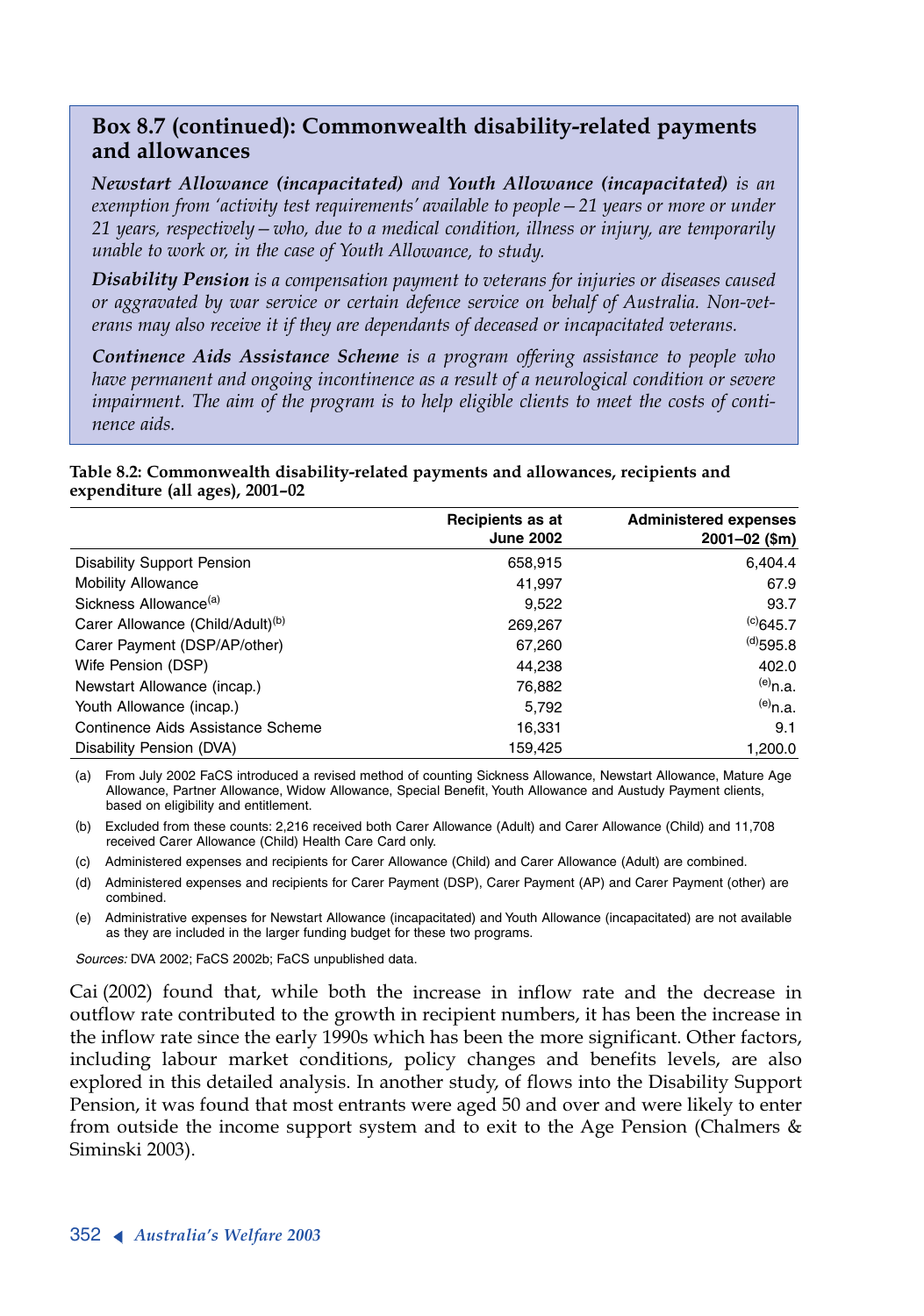|                                                  | 1993   | 1994                                                                            | 1995   | 1996   | 1997   | 1998   | 1999          | 2000   | 2001                                   | 2002                   |
|--------------------------------------------------|--------|---------------------------------------------------------------------------------|--------|--------|--------|--------|---------------|--------|----------------------------------------|------------------------|
| <b>Disability Support</b><br>Pension             |        | 406,572 436,234 464,430 499,235 527,514 553,336 577,682 602,280 623,926 658,915 |        |        |        |        |               |        |                                        |                        |
| Mobility<br>Allowance                            | 16,160 | 20,795                                                                          | 22,851 | 54,985 | 26,595 | 28,975 | 31,001        | 35,154 | 37,574                                 | 41,997                 |
| <b>Sickness</b><br>Allowance <sup>(a)</sup>      | 46.579 | 47.132                                                                          | 47,311 | 33,215 | 15,759 | 16,285 | 11,181        | 10,733 | 10.942                                 | 9,522                  |
| <b>Carer Allowance</b><br>(Child) <sup>(b)</sup> |        | 61.174 69.693                                                                   | 78,898 | 90,644 | 95,520 |        |               |        | 90,830 100,452 116,955 111,691 115,404 |                        |
| <b>Carer Allowance</b><br>(Adult) <sup>(b)</sup> | 35,025 | 37,169                                                                          | 38,408 | 42,047 | 44,103 |        | 45,675 51,857 |        |                                        | 84,104 123,350 153,863 |
| Carer Payment<br>(DSP)                           | 8,056  | 9.450                                                                           | 10.633 | 13,483 | 15,735 |        | 18,556 21,392 | 24,500 | 28.171                                 | 34,963                 |
| Carer Payment<br>(AP)                            | 6,507  | 7.441                                                                           | 8.324  | 9.500  | 10,954 | 11,740 | 13,407        | 15.346 | 18.097                                 | 20.227                 |
| Carer Payment<br>(other)                         | 482    | 808                                                                             | 1,141  | 2,054  | 2,869  | 3,683  | 5,271         | 7.704  | 10.922                                 | 12,070                 |
| <b>Wife Pension</b><br>(DSP)                     |        | 108,327 116,036 121,839 107,803 91,307 79,892 68,523                            |        |        |        |        |               | 59,934 | 51,225                                 | 44,238                 |
| <b>Wife Pension</b><br>(AP)                      | 33,520 | 36,539                                                                          | 39,611 | 41,125 | 36,577 | 36,233 | 32,196        | 31,362 | 26,476                                 | 23,730                 |
| Newstart<br>Allowance                            |        |                                                                                 |        |        |        |        |               |        |                                        |                        |
| (incap.)                                         | n.a.   | n.a.                                                                            | n.a.   | n.a.   | n.a.   | 48,792 | 59,670        | 68,016 | 76,850                                 | 76,882                 |
| Youth Allowance<br>(incap.)                      | n.a.   | n.a.                                                                            | n.a.   | n.a.   | n.a.   | n.a.   | 3,929         | 5,883  | 5,959                                  | 5,792                  |
| <b>Disability Pension</b><br>(DVA)               |        | 156,923 156,286 157,298 159,079 160,145 161,829 162,810 162,730 162,505 159,425 |        |        |        |        |               |        |                                        |                        |

**Table 8.3: Recipients of disability-related payments and allowances (all ages), June 1993–June 2002**

(a) From July 2002 FaCS introduced a revised method of counting Sickness Allowance, Newstart Allowance, Mature Age Allowance, Partner Allowance, Widow Allowance, Special Benefit, Youth Allowance and Austudy Payment clients, based on eligibility and entitlement.

(b) Excluded from these counts in 2002: 2,216 received both Carer Allowance (Adult) and Carer Allowance (Child) and 11,708 received Carer Allowance (Child) Health Care Card only.

*Sources:* AIHW 2001a; DVA 2002; FaCS 2002b; FaCS unpublished data.

The study also highlighted the importance of initiatives to assist young people, particularly males, to make a successful transition from school to the labour market. High rates of disability among female sole-parent recipients were also found.

Several other payments and allowances experienced upward trends in recipient numbers between 1993 and 2002 (Table 8.3). The number of people receiving the Carer Allowance (Adult) almost doubled between 2000 and 2002 (from 84,104 to 153,863). Similarly, there was a noticeable increase in the number of people receiving the various Carer Payments, which rose overall by close to 20,000 recipients over the same period.

Several reasons have been suggested to explain the increase for these payment types, including: demographic changes (e.g. ageing population and an associated rise in the number of people with a disability); greater awareness of these payments; reduction in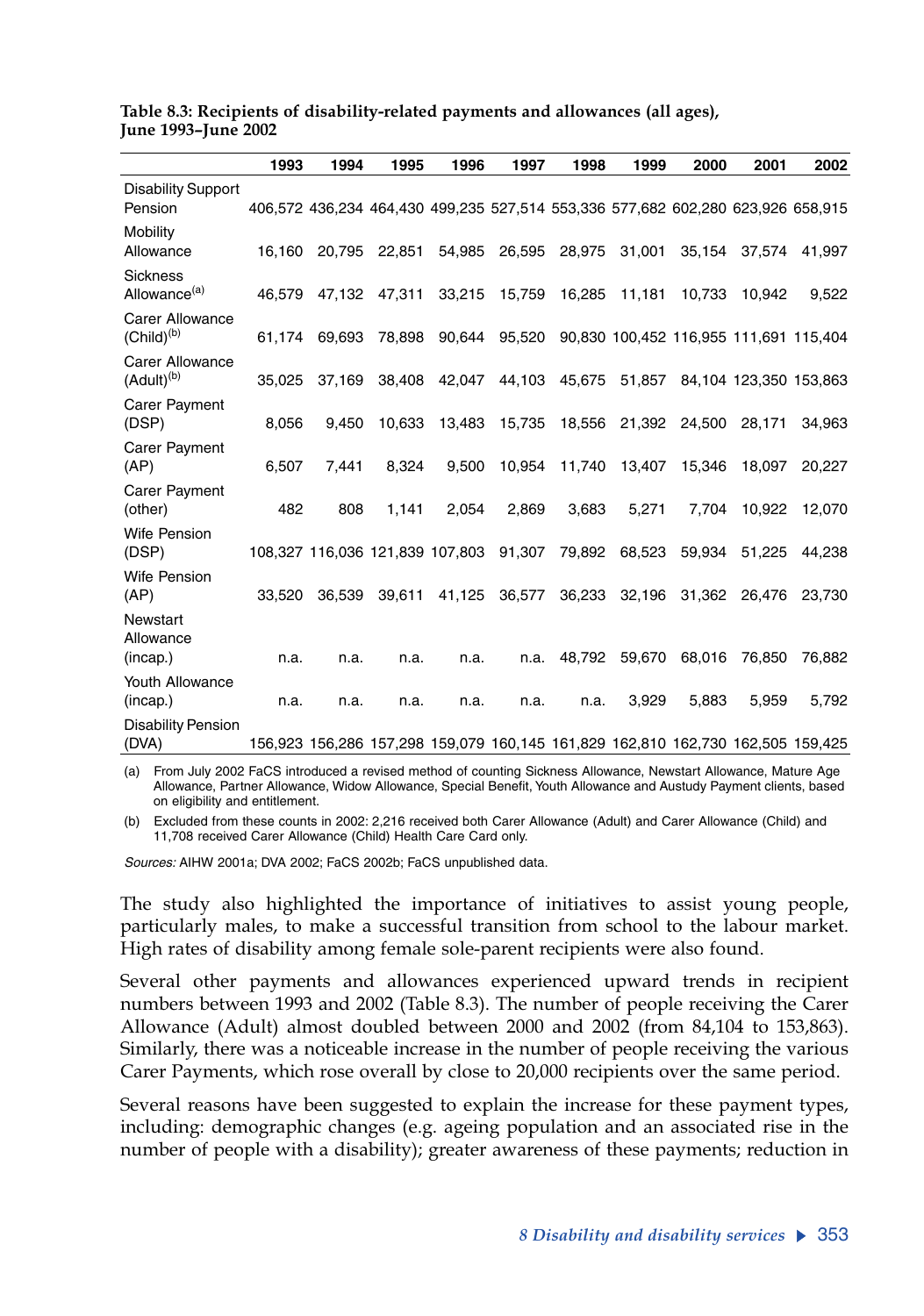access to other forms of income support (e.g., widow and wife pensions); and the increase in number of people with disabilities and medical conditions being cared for at home (FaCS 2002b). The Wife Pension (DSP/AP) has continued its downward trend in response to the payment being closed to new applicants since 1995.

#### **Concession cards**

The Commonwealth Government provides a range of concession cards for eligible people with a disability and their carers (Box 8.8). These cards entitle the holder to various concessions on specific Commonwealth, state and territory, and local government services, as well as some private sector concessions. Eligibility for some concession cards is dependent upon receipt of a disability-related or income support payment or pension. The concession areas vary across the country, and concessions are granted at the states' and territories' discretion. Such coverage may include ambulance travel for isolated patients, glasses, dental care, taxi subsidies, and so on. The core areas agreed by state and territory governments are energy consumption, water and sewerage, municipal rates and transport (including public transport, motor vehicle registration and licence fees).

#### **Box 8.8: Commonwealth concession cards (all ages)**

*<sup>A</sup>Pensioner Concession Card is automatically issued to people receiving a number of income support payments, including Disability Support Pension and Carer Payment recipients, as well as people aged over 60 years who have been continuously receiving one of the following payments for more than 9 months: Newstart Allowance, Sickness Allowance, Widow Allowance, Partner Allowance, Parenting Payment or Special Benefit. The card entitles the holder to Commonwealth health concessions, such as low-cost medicines under the Pharmaceutical Benefits Scheme, as well as additional health, household, educational and recreational concessions from state and local government authorities. In June 2002, close to 3.1 million people were covered by a Pensioner Concession Card.*

*<sup>A</sup>Health Care Card is automatically issued to people receiving most types of income support payments from Centrelink, including: Newstart Allowance, Sickness Allowance, Mobility Allowance (if not getting DSP) and Carer Allowance (Child) (for the direct use of the child only). The card entitles the holder to Commonwealth health concessions, such as low-cost medicines under the Pharmaceutical Benefits Scheme, as well as a more limited range (than the Pensioner Concession Card) of state and local government concessions. Holders of the Health Care Card receiving Sickness Allowance may also be entitled to free hearing services and redirection of their postal articles (for a maximum of 6 months) free of charge. In June 2002, over 1.7 million people were covered by the Health Care Card.*

*The Gold Repatriation Health Card entitles some veterans, including disabled veterans and their dependants, to free treatment for all health conditions. The White Repatriation Health Card provides access to health services for veterans with specified conditions/disabilities. As at June 2002, there were 281,448 Gold Card holders and 59,268 White Card holders.*

*Sources:* DVA 2002; FaCS unpublished data.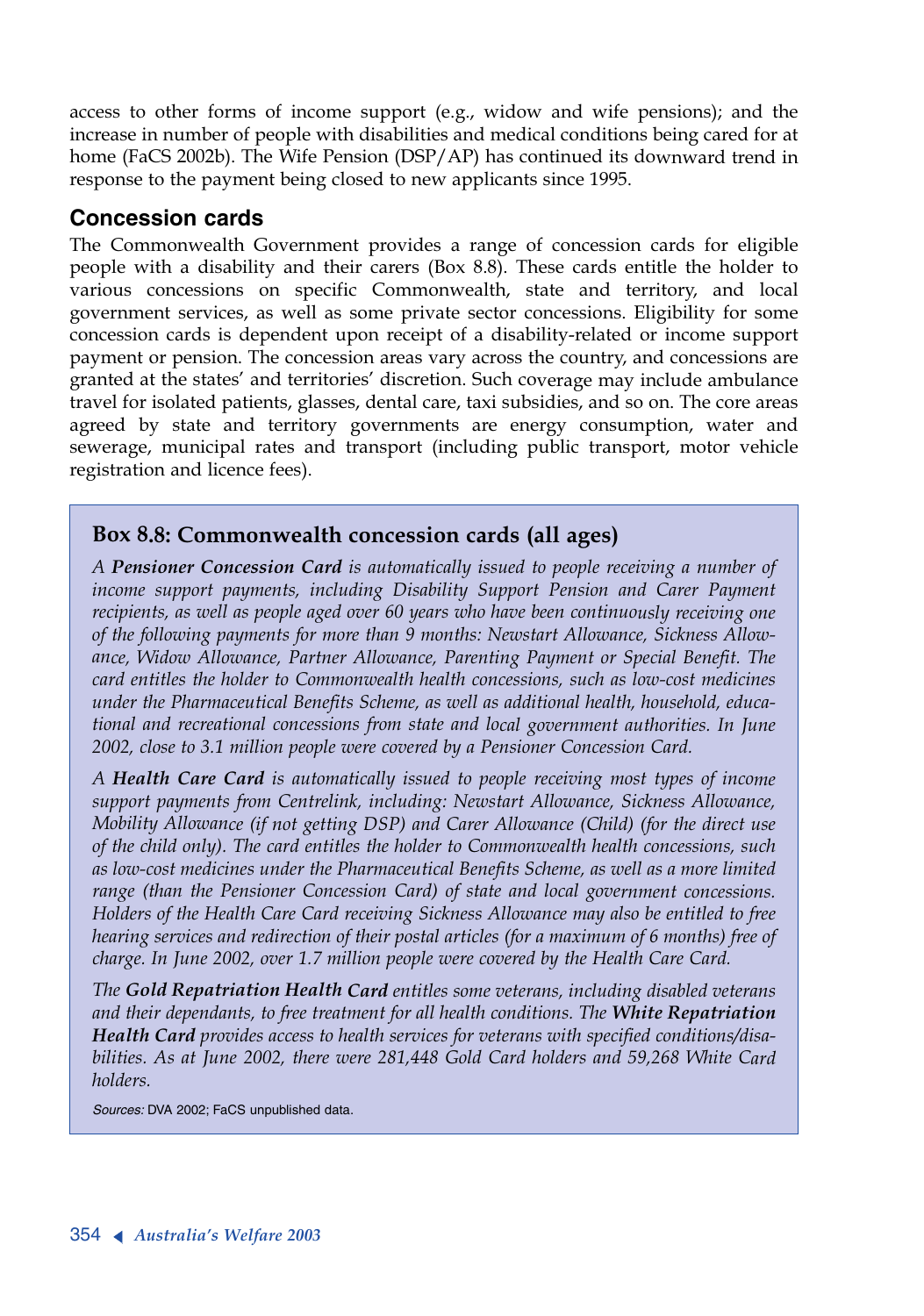|                                                | Age group (years) |           |           |           |           |       |        |  |
|------------------------------------------------|-------------------|-----------|-----------|-----------|-----------|-------|--------|--|
| Nature of injury or disease                    | $20$              | $20 - 29$ | $30 - 39$ | $40 - 49$ | $50 - 54$ | $55+$ | Total  |  |
| Injury/poisoning                               |                   |           |           |           |           |       |        |  |
| <b>Fractures</b>                               | 144               | 744       | 910       | 896       | 470       | 528   | 3,692  |  |
| Sprains/strains of joints and adjacent muscles | 433               | 3,562     | 5,222     | 5,788     | 2,458     | 2,222 | 19,690 |  |
| Contusions with intact skin surface & crush    |                   |           |           |           |           |       |        |  |
| injury                                         | 74                | 342       | 429       | 430       | 218       | 210   | 1,703  |  |
| Open wound                                     | 130               | 459       | 346       | 292       | 133       | 126   | 1,486  |  |
| Other injury poisoning                         | 109               | 461       | 521       | 455       | 198       | 193   | 1,933  |  |
| Total injury/poisoning                         | 890               | 5,568     | 7,428     | 7,861     | 3,477     | 3,279 | 28,504 |  |
| Nervous system and sense organs                | 4                 | 71        | 124       | 158       | 86        | 83    | 526    |  |
| Musculoskeletal system and connective          |                   |           |           |           |           |       |        |  |
| tissue diseases                                | 27                | 263       | 512       | 561       | 250       | 208   | 1,821  |  |
| Mental disorders                               | 26                | 261       | 478       | 737       | 351       | 184   | 2,037  |  |
| Other diseases/not stated/not available        | 22                | 136       | 207       | 227       | 122       | 168   | 888    |  |
| Total                                          | 969               | 6,299     | 8,749     | 9.544     | 4.286     | 3,922 | 33,776 |  |

**Table 8.4: Worker's compensation claims with non-fatal outcomes resulting in work absences of 60 days or more, 1999-2000**

*Notes*

1. Some figures include minor random adjustments in order to account for small cell values, for confidentiality reasons.

2. Of the 33,776 claims, male claimants accounted for 22,182 claims.

3. Totals include not stated.

*Source:* National Workers Compensation Statistics database, viewed 23 April 2003, <www.nohsc.gov.au/OHSInformation/NOSI/>.

#### **Personal injury compensation schemes**

Other significant sources of income support for people with a disability are the personal injury compensation schemes, mainly for work- and transport-related injuries. These schemes operate under specific legislation in each state and territory and require contributions from employers and road users respectively. They generally aim to replace lost income and to cover medical expenses incurred.

The National Workers Compensation Statistics database includes claims for workers compensation, made under the Commonwealth, state and territory legislation as a result of a fatality, or temporary or permanent disability requiring an absence from work of 1 week (5 working days) or more.

During 1999–2000, 33,776 claims were made for workers compensation involving events with non-fatal outcomes in the most serious category recorded, that is resulting in 60 days or more absence from work (Table 8.4). Of these, 84% involved injury or poisoning, followed by mental disorders (6%), then diseases of the musculoskeletal system and connective tissue. The most common claims recorded under the injury or poisoning category included 'sprains and strains of joints and adjacent muscles', accounting for 69% of all injuries and poisoning, followed by 'fractures' (13%) and 'contusions with intact skin surface and crush injury' (6%). Two-thirds (66%) of all claimants for these events were male.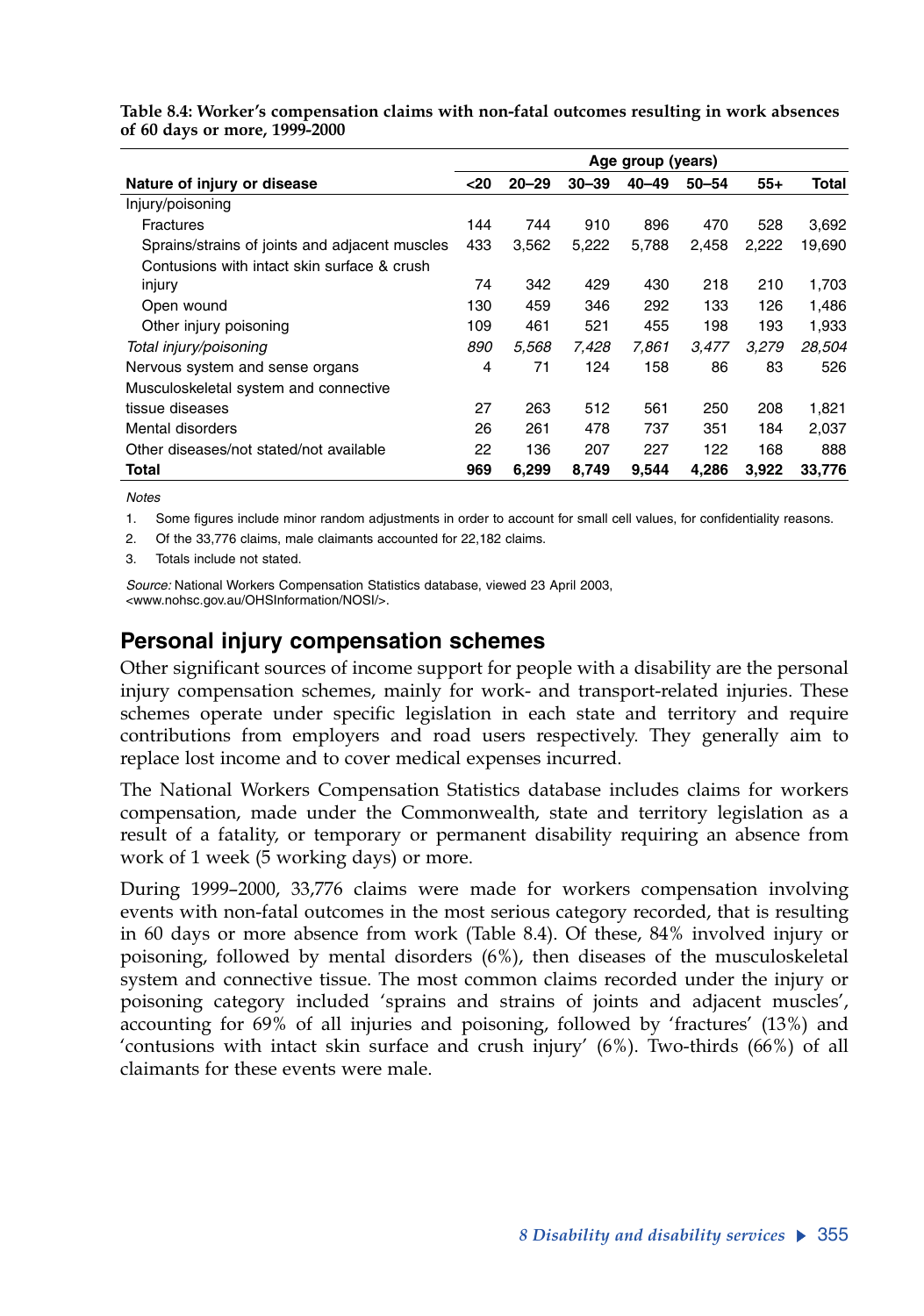# **Disability support services**

#### **CSDA-funded disability support services**

Services provided under the Commonwealth/State Disability Agreement (CSDA) are designed for people who need ongoing support with everyday life activities. Under the second CSDA (1998), it was agreed that the Commonwealth has responsibility for the planning, policy setting and management of employment services, while the states and territories have responsibility for all other specialist services, including accommodation support, community support and respite.<sup>6</sup> Advocacy, print disability, alternative formats of communication, and information services are considered shared responsibilities under this agreement.

While, in practice, services are generally directed to people aged under 65 years, the CSDA places no age-based restrictions on access to them. The new CSTDA specifies that the disability should be manifest before the age of 65 years (for further details on the new agreement, see Section 8.2).

Information on disability support services provided or funded under the CSDA is collected in the framework of the CSDA Minimum Data Set (MDS), developed in 1993 and jointly maintained by the AIHW and the Commonwealth, states and territories, under the auspices of the National Disability Administrators (comprising the heads of government disability services throughout Australia).

Consumers and service providers supply data on a 'snapshot' day to funding departments in each jurisdiction, and the Institute collates these data nationally. Since 1999 a statistical linkage key has been collected; this enables the number of consumers to be estimated from data on services received without any consumers being personally identified (see AIHW 2003a for further information). The use of a snapshot day permits the number of consumers to be estimated at a point in time and can also be regarded as a sample of the people who use CSDA-funded services. The number of consumers in this snapshot sample, as a proportion of consumers over the year, will differ by service type. In particular, it will be greater for accommodation and most community access services, which in general are used on a more frequent basis than employment, community support and respite services. The collection has been redeveloped and, from 2002–03, will cover consumers for the full financial year (see Box 8.4).

### **CSDA service types and funding**

The total government expenditure on disability support services by Australian governments under the CSDA in 2001–02 was \$2.75 billion, an increase of 7.9% in real terms from the level in 2000–01. Accommodation support services accounted for over half of this expenditure (\$1,412 million) (Table 8.5). Around one-tenth of funding was spent on each of the following: community access services (\$304 million), community support services (\$299 million), and employment services (\$261 million). Total expenditure on respite services accounted for 6% of funds (\$156 million), and a further \$221 million was spent on administration.

<sup>6</sup> See AIHW 2003a for a complete list of services and their definitions.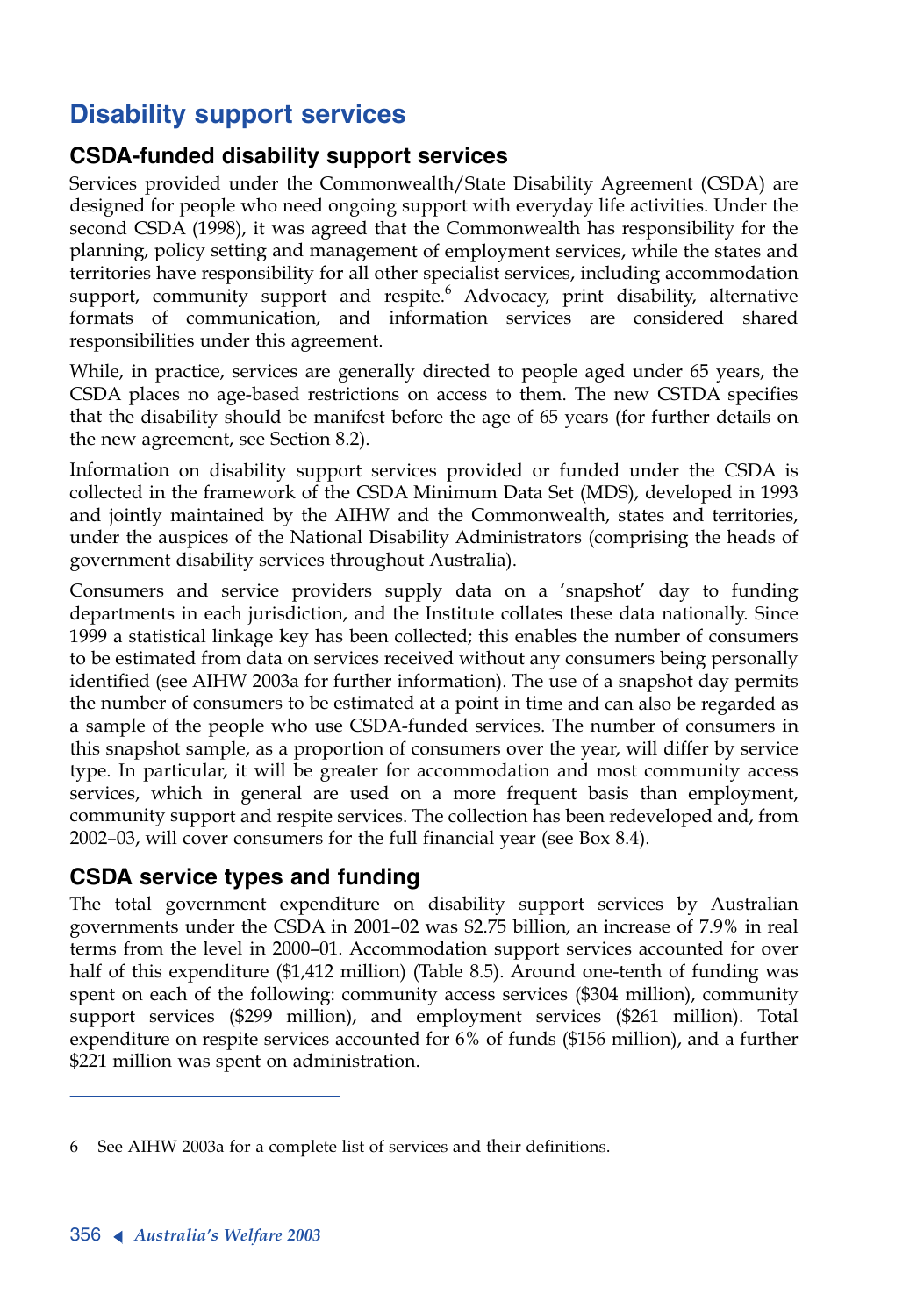| Service group                       | <b>NSW</b> | Vic <sup>(a)</sup> | QId <sup>(b)</sup> | WA <sup>(c)</sup> | SA <sup>(d)</sup> | Tas    | ACT <sup>(e)</sup> | NT <sup>(f)</sup> | $C'$ wth $(9)$  | Australia | Per cent |
|-------------------------------------|------------|--------------------|--------------------|-------------------|-------------------|--------|--------------------|-------------------|-----------------|-----------|----------|
| Accommodation support               | 529,683    | 416.581            | 160.580            | 126,361           | 108.534           | 43,517 | 20.020             | 6.756             | $\qquad \qquad$ | .412,032  | 51.4     |
| Community support                   | 74.657     | 92.766             | 34.114             | 50.089            | 26.614            | 6.311  | 6.021              | 8.517             |                 | 299.088   | 10.9     |
| Community access                    | 86,975     | 129.426            | 40,563             | 15.450            | 12.302            | 10,674 | 2.325              | .354              | 4.606           | 303,675   | 11.1     |
| Respite                             | 57,798     | 36,633             | 26,562             | 13,689            | 7,397             | 6,190  | 2.490              | 770               | 4.525           | 156,052   | 5.7      |
| Employment                          |            |                    |                    |                   |                   |        |                    | —                 | 261.247         | 261.247   | 9.5      |
| Other support                       | 7.321      | 30.275             | 4.205              | 8.802             | 5.891             | .284   | 200                | 232               | 6.006           | 64,214    | 2.3      |
| Advocacy, info and print disability | 832        | 6.005              | 3.653              | 1,307             | 1.870             | .562   | 873                | 66                | 12.694          | 28,862    | 1.1      |
| Subtotal                            | 757.267    | 711.685            | 269.676            | 215.698           | 162.607           | 69.538 | 31.928             | 17.695            | 289.077         | 2.525.171 | 92.0     |
| Administration                      | 77.364     | 62.746             | 24.706             | 9,981             | 12,232            | 3,580  | 4,142              | .899              | 24.066          | 220.716   | 8.0      |
| Total                               | 834.631    | 774.431            | 294.382            | 225.679           | 174,839           | 73,118 | 36,069             | 19,594            | 313.143         | 2.745.886 | 100.0    |

**Table 8.5: CSDA funding of services by Australian governments, by service group, 2001–02 (\$'000)**

(a) Service reclassifications were made in Vic in 2000, 2001 and 2002. See SCRCSSP 2003: Table 13A.21 for more information.

(b) Method of apportioning government administration expenditure in Qld changed in 1999–2000 and again in 2000–01 as a result of improved financial reporting systems and with the establishment of Disability Services Queensland.

(c) WA's 2000–01 expenditure for accommodation support, community support, community access and respite reflects increased state business plan funding, including Commonwealth unmet need funding. An improved cost allocation and payments database has been used for WA data in 2001–02.

(d) Expenditure for SA decreased from 2000–01 to 2001–02 because some funding was transferred out of disability services (from accommodation support) and reporting changed (in community support, advocacy, information and print disability and other support) to be consistent with the CSTDA Schedule A State Funding. Administration and total expenditure excludes some government agencies receiving funding from Department of Human Services.

(e) In the ACT, only services under the Disability Services funding program are counted. Excludes services funded through the HACC program.

(f) Expenditure variations in 2001–02 for the disability service types reflect changes in service provision under an individual funding model.

(g) Commonwealth administrative expenditure is an estimate only and is based on average staffing levels.

*Source:* SCRCSSP 2003:Table 13A.21.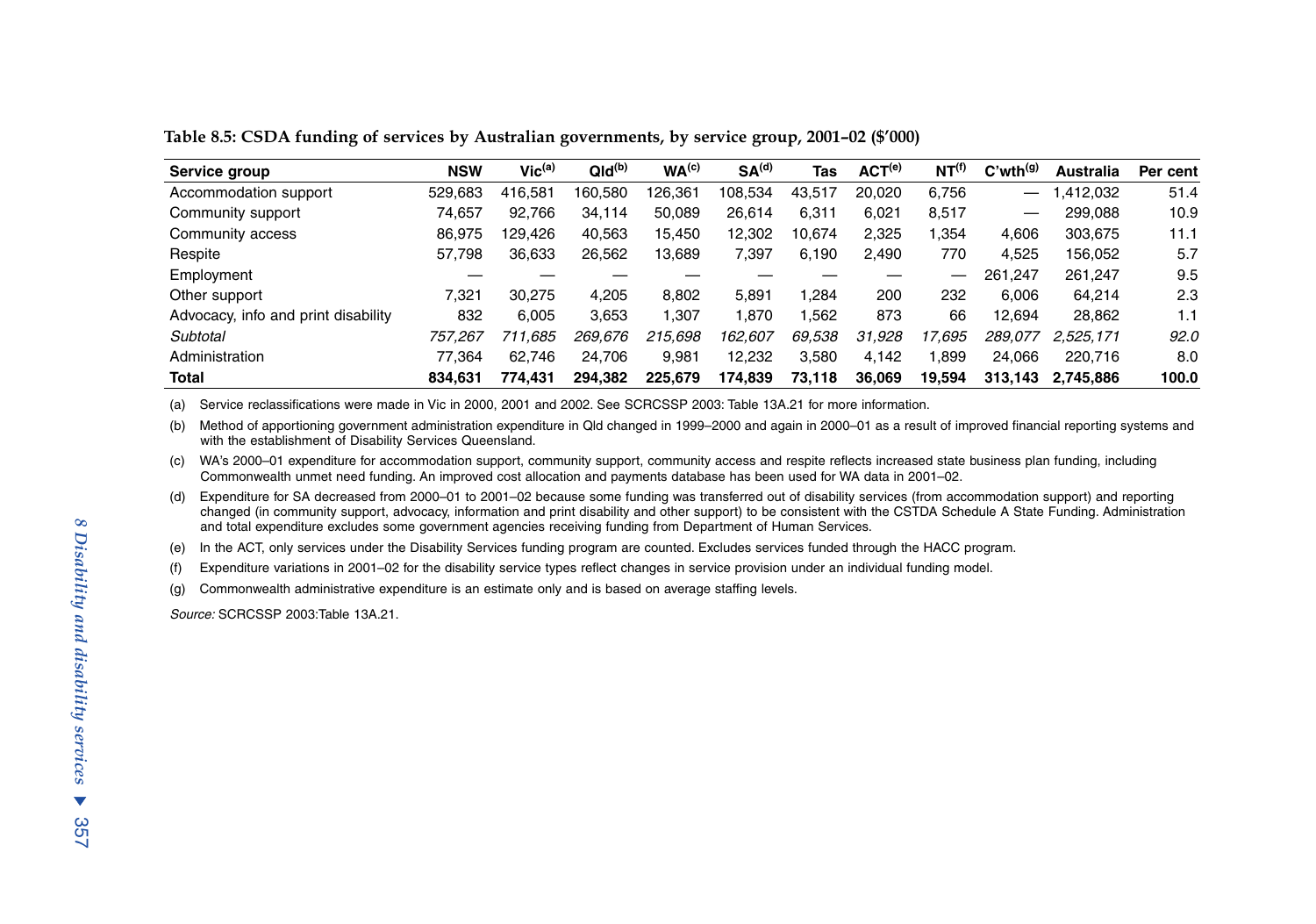The Commonwealth Government's direct funding (\$289 million) to disability support services under the CSDA was mostly for employment services. The Commonwealth also provided some of the funds expended by state and territory governments (\$501 million). Its overall contribution to total CSDA funding was 30% (SCRCSSP 2003).

The CSDA MDS collection reported on 8,142 service outlets in 2002 (AIHW 2003a). The majority of service outlets (74%) were provided by the non-government sector. Accommodation support services accounted for the largest proportion of service outlets (3,478 or 43%), followed by community access services (18%) and community support services (15%).

#### **Consumers of CSDA services**

The number of consumers receiving CSDA-funded services on a snapshot day in 2002 was 65,809, in comparison with 62,752 in 1999 (Tables 8.6, 8.7). Similar to previous years, close to three-fifths of consumers (37,677) were male (AIHW 2003a). In 2002, accommodation support services were accessed by over 22,000 consumers, followed by community access (18,866) and employment services (18,242). Just over one-third of all consumers were in Victoria. New South Wales had the next highest proportion (26%), followed by Queensland (14%). Western Australia and South Australia each contributed around 10% of all consumers.

Recent years have seen a steady rise in the numbers of consumers accessing CSDAfunded services on the snapshot day. These increases are occurring within the context of population growth and ageing, and increased funding and service provision in recognition of the growth in demand from these demographic changes, and the existing unmet need for these services (see Section 8.5). Between 1999 and 2002, the proportion of consumers accessing accommodation support services remained constant, at around 34%, as with employment services (28%) and respite (5%) (Table 8.7). A shift can be seen in the number of consumers accessing community support and community access services between 2001 and 2002 (27% to 20% for community support, and 25% to 29% for community access). This change may be attributed to the reclassification of some service types as a result of the redevelopment of the CSDA MDS ( AIHW 2003a).

| Service group          | <b>NSW</b> | Vic    | Qld   | WA    | SΑ    | Tas   | <b>ACT</b> |     | NT Australia Per cent |       |
|------------------------|------------|--------|-------|-------|-------|-------|------------|-----|-----------------------|-------|
| Accommodation support  | 6.069      | 7.412  | 3.314 | 1.987 | 2.373 | 798   | 297        | 124 | 22.373                | 34.0  |
| Community support      | 3.105      | 4.724  | 1.409 | 2.344 | 1.189 | 149   | 213        | 80  | 13.211                | 20.1  |
| Community access       | 3.960      | 8.938  | 2.253 | 1.093 | 1.692 | 654   | 220        | 57  | 18.866                | 28.7  |
| Respite                | 612        | 1.151  | 515   | 459   | 339   | 46    | 56         | 36  | 3.214                 | 4.9   |
| Employment             | 5.924      | 4.485  | 2.616 | 2.245 | 2.032 | 521   | 288        | 134 | 18.242                | 27.7  |
| <b>Total consumers</b> | 17.343     | 23.096 | 9.065 | 6.676 | 6.655 | 1.829 | 797        | 389 | 65.809                | 100.0 |

| Table 8.6: Consumers of CSDA-funded services on a snapshot day, by service type and state |  |  |
|-------------------------------------------------------------------------------------------|--|--|
| and territory, 2002                                                                       |  |  |

*Notes*

1. Consumer data are estimates after use of a statistical linkage key to account for individuals who received more than one service on the snapshot day. Totals may not be the sum of the components since individuals may access more than one service type on the snapshot day. There were 41 consumers who accessed services in more than one state or territory, mainly in 'border' areas.

2. Data for consumers of the following CSDA-funded service types are not collected: advocacy, information/referral, combined information/advocacy, mutual support/self-help groups, print disability/alt. formats of communication, research & evaluation, training & development, peak bodies, and other support services.

*Source:* AIHW 2003a.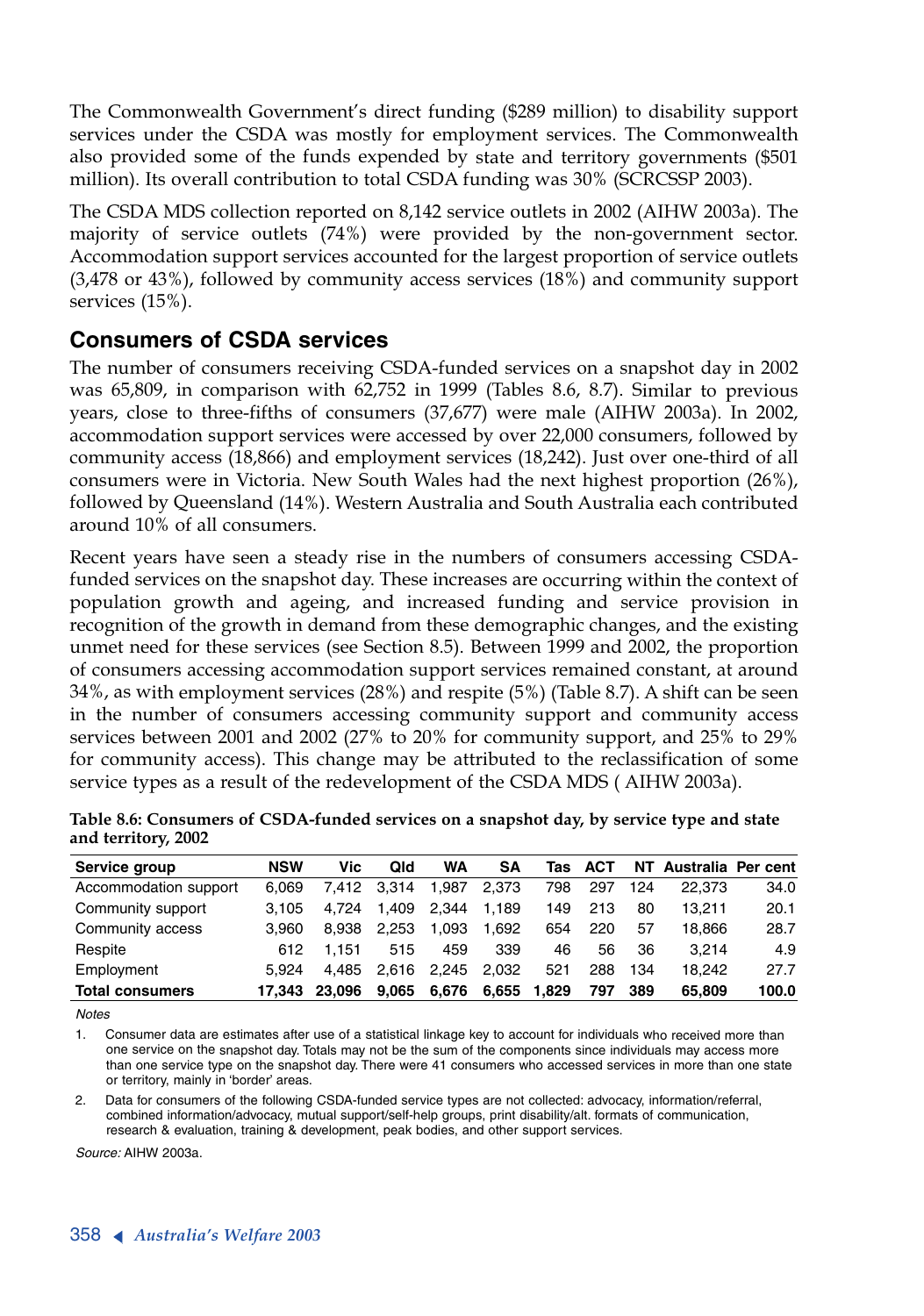|                       | 1999   |      | 2000   |      | 2001   |      | $2002^{(a)}$ |      |
|-----------------------|--------|------|--------|------|--------|------|--------------|------|
| Service group         | No.    | %    | No.    | %    | No.    | %    | No.          | %    |
| Accommodation support | 20.916 | 33.3 | 21.335 | 34.2 | 21.775 | 34.1 | 22.373       | 34.0 |
| Community support     | 15.720 | 25.1 | 17.159 | 27.5 | 17.011 | 26.7 | 13.211       | 20.1 |
| Community access      | 14.901 | 23.7 | 14.895 | 23.9 | 15.703 | 24.6 | 18.866       | 28.7 |
| Respite               | 3.010  | 4.8  | 2.598  | 4.2  | 2.702  | 4.2  | 3.214        | 4.9  |
| Employment            | 17.734 | 28.3 | 17.373 | 27.9 | 17.730 | 27.8 | 18.242       | 27.7 |
| <b>Total</b>          | 62.752 |      | 62.341 |      | 63.830 |      | 65.809       |      |

**Table 8.7: Consumers of CSDA-funded services on a snapshot day, by service group, 1999–2002**

(a) Due to the re-categorisation of the service type 'recreation/holiday programs' in 2002, the service groups 'community support' and 'community access' should be considered together in 2002 when comparing with previous years data.

*Notes*

1. Consumer data are estimates after use of a statistical linkage key to account for individuals who received more than one service on the snapshot day.

2. Data for consumers of the following CSDA-funded service types were not collected: advocacy, information/referral, combined information/advocacy, mutual support/self-help groups, print disability/alt. formats of communication, research & evaluation, training & development, peak bodies, and other support services.

3. Data provided by the Commonwealth are preliminary and cover 99% of Commonwealth-funded services.

*Sources:* AIHW 2000c, 2001b, 2002c, 2003a, 2003c.

#### **Table 8.8: Consumers of CSDA-funded accommodation services on a snapshot day, 2002**

|                               |         |          |           |           | Age group (years) |       |            |              |
|-------------------------------|---------|----------|-----------|-----------|-------------------|-------|------------|--------------|
|                               |         |          |           |           |                   |       | <b>Not</b> |              |
| Service type                  | $0 - 4$ | $5 - 14$ | $15 - 24$ | $25 - 44$ | $45 - 64$         | $65+$ | stated     | <b>Total</b> |
| Large residential/institution | 0       | 20       | 176       | 2.069     | 1,727             | 377   | 11         | 4,380        |
| Small residential/institution | 0       |          | 57        | 362       | 204               | 24    | 1          | 649          |
| <b>Hostels</b>                | 0       | 27       | 29        | 266       | 242               | 62    | 16         | 642          |
| Group homes                   | 2       | 97       | 1.009     | 5.114     | 2.835             | 369   | 102        | 9,528        |
| Attendant care/personal care  | 0       | 6        | 87        | 453       | 491               | 67    | 39         | 1,143        |
| In-home accommodation support | 7       | 105      | 614       | 2,700     | 1,565             | 282   | 140        | 5,413        |
| Alternative family placement  | 3       | 108      | 98        | 20        | 7                 | 0     | 15         | 251          |
| Other accommodation support   |         | 15       | 162       | 206       | 94                | 5     | 48         | 531          |
| <b>Total</b>                  | 13      | 376      | 2.211     | 11.111    | 7.110             | 1.180 | 372        | 22.373       |

*Note:* Consumer data are estimates after use of a statistical linkage key to account for individuals who have received more than one service on the snapshot day.

*Source:* AIHW analysis of the 2002 CSDA MDS data.

Usage of specific accommodation support services on the 2002 snapshot day varied across age groups (Table 8.8). Group homes were the most utilised accommodation service type overall (used by 9,528 of 22,373 consumers, or 43%). However, for those aged 5–14 years, both alternative family placement and in-home accommodation support were the most common. For those aged 65 years or over, 377 of 1,180 people (32%) were living in large residentials/institutions, a much higher rate than for those in this accommodation type overall (4,380 of 22,373, or 20%).

The median age of consumers of CSDA-funded services gradually rose over the years 1999–2002: from 33.1 to 34.0 (see Table A8.4). Median ages for those using accommodation support, employment services and respite increased between 1999 and 2002, despite a small decline between 1999 and 2000 for respite services (Figure 8.5).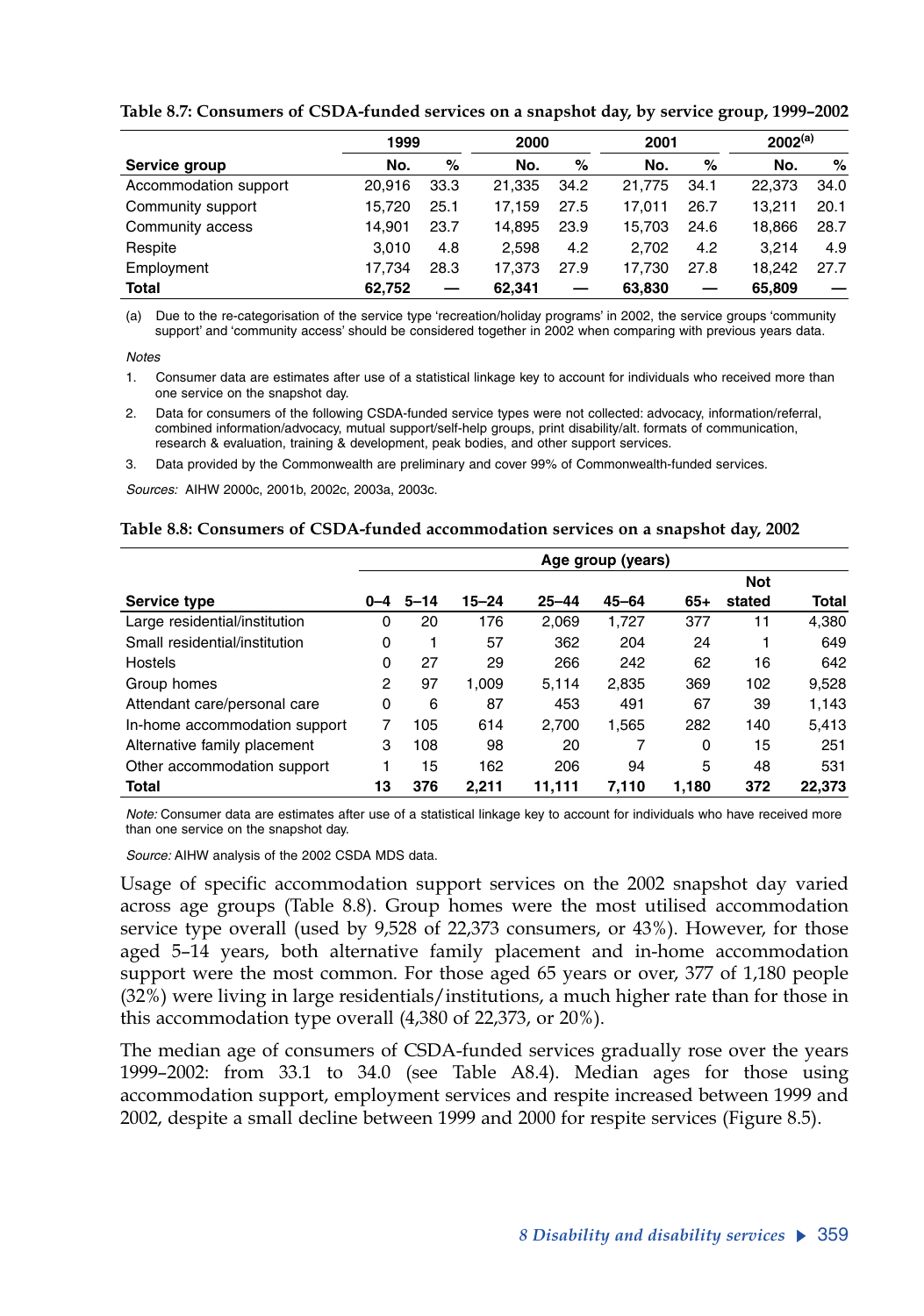

In contrast, the median age for consumers of community access and community support services fell. The most obvious decline was for community support services between 2001 and 2002. This appears to be at least partially due to the re-categorisation of service types (see AIHW 2003a). In particular, the reclassification of recreation services from community support to community access would have contributed to this decline.

Close to 40,000 people receiving CSDA-funded services in 2002 reported an intellectual disability as their primary disability (Table 8.9). The next most frequently reported were physical disability (8,002) and psychiatric disability (4,896). Consumer trends for 1999–2002 reveal that the proportions of consumers in most primary disability groups remained steady over this 3-year period. However, there was considerable variation in the patterns of service use among different primary disability groups (AIHW 2003a:Figure 3.4).

Of all reported disability groups (that is, primary disability and all other significant disability groups), intellectual and physical disabilities remain the two most commonly reported disabilities. Just over two-thirds (69%) of consumers reported intellectual as one of their disabilities, while 29% reported physical. Despite being reported as a primary disability by less than 1% of consumers, speech disabilities are the third most common overall, reported by 22% of consumers as one of their primary disability groups.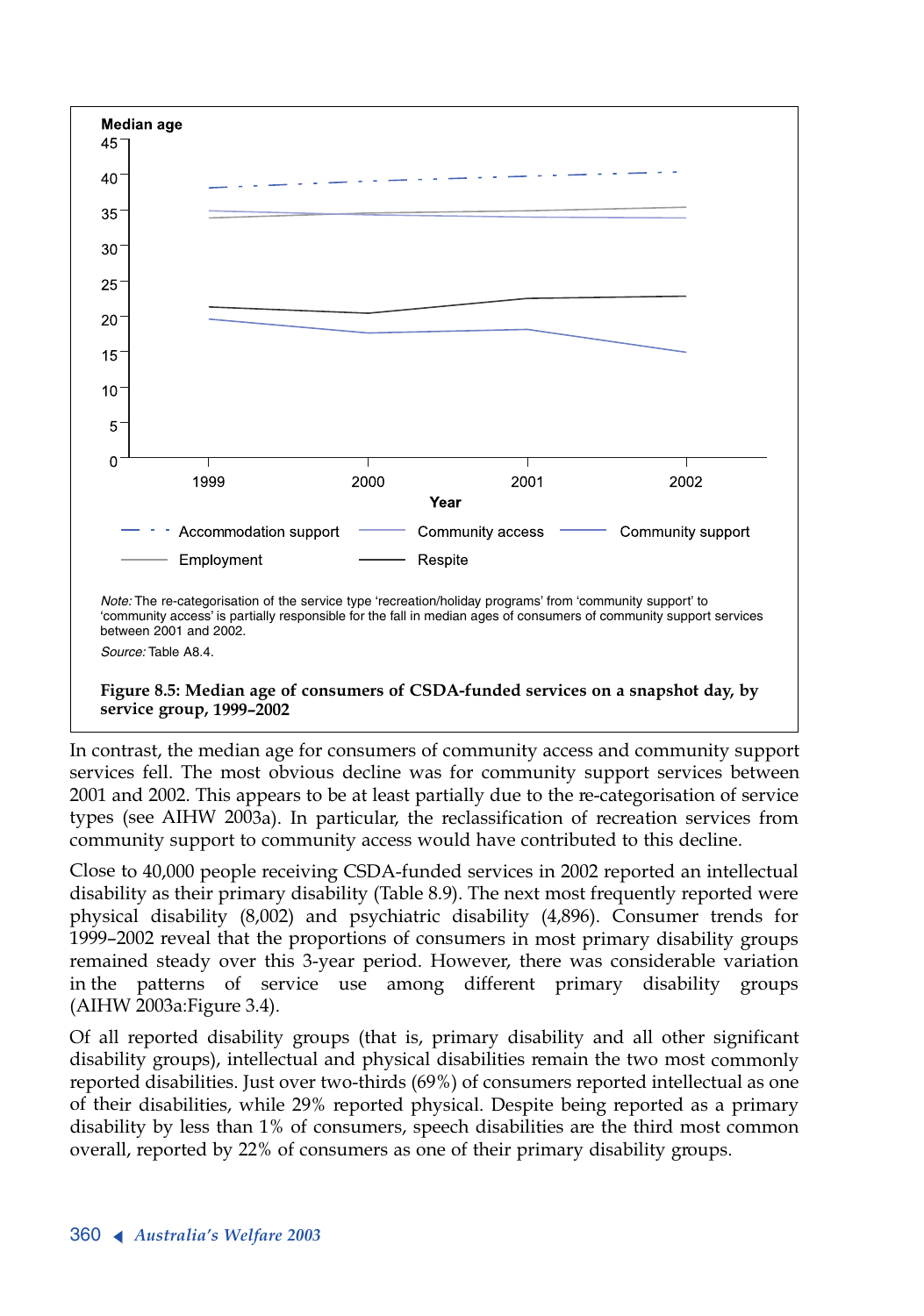|                                      |        | Primary disability group |        |        | All reported disability groups,<br>including primary |        |        |        |  |
|--------------------------------------|--------|--------------------------|--------|--------|------------------------------------------------------|--------|--------|--------|--|
|                                      | 1999   | 2000                     | 2001   | 2002   | 1999                                                 | 2000   | 2001   | 2002   |  |
|                                      |        | (Number)                 |        |        | (Number)                                             |        |        |        |  |
| Intellectual                         | 38,225 | 37,479                   | 37,575 | 39,909 | 42,744                                               | 42,446 | 42,752 | 45,398 |  |
| Specific learning/ADD <sup>(a)</sup> | 729    | 923                      | 942    | 911    | 2,002                                                | 2,062  | 2,213  | 4,351  |  |
| Autism                               | 1,937  | 2,133                    | 2,299  | 2,500  | 3,666                                                | 4,064  | 4,267  | 4,956  |  |
| Physical                             | 7,904  | 7,673                    | 7,911  | 8,002  | 17,718                                               | 17,826 | 18,123 | 19,354 |  |
| Acquired brain injury                | 2,143  | 2,290                    | 2,761  | 2,427  | 2,911                                                | 3,122  | 3,613  | 3,371  |  |
| Neurological                         | 1,759  | 1,738                    | 1,916  | 2,266  | 8,792                                                | 9,002  | 9,636  | 10,689 |  |
| Deafblind                            | 213    | 168                      | 179    | 170    | 516                                                  | 518    | 528    | 558    |  |
| Vision                               | 1,606  | 1,359                    | 1,553  | 1,716  | 6,117                                                | 5,930  | 6,102  | 7,047  |  |
| Hearing                              | 837    | 847                      | 885    | 854    | 3,856                                                | 3,736  | 3,744  | 3,944  |  |
| Speech                               | 333    | 335                      | 334    | 405    | 11,855                                               | 12.450 | 12,146 | 14,463 |  |
| Psychiatric <sup>(b)</sup>           | 5,149  | 5,381                    | 5,419  | 4,896  | 8,995                                                | 9,323  | 9,735  | 9,767  |  |
| Developmental delay                  | 1,411  | 1.576                    | 1,439  | 1,106  | 1,908                                                | 2,200  | 2,015  | 1,880  |  |
| Not stated                           | 506    | 439                      | 617    | 647    | n.a.                                                 | n.a.   | n.a.   | n.a.   |  |
| Total                                | 62,752 | 62,341                   | 65,831 | 65.809 |                                                      |        |        |        |  |

**Table 8.9: Disability group(s) of consumers of CSDA-funded services on a snapshot day, 1999–2002**

(a) The increase in the number of consumers reporting this disability type as another significant disability is partly due to the improved collection procedures in one jurisdiction.

(b) Although psychiatric disability proportions fell between 2001 and 2002, these figures are not directly comparable due to policy changes in SA. The decrease is not completely accounted for by the drop in numbers within this jurisdiction (see AIHW 2003a).

*Notes*

1. Consumer data are estimated after use of a statistical linkage key to account for individuals who received more than one service on the snapshot day.

- 2. Data for consumers of the following CSDA-funded service types were not collected: advocacy, information/referral, combined information/advocacy, mutual support/self-help groups, print disability/alt. formats of communication, research & evaluation, training & development, peak bodies, and other support services.
- 3. The total for 'all reported disability groups' adds to more than the total number of consumers, since consumers may be counted in more than one disability group.
- 4. Data provided by the Commonwealth for the years 1999–2002 are preliminary and therefore do not cover 100% of Commonwealth-funded services.

*Sources:* AIHW 2000c, 2001b, 2002c, 2003a, 2003c.

### **Indigenous Australians accessing CSDA-funded services**

On the 2002 snapshot day, 1,670 or 2.5% of CSDA consumers (or 2.7%, excluding the 5% of consumers for whom Indigenous status was not known) were identified as being of Aboriginal or Torres Strait Islander origin, or both (Table 8.10). This was very similar to the proportion (2.6%) of Indigenous Australians in the general population aged under 65 in 2002 (AIHW 2003a:Table 3.11). However, it is likely that this amounts to underrepresentation in or poor access to these services, as the limited evidence available points to higher rates of disability among Aboriginal and Torres Strait Islander peoples (AIHW 1997a:304).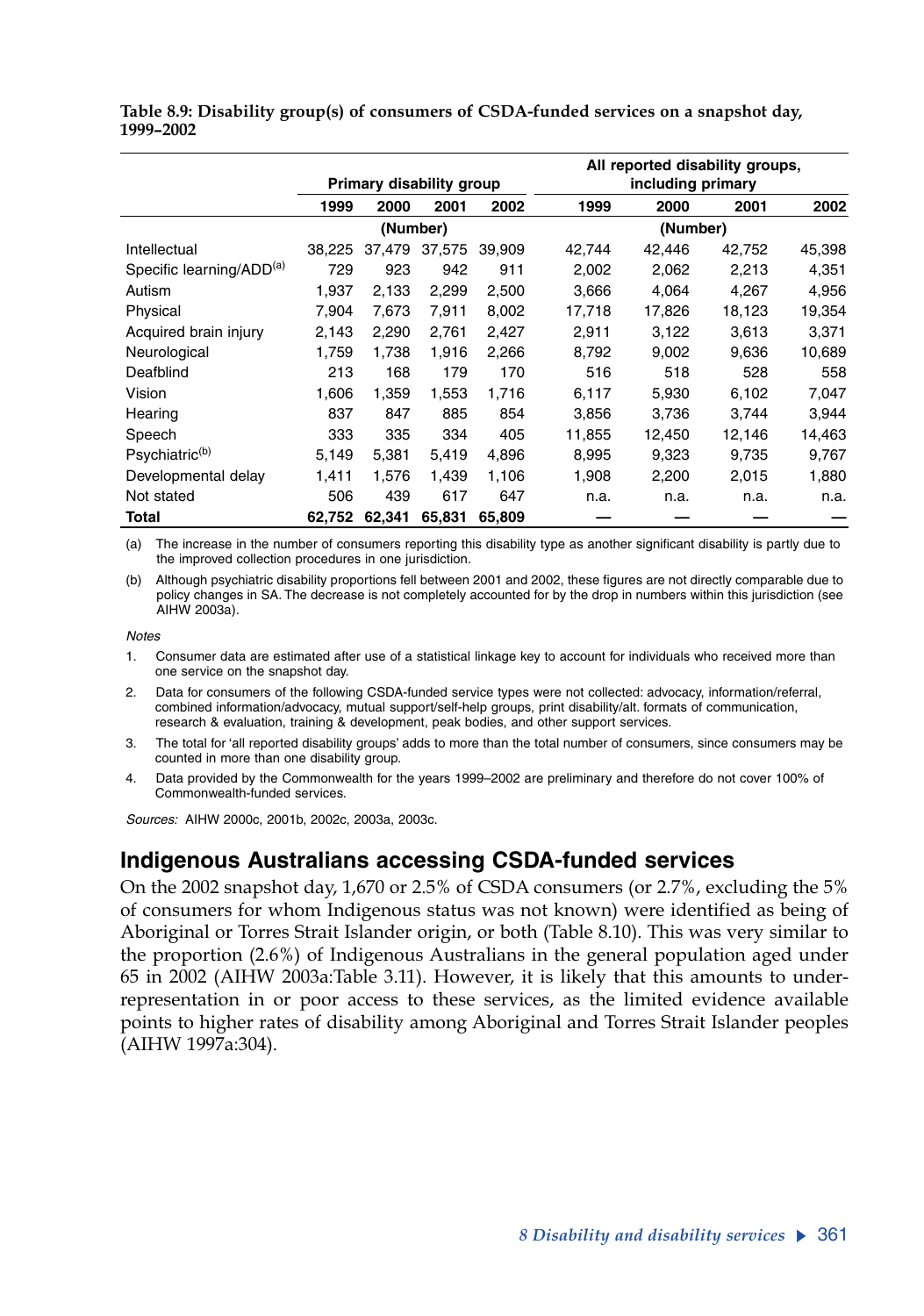| Frequency of support needed   | Indigenous    |          | <b>Non-Indigenous</b> |          | Total         |          |  |
|-------------------------------|---------------|----------|-----------------------|----------|---------------|----------|--|
| in activities of daily living | <b>Number</b> | Per cent | <b>Number</b>         | Per cent | <b>Number</b> | Per cent |  |
| Always or unable to do        | 772           | 46.2     | 25.650                | 42.3     | 27.364        | 41.6     |  |
| Sometimes                     | 642           | 38.4     | 22.854                | 37.7     | 24.359        | 37.0     |  |
| None but uses aids            | 51            | 3.1      | 2,098                 | 3.5      | 2.241         | 3.4      |  |
| None                          | 194           | 11.6     | 9.372                 | 15.4     | 9.976         | 15.2     |  |
| Not known                     | 11            | 0.7      | 714                   | 1.2      | 1.869         | 2.8      |  |
| <b>Total</b>                  | 1.670         | 100.0    | 60,688                | 100.0    | 65,809        | 100.0    |  |

**Table 8.10: Consumers of CSDA-funded services on a snapshot day, by support needed and Indigenous status, 2002**

*Notes*

1. Consumer data are estimates after use of a statistical linkage key to account for individuals who have received more than one service on the snapshot day.

2. Data for consumers of the following CSDA-funded service types were not collected: advocacy, information/referral, combined information/advocacy, mutual support/self-help groups, print disability/alt. formats of communication, research & evaluation, training & development, peak bodies, and other support services.

3. Totals include 3,451 consumers whose Indigenous status was not stated.

4. Data provided by the Commonwealth are preliminary and cover 99% of Commonwealth-funded services.

*Source:* AIHW 2003a.

Overall, two-fifths (42%) of all CSDA consumers reported needing continual support in 'activities of daily living' (self-care, mobility and/or communication). A slightly higher proportion of Indigenous consumers reported this need (46%), compared with other consumers reporting (42%). Approximately 15% of Indigenous consumers reported needing no support with activities of daily living (including those who needed only aids), compared with 19% of non-Indigenous consumers.

#### **Life areas and frequency of support for CSDA-funded consumers**

Data on the support needs of consumers in nine main life areas are collected through the CSDA MDS. The data item provides a framework consistent with international classification standards and Australian population data and into which the common assessment tools used in the disability services field can be mapped (see AIHW 2003b: ch. 8).

For simplicity of analysis, data on the overall support needs are grouped into three main life areas:

- Activities of daily living (ADLs)—self-care; mobility; and communication.
- Activities of independent living (AILs)—interpersonal interactions and relationships; learning, applying knowledge, and general tasks and demands; and domestic life.
- Activities of work, education and community living (AWECs)—education; community (civic) and economic life; and working.

Consumers of accommodation support services have the highest need for continual support in the three main life areas (ADL 56%, AIL 64% and AWEC 74%) (Figure 8.6). CSDA consumers receiving employment support services constitute the lowest proportion requiring continual support (ADL 17%, AIL 25% and AWEC 32%).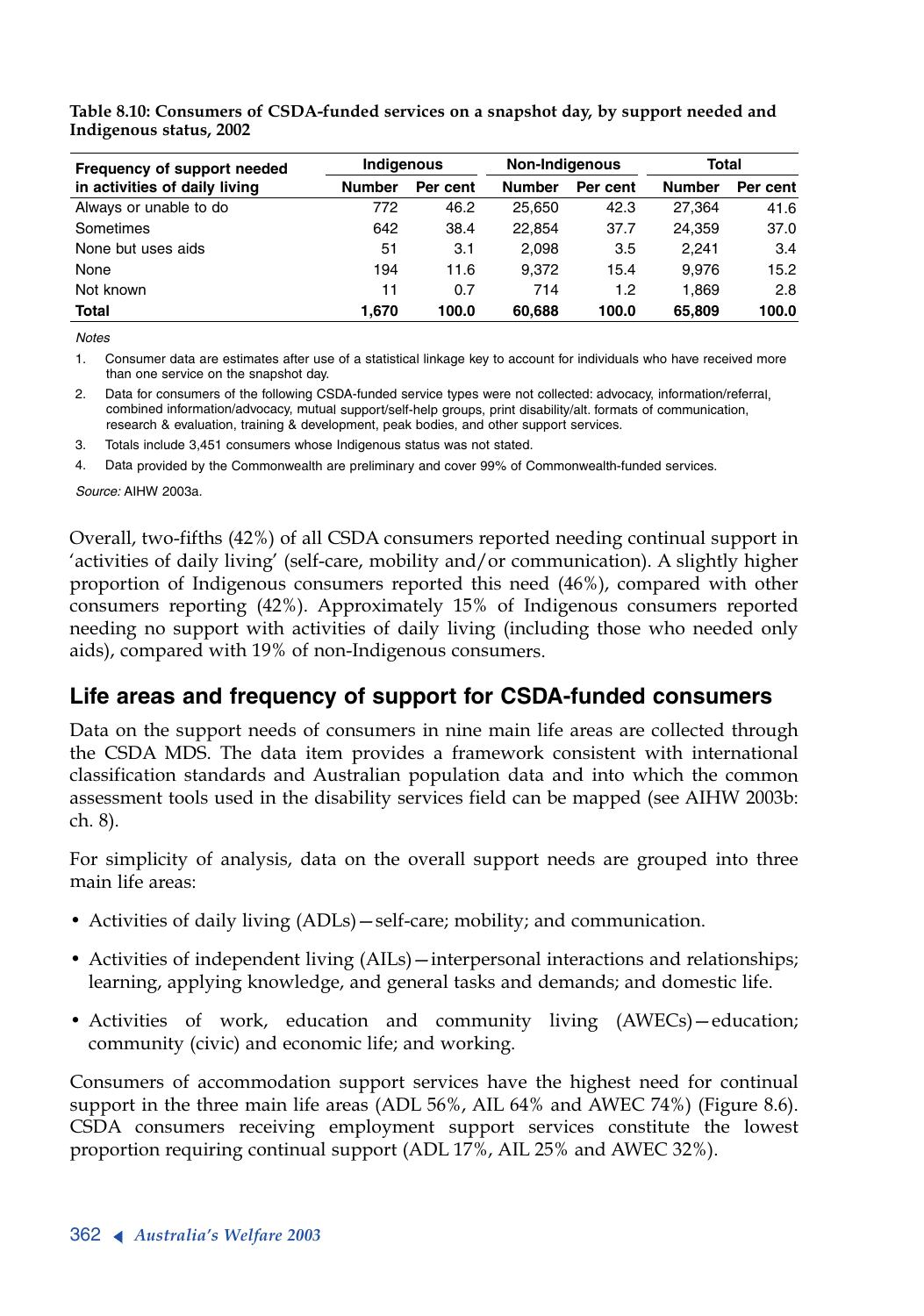Of the three life areas, the 'activities of work, education and community living' group is found to have the largest proportion of consumers always needing support (58%). This proportion varies between service groups, from just under one-third (32%) of employment consumers, to almost three-quarters (74%) of accommodation support consumers. The 'activities of independent living' group has the next largest proportion always needing support, with 48% of consumers. Also for this category, employment services has the smallest proportion (25%) and accommodation support the largest (64%). Finally, just over two-fifths (42%) of consumers reported that they always needed support with 'activities of daily living', ranging from 17% for employment services to 56% for accommodation support.

### **Consumer location**

The 2002 CSDA MDS snapshot collection was the first time that consumer postcode has been available for all states and territories. It was also the first time that these data have been analysed using the Remoteness Areas of the Australian Standard Geographical Classification, replacing the former national standard classification of metropolitan urban, rural, remote and other areas (see AIHW 2003a for further information).

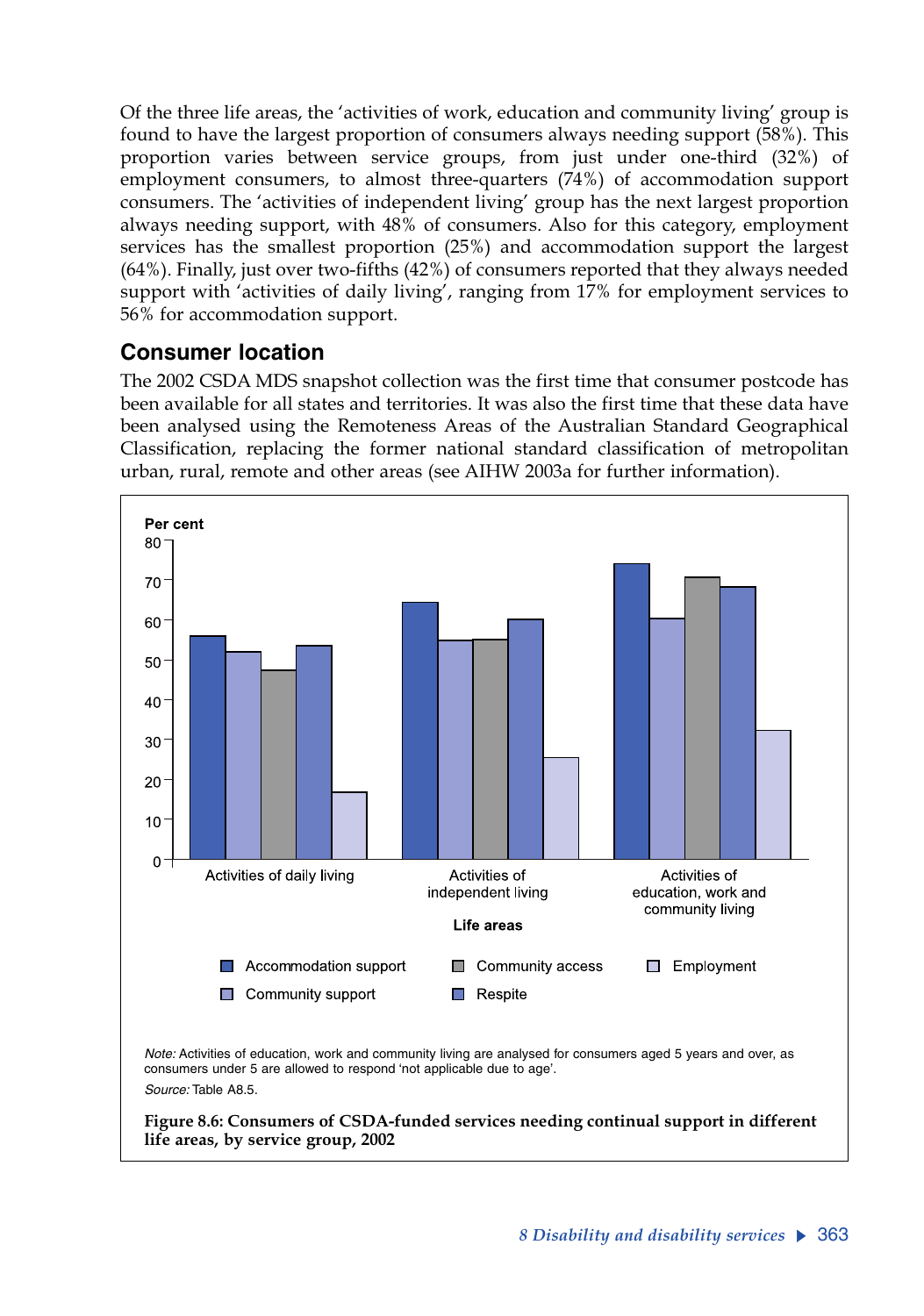|                                | <b>NSW</b>     | <b>Vic</b>                              | Qld     | <b>WA</b>      | <b>SA</b> | Tas             | <b>ACT</b>         | <b>NT</b>      | <b>Australia</b>                                                                                 |
|--------------------------------|----------------|-----------------------------------------|---------|----------------|-----------|-----------------|--------------------|----------------|--------------------------------------------------------------------------------------------------|
| People aged under 65 years     |                |                                         |         |                |           |                 |                    |                |                                                                                                  |
| All                            |                |                                         |         |                |           |                 |                    |                |                                                                                                  |
|                                |                |                                         |         |                |           |                 |                    |                | Australians 5,747,855 4,196,712 3,212,033 1,696,456 1,294,388 408,032 294,203 192,464 17,044,642 |
| Major                          |                |                                         |         |                |           |                 |                    |                |                                                                                                  |
| cities                         |                | 4,142,136 3,102,506 1,686,038 1,193,174 |         |                | 926,970   |                 | 0 293,559          |                | 0 11,344,383                                                                                     |
| Inner                          |                |                                         |         |                |           |                 |                    |                |                                                                                                  |
| regional                       | 1,154,404      | 877,670                                 | 810,116 | 204,474        |           | 161,639 258,428 | 644                | 0              | 3,467,903                                                                                        |
| Outer                          |                |                                         |         |                |           |                 |                    |                |                                                                                                  |
| regional                       | 409,199        | 211,578                                 | 578,966 | 165,881        |           | 152,648 139,795 |                    | 0 103,702      | 1,761,768                                                                                        |
| Remote                         | 34,678         | 4,959                                   | 86,457  | 84,204         | 39,504    | 7,548           | 0                  | 40,660         | 298,010                                                                                          |
| Very                           |                |                                         |         |                |           |                 |                    |                |                                                                                                  |
| remote                         | 7,438          | 0                                       | 50,456  | 48,724         | 13,627    | 2,260           | 0                  | 48,102         | 172,579                                                                                          |
| Consumers                      |                |                                         |         |                |           |                 |                    |                |                                                                                                  |
| All                            |                |                                         |         |                |           |                 |                    |                |                                                                                                  |
| consumers                      | 17,194         | 22,278                                  | 9,065   | 6,594          | 6,591     | 1,823           | 792                | 389            | 64,685                                                                                           |
| Major                          |                |                                         |         |                |           |                 |                    |                |                                                                                                  |
| cities                         | 11,779         | 14,668                                  | 4,940   | 5,100          | 5,262     | 0               | 781                | 0              | 42,515                                                                                           |
| Inner                          |                |                                         |         |                |           |                 |                    |                |                                                                                                  |
| regional                       | 4,131          | 6,278                                   | 2,431   | 728            | 639       | 1,360           | 8                  | 0              | 15,552                                                                                           |
| Outer                          |                |                                         |         |                |           |                 |                    |                |                                                                                                  |
| regional                       | 1,201          | 1,319                                   | 1,535   | 533            | 595       | 454             | (a)                | 199            | 5,836                                                                                            |
| Remote                         | 68             | 13                                      | 115     | 166            | 82        | 9               | $(a)$ <sup>1</sup> | 125            | 578                                                                                              |
| Very                           |                |                                         |         |                |           |                 |                    |                |                                                                                                  |
| remote                         | 15             |                                         | 44      | 67             | 13        | 0               |                    | 65             | 204                                                                                              |
| Consumers per 1,000 population |                |                                         |         |                |           |                 |                    |                |                                                                                                  |
| All                            |                |                                         |         |                |           |                 |                    |                |                                                                                                  |
| consumers                      | 3              | 5.3                                     | 2.8     | 3.9            | 5.1       | 4.5             | 2.7                | $\overline{c}$ | 3.8                                                                                              |
| Major                          |                |                                         |         |                |           |                 |                    |                |                                                                                                  |
| cities                         | 2.8            | 4.7                                     | 2.9     | 4.3            | 5.7       |                 | 2.7                |                | 3.7                                                                                              |
| Inner                          |                |                                         |         |                |           |                 |                    |                |                                                                                                  |
| regional                       | 3.6            | 7.2                                     | 3       | 3.6            | 4         | 5.3             | 12.4               |                | 4.5                                                                                              |
| Outer                          |                |                                         |         |                |           |                 |                    |                |                                                                                                  |
| regional                       | 2.9            | 6.2                                     | 2.7     | 3.2            | 3.9       | 3.2             |                    | 1.9            | 3.3                                                                                              |
| Remote                         | $\overline{2}$ | 2.6                                     | 1.3     | $\overline{c}$ | 2.1       | 1.2             |                    | 3.1            | 1.9                                                                                              |
| Very                           |                |                                         |         |                |           |                 |                    |                |                                                                                                  |
| remote                         | $\overline{c}$ |                                         | 0.9     | 1.4            | 1         | $\mathbf 0$     |                    | 1.4            | 1.2                                                                                              |

**Table 8.11: Location of consumers of CSDA-funded services on a snapshot day, 2002**

(a) These consumers resided in outer regional and remote areas outside of the ACT but accessed services within the ACT. *Notes*

1. The number of consumers in each Remoteness Area (RA) was estimated based on consumers' residential postcodes. Some postcode areas were split between two or more RAs. Where this was the case the data were weighted according to the proportion of the population of the postcode area in each RA.

2. Consumer data are estimates after use of a statistical linkage key to account for individuals who received more than one service on the snapshot day. Totals for Australia may not be the sum of the components since individuals may have accessed services in more than one state or territory on the snapshot day.

3. Data for all consumers exclude 1,124 consumers whose location was not known. Location was classified as 'not known' only if all the postcodes provided by all services attended by the consumer were not stated.

4. Data for consumers of the following CSDA-funded service types were not collected: advocacy, information/referral, combined information/advocacy, mutual support/self-help groups, print disability/alt. formats of communication, research & evaluation, training & development, peak bodies, and other support services.

5. Data provided by the Commonwealth are preliminary and cover 99% of Commonwealth-funded services.

*Source:* AIHW 2003a.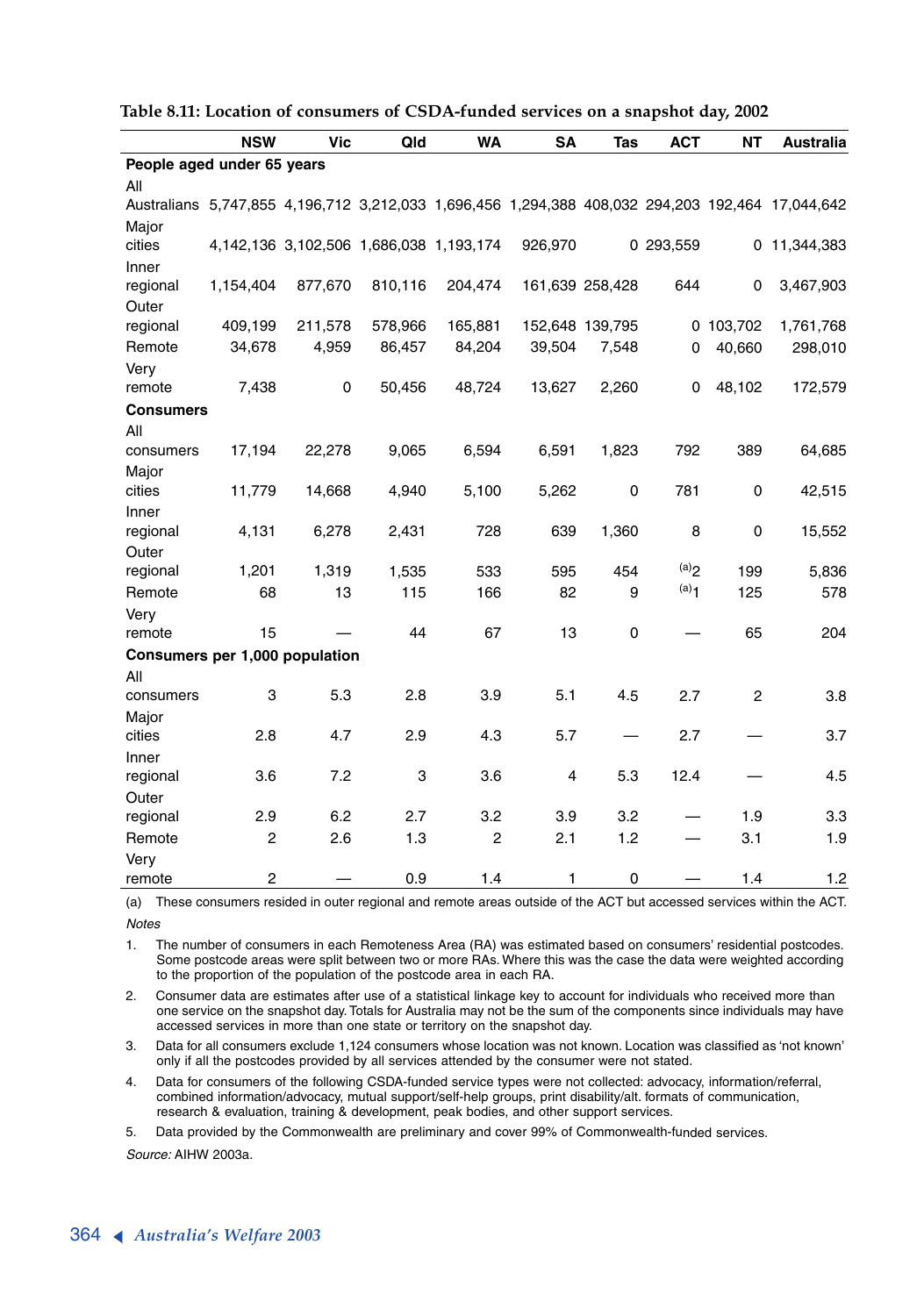Table 8.11 reveals that, based on the population of Australians under 65 years of age, it was inner regional areas that had the highest rates of consumers (4.5 per 1,000 population). This was followed by major cities (3.7), outer regional areas (3.3), remote (1.9) and finally very remote areas (1.2).

Victoria and South Australia had the highest rates overall (5.3 and 5.1, respectively). For major cities, South Australia had the highest rate (5.7 per 1,000), while for inner regional areas Victoria had the highest rate (7.2)*.* Victoria also had the highest rate in outer regional areas (6.2), and the Northern Territory in remote areas (3.1). It is possible that the locations of consumers may be influenced by the availability of and access to disability services, and people with disabilities may move to be closer to these services.

The proportion of Indigenous consumers using services on the 2002 snapshot day increased with the remoteness of their geographical location (Table 8.12). Indigenous consumers represented 2.5% of consumers overall, but they comprised a smaller proportion in capital cities (1.4%). Much larger proportions were found in outer regional  $(7.4\%)$ , remote  $(24.1\%)$  and very remote  $(50.0\%)$  areas.

|                | Major  | <b>Inner</b> | Outer    |               | Verv   | <b>Not</b> |        |
|----------------|--------|--------------|----------|---------------|--------|------------|--------|
|                | cities | regional     | regional | Remote        | remote | known      | Total  |
|                |        |              |          | <b>Number</b> |        |            |        |
| Indigenous     | 616    | 373          | 431      | 139           | 102    | 9          | 1,670  |
| Non-Indigenous | 40.178 | 14,325       | 5.177    | 426           | 98     | 484        | 60,688 |
| Not stated     | 1,727  | 854          | 228      | 13            | 5      | 625        | 3,451  |
| <b>Total</b>   | 42,520 | 15,552       | 5,836    | 578           | 204    | 1,118      | 65,809 |
|                |        |              |          | Per cent      |        |            |        |
| Indigenous     | 1.4    | 2.4          | 7.4      | 24.1          | 50.0   | 0.8        | 2.5    |
| Non-Indigenous | 94.5   | 92.1         | 88.7     | 73.7          | 47.8   | 43.3       | 92.2   |
| Not stated     | 4.1    | 5.5          | 3.9      | 2.2           | 2.2    | 55.9       | 5.2    |
| <b>Total</b>   | 100.0  | 100.0        | 100.0    | 100.0         | 100.0  | 100.0      | 100.0  |

**Table 8.12: Location of consumers of CSDA-funded services on a snapshot day, by Indigenous status, 2002**

*Notes*

1. Consumer data are estimates after use of a statistical linkage key to account for individuals who received more than one service on the snapshot day.

2. The number of consumers in each Remoteness Area (RA) was estimated based on consumers' residential postcodes. Some postcode areas were split between two or more RAs. Where this was the case the data were weighted according to the proportion of the postcode area in each RA.

3. Data for consumers of the following CSDA-funded service types were not collected: advocacy, information/referral, combined information/advocacy, mutual support/self-help groups, print disability/alt. formats of communication, research & evaluation, training & development, peak bodies, and other support services.

4. Data provided by the Commonwealth are preliminary and cover 99% of Commonwealth-funded services.

*Source:* AIHW analysis of 2002 CSDA MDS data.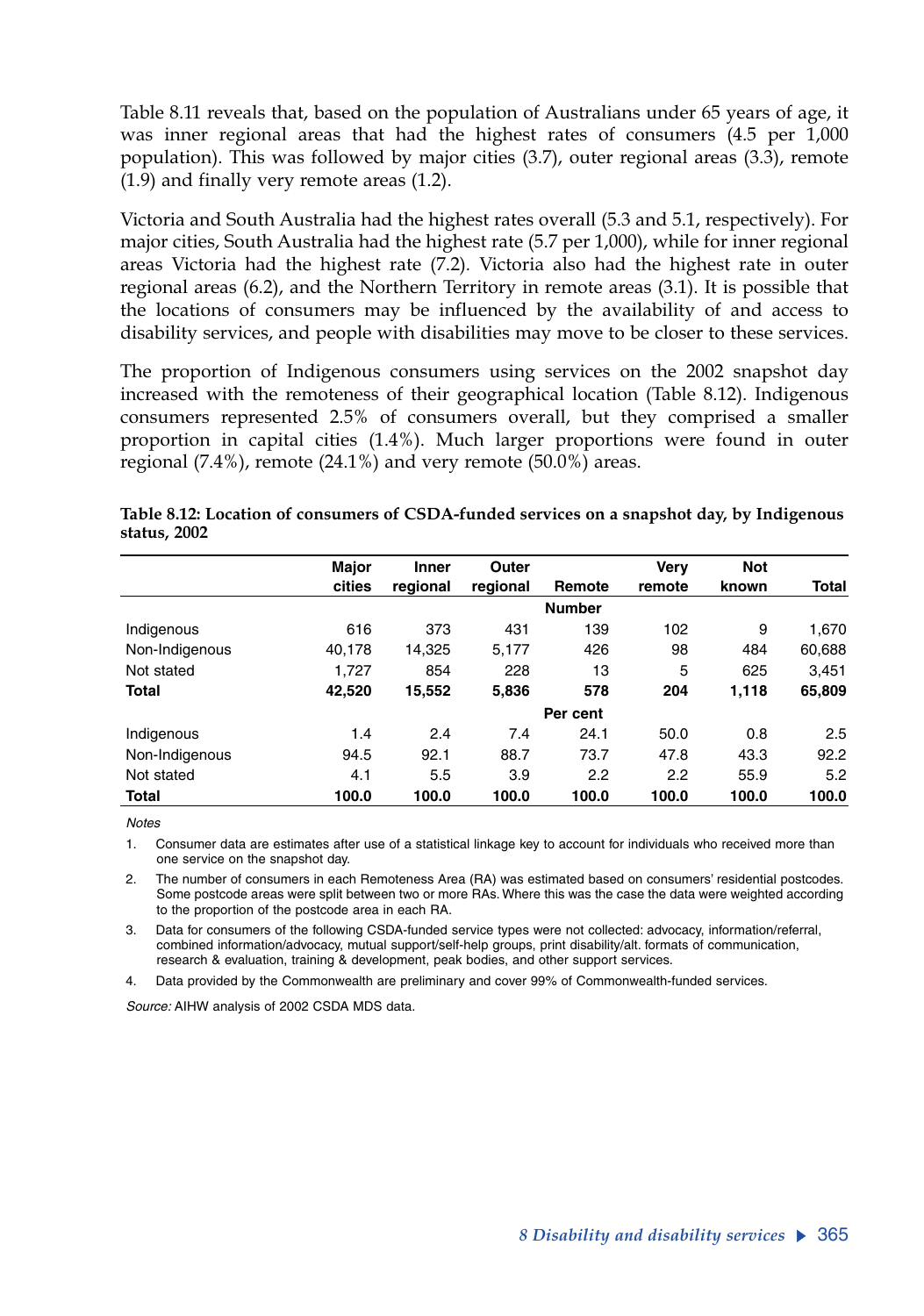| Age (years)           | <b>NSW</b> | Vic   | Qld   | WA  | SΑ  | Tas | АСТ | NΤ   | Australia |
|-----------------------|------------|-------|-------|-----|-----|-----|-----|------|-----------|
| $10 - 29$             | 28         | 12    | 24    | 2   | 4   | 2   | 0   |      | 73        |
| $30 - 49$             | 391        | 216   | 217   | 88  | 54  | 22  | 4   | 12   | 1.004     |
| $50 - 64$             | 1.794      | 1.202 | 1.023 | 377 | 293 | 124 | 38  | 56   | 4,907     |
| <b>Total 10-64</b>    | 2.213      | 1.430 | 1.264 | 467 | 351 | 148 | 42  | 69   | 5.984     |
| Total 10-64 (% of all |            |       |       |     |     |     |     |      |           |
| permanent residents)  | 4.6        | 4.3   | 5.1   | 4.1 | 2.7 | 4.0 | 3.0 | 20.5 | 4.4       |
|                       |            |       |       |     |     |     |     |      |           |

**Table 8.13: People aged 10–64 years in aged care homes by age, sex and state/territory, 30 June 2002**

*Note:* There were also 132 respite residents aged between 10 and 64 at 30 June 2002.

*Source:* AIHW analysis of data supplied by DoHA from the ACCMIS Warehouse.

# **Other disability support services**

#### **Residential aged care and HACC**

People who have a disability and are aged less than 65 years may receive accommodation and other support services within the aged care sector. Nationally, there were 5,984 people aged 10–64 years living permanently in aged care homes on 30 June 2002, accounting for 4.4% of permanent residents of all ages (Table 8.13); in addition, there were 132 respite residents aged under 65. As in previous years, residents aged 50–64 accounted for over 80% (4,907) of people under 65 in residential aged care. However, there were 73 permanent residents aged 10–29 in these services. Permanent residents aged under 65 as a percentage of all permanent residents varied considerably among the states and territories, ranging from 2.7% in South Australia to 20.5% in the Northern Territory. The higher rate in the Northern Territory could be related to its higher proportion of Aboriginal and Torres Strait Islander people, who have patterns of earlier admission to residential aged care than the rest of the population (AIHW 2002d:50). The issue of 'younger people in nursing homes' has become of such concern that a coalition of peak disability organisations has formed, to advocate moving these people out of aged care facilities and into community based placements with appropriate support (Young People in Nursing Homes Consortium 2003).

During the 12 months to 30 June 2002, an estimated 583,156 clients received services from the Home and Community Care (HACC) program (see Table A7.10). Of these, at least 133,469 clients (or 23% of all HACC clients) over this period were aged under 65 years (see Box 7.4 for further details about this program).

#### **Rehabilitation and hearing services**

CRS Australia is funded by the Commonwealth Government to provide vocational rehabilitation services to people with disabilities with the aim of assisting them to gain or retain employment. A total of 17,091 new clients received a program of assistance in the financial year 2001–02, along with 13,114 existing clients. Of the 10,790 new clients who completed a rehabilitation program, 6,103 achieved an employment outcome of 13 weeks or more (FaCS 2002b).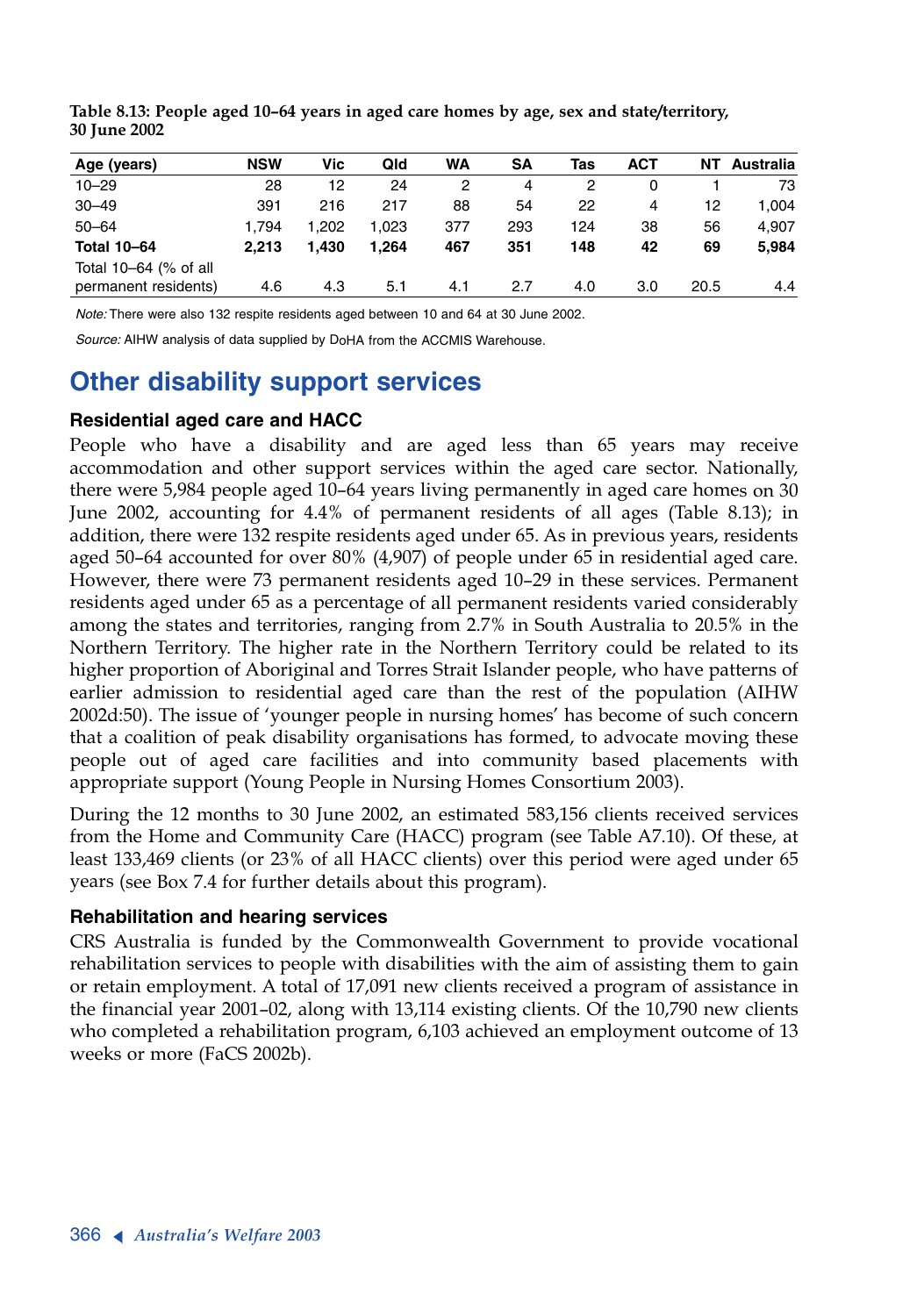Over half (57.3%) of new CRS Australia clients had a physical disability, followed by 26% with a psychiatric disability and 5.3% with acquired brain injury. People with a sensory disability accounted for 4.4% of new clients, while 3.3% had an intellectual or learning disability.

The Office of Hearing Services purchases hearing services from a national network of private sector service providers and Australian Hearing, which is the sole governmentfunded provider of hearing services. Australian Hearing specifically delivers services to children and young adults up to the age of 21 and age pensioners. Hearing services were provided to 167,107 clients in the period 2000–02. Of these clients, 123,366 were pensioners and veterans, 35,236 were children, and 8,505 were 'Other', such as COMCARE and CRS clients or defence personnel (Australian Hearing 2002).

#### **Equipment and related services**

A range of government and non-government equipment services is available to people with disabilities (AIHW: Bricknell 2003). These services target specific disability or population groups (e.g. people with hearing impairments, war veterans) or are more generic in provision, supplying an array of aids and equipment specifically to assist people with self-care, mobility, communication and other needs.

In 1998, 48% of people with a disability used some form of aid. Of this group, 40% were under the age of 65 years. The use of aids and equipment was more likely in older age groups and for those with more severe core activity restrictions (AIHW: Bricknell 2003).

Medical aids were the most used of the six aid and equipment categories listed in Table 8.14. At least 40% of all aids used by people with disabilities in each age group were medical aids. Mobility aids were the second most used aid for people aged 15–29, 30–44 and 45–64, accounting for 17–18% of all aids used. Self-care or communication aids were the third most commonly used aid.

|                        | $0-14$ yrs          |       | 15–29 yrs |       | $30-44$ yrs                             |       | 45–64 yrs           |       |
|------------------------|---------------------|-------|-----------|-------|-----------------------------------------|-------|---------------------|-------|
| Type of aid            | No. ('000) Per cent |       |           |       | No. ('000) Per cent No. ('000) Per cent |       | No. ('000) Per cent |       |
| Self-care              | 28.4                | 15.9  | 24.3      | 12.3  | 47.2                                    | 13.2  | 117.9               | 15.1  |
| Mobility               | 21.2                | 11.8  | 33        | 17.1  | 60.1                                    | 16.8  | 137.8               | 17.7  |
| Communication          | 28.5                | 15.9  | 24        | 12.1  | 58.5                                    | 16.4  | 119.1               | 15.3  |
| Hearing                | 10.1                | 5.6   | 10.2      | 5.1   | 19                                      | 5.3   | 73.3                | 9.4   |
| Meal preparation       | $*3.0$              | 1.7   | $*4.3$    | 2.2   | 13.2                                    | 3.7   | 20.9                | 2.7   |
| Medical                | 88.1                | 49.1  | 101       | 51.2  | 159.7                                   | 44.6  | 309.5               | 39.8  |
| <b>Total aids used</b> | 179.3               | 100.0 | 197.4     | 100.0 | 357.7                                   | 100.0 | 778.5               | 100.0 |
| Number of users        | 118.2               |       | 134.8     |       | 222.4                                   |       | 483                 |       |
| Average no. of aids    | 1.5                 |       | 1.5       |       | 1.6                                     |       | 1.6                 |       |

| Table 8.14: People aged 0-64 years with a disability, by use of aids and equipment and age |  |  |
|--------------------------------------------------------------------------------------------|--|--|
| group, 1998                                                                                |  |  |

*Notes*

1. Estimates marked \* have an associated relative sampling error or between 25% and 50%. These estimates should be interpreted accordingly.

2. Self-care aids include eating, showering, toileting, incontinence and dressing aids. Mobility aids include electric wheelchair/scooters, manual wheelchairs, canes, crutches, walking sticks, walking frames, seating/bedding aids, car aids and other mobility aids. Communication aids include low- and high-tech reading and writing aids, low- and hightech speech aids, mobile/cordless phones and fax machines. Hearing aids include hearing aids proper and cochlear implants.

*Source:* AIHW: Bricknell 2003.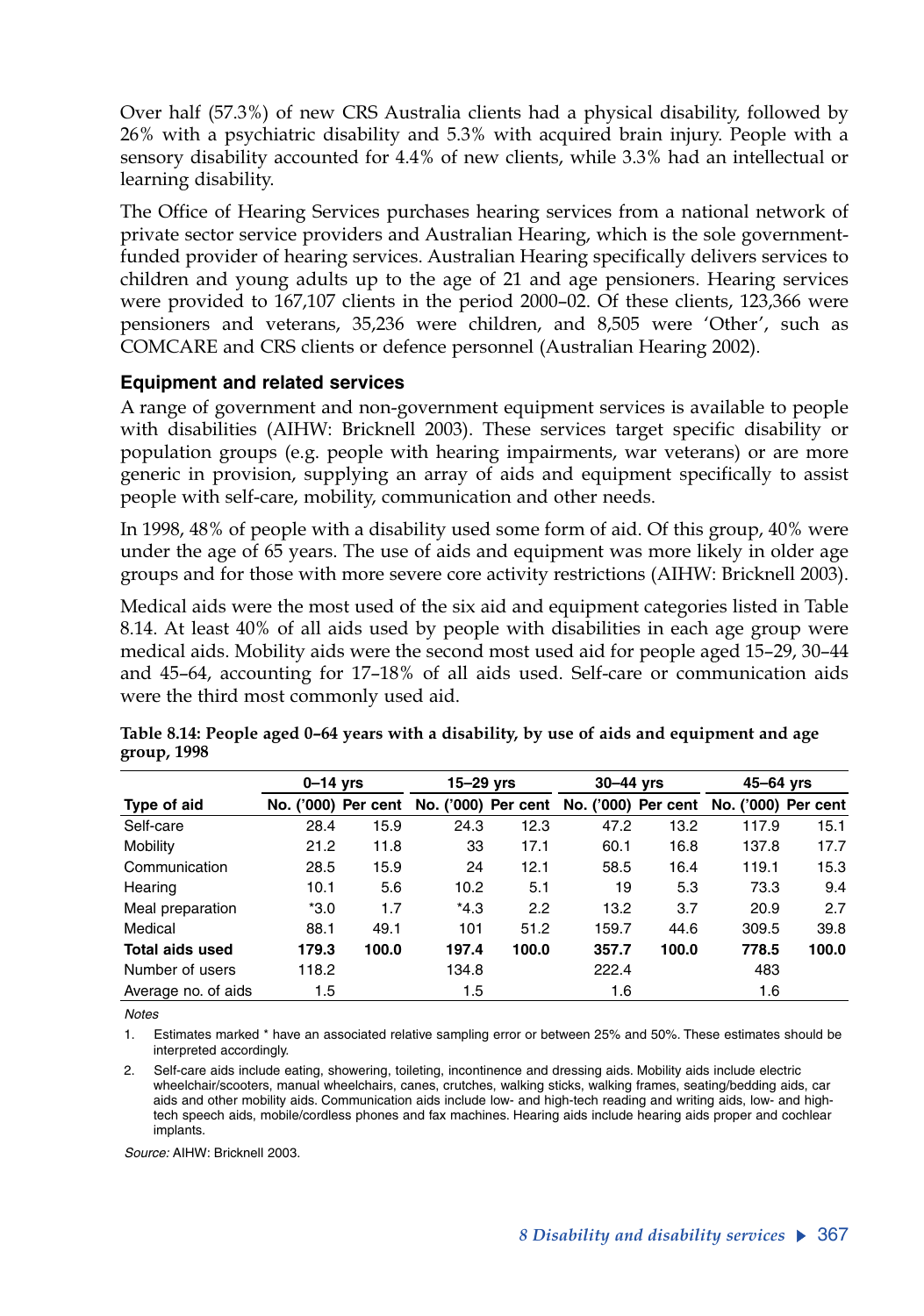For children under 15 years, self-care and communication aids each accounted for 16% of all aids. Aids for mobility made up 12%. Around 5–6% of all aids used by people under 45 years were hearing aids or cochlear implants. For people aged 45–64 years, this proportion rose to 9%.

Little difference existed between age groups in the average number of aids used. People aged under 30 years used on average 1.5 aids each, compared with an average of 1.6 aids used by people aged between 30 and 64 years.

# **Relevant generic services**

#### **Health services**

People with disabilities, like the rest of the population, need to access health services as a result of illness, and there is growing interest in the question of how effective this access is.

Durvasula and Beange (2001) reviewed emerging evidence that people with intellectual disabilities have poorer health outcomes, in terms of lower life expectancy and more prevalent health problems, and that they do not access health services, in particular preventive health care, to the same extent as the rest of the population. The same authors have found higher mortality rates among people with intellectual disability in a Sydney area (Durvasula et al. 2002). It has been suggested that people with intellectual disabilities are more likely to develop other physical and mental health problems than the general population (Lennox & Beange 2000). Despite this, it appeared that people with intellectual disabilities were less likely to undergo health screening and were less exposed to health promotion than other patients attending general health services. Possible barriers in providing general health care for people with developmental disabilities include a lack of comprehensive medical histories and insufficient physical access to community facilities (Burbidge 2003; Parmenter et al 1999). Health professionals treating people with various disabilities have on occasion not had sufficient knowledge of a specific condition, preventing the provision of effective health care (Buzio 2001; Parmenter et al. 1999). Specific health targets have been suggested for this population group in order to counter these risks, for instance standards about the frequency of checking dental health, hearing and vision (Beange et al. 1999).

The need for health service improvements within the disability services sector has again been highlighted by the NSW Community Services Commission (Mullane 2002). In 1999–2000, 'a total of 69 deaths of people with disabilities were notified to the Disability Death Review Team. Of these 51 deaths were reported to be linked to underweight (17 people), swallowing difficulties (23 people) and/or tube feeding (11 people).'

Gaps in health service delivery to people with high/complex needs were identified. Improvements needed included the reduction of risk factors such as dysphagia, respiratory infection and underweight, and improved processes in the area of palliative care and end-of-life decision making. 'Less than optimal procedures and practices around infection control' were observed.

The Centre for Developmental Disability Studies in Sydney has been involved in programs funded by the NSW Health Department to sensitise hospital staff to the needs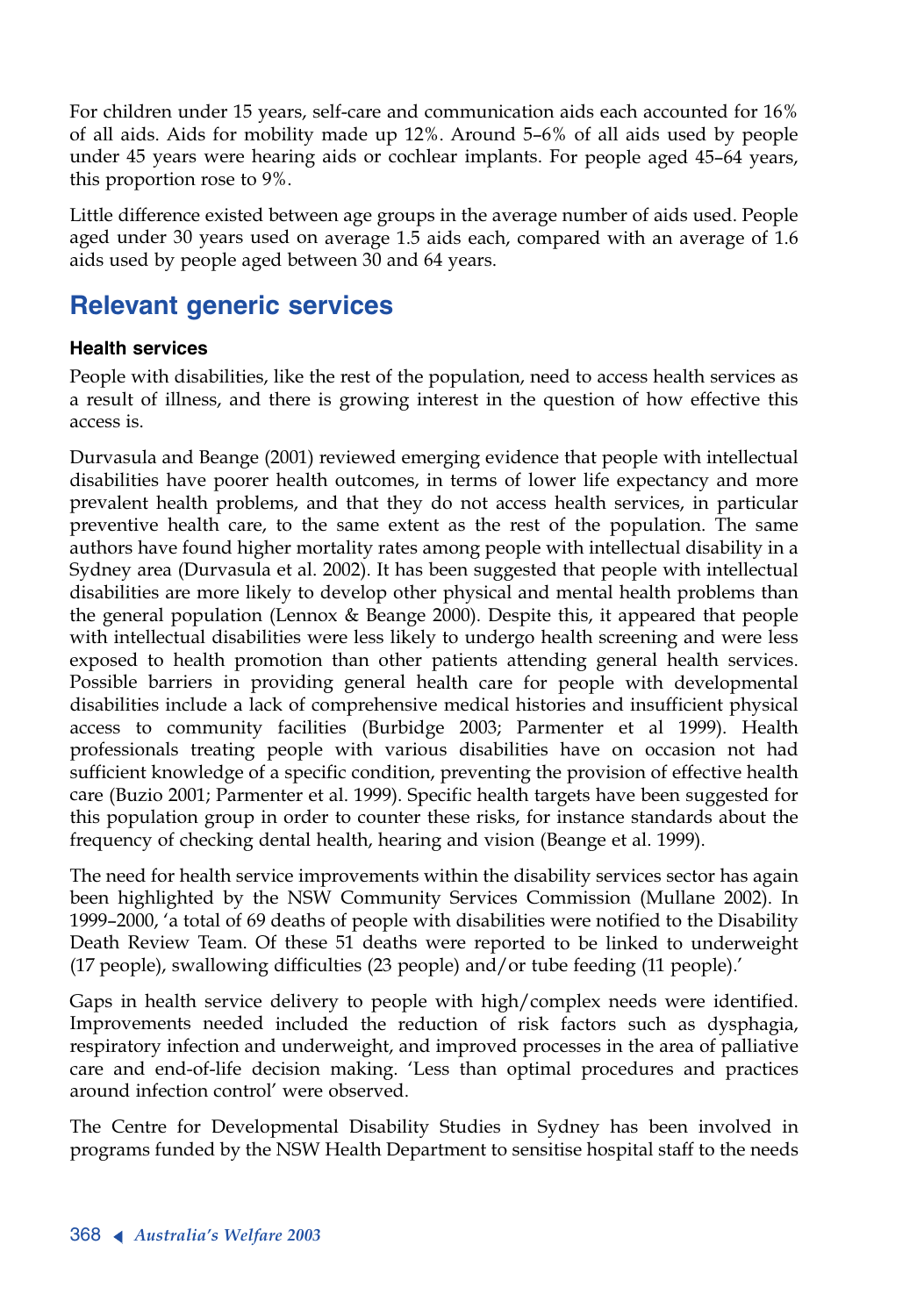of people with disabilities, and is developing a training package for doctors relating to cervical screening for women with disabilities (Parmenter 2003).

#### **Education and training**

Students with disabilities may attend either 'special' schools, or mainstream schools that offer 'special' or 'support' education services or classes that address their specific educational needs. Enrolment in special education services or programs, in both mainstream and special schools, is conditional on satisfying specified criteria, which are determined by the government of the state or territory in which the student resides. Services provided and criteria used to assess the severity of disability and subsequent eligibility for education support programs vary between jurisdictions. For example, criteria relating to social or emotional impairment exist in some jurisdictions, such as New South Wales, but not in others, for example the Australian Capital Territory (SCRCSSP 2003).

In 2002, there were 101,930 students with disabilities: 80,689 in government schools, of whom 81% attended mainstream schools, and 21,241 in non-government schools, of whom 91% attended mainstream schools (Table 8.15). The proportion of students with disabilities attending mainstream schools in the government sector varied between jurisdictions, from 66% in Victoria to 95% in Tasmania and the Northern Territory. Similarly, in the non-government sector, the proportion attending mainstream schools varied from 88% in New South Wales to 100% in the Northern Territory. This may reflect jurisdictional variation in the availability of special schools and in enrolment integration policies.

Students with a disability as a proportion of all students attending government and non-government schools ranged from 2% in Queensland to 10% in the Northern Territory. In all jurisdictions, the proportion was greater in government schools than in non-government schools.

Post-school education data are available for Vocational Education and Training students. In 2001, 4% of such students identified themselves as having a 'permanent or significant disability'. The percentage was highest in Tasmania (6%) and lowest in Western Australia (3%) (SCRCSSP 2003).

A senate inquiry into the education of students with disabilities reported on 'whether current policies and programs for students with disabilities are adequate to meet their education needs', making 19 recommendations covering teacher training, the development of schooling options and funding models, and related services (Commonwealth of Australia 2002:v). The report recommended the development of national definitions of disabilities; the AIHW submission to the inquiry recommended use of existing international and national standards as a basis for improving consistency.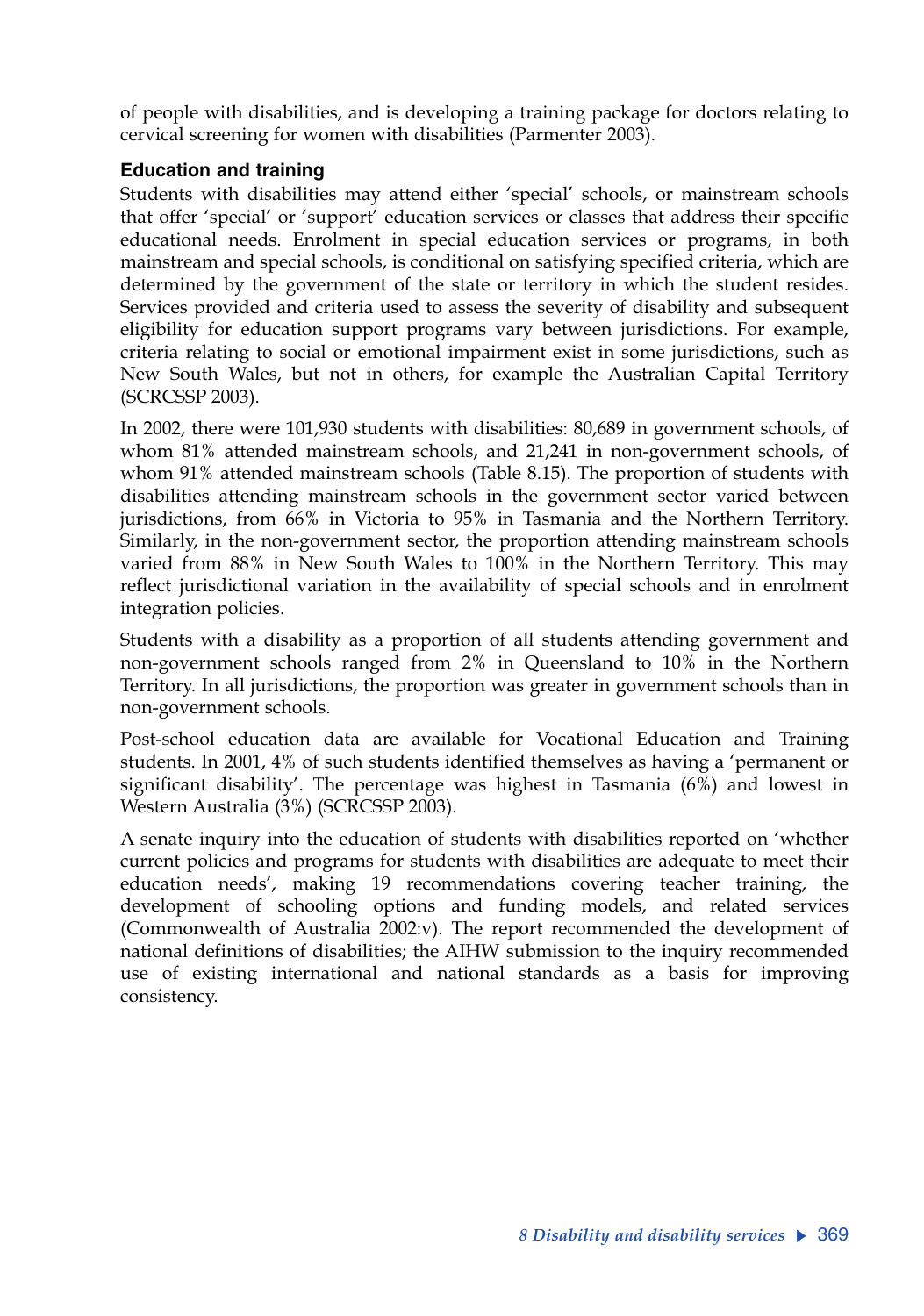|              |  |  |  | Table 8.15: Students with disabilities attending government and non-government schools, |  |
|--------------|--|--|--|-----------------------------------------------------------------------------------------|--|
| $2002^{(a)}$ |  |  |  |                                                                                         |  |

|                                       | <b>NSW</b> | Vic                      | Qld             | WA <sup>(b)</sup> | <b>SA</b> | Tas            | <b>ACT</b> | <b>NT</b> | <b>Total</b>                                                                   |
|---------------------------------------|------------|--------------------------|-----------------|-------------------|-----------|----------------|------------|-----------|--------------------------------------------------------------------------------|
| <b>Government schools</b>             |            |                          |                 |                   |           |                |            |           |                                                                                |
| Mainstream                            |            | 16,755 12,211.0 10,121.9 |                 | 7.930             |           | 10,924 2,805.5 | 1,160      | 3,695     | 65,595.9                                                                       |
| Special                               | 3.915      |                          | 6,170.5 2,534.5 | 883               | 939       | 148.1          | 299        | 193       | 15,093.0                                                                       |
| Total                                 |            | 20,670 18,381.5 12,656.4 |                 | 8.813             |           | 11,863 2,953.6 | 1,459      | 3.888     | 80,688.9                                                                       |
| Percentage attending                  |            |                          |                 |                   |           |                |            |           |                                                                                |
| mainstream schools                    | 81.1       | 66.4                     | 80              | 90                | 92.1      | 95             | 79.5       | 95        | 81.3                                                                           |
| Percentage of all                     |            |                          |                 |                   |           |                |            |           |                                                                                |
| government school                     |            |                          |                 |                   |           |                |            |           |                                                                                |
| students                              | 2.8        | 3.4                      | 2.9             | 3.5               | 6.8       | 4.7            | 3.9        | 11.9      | 3.5                                                                            |
| Non-government schools <sup>(c)</sup> |            |                          |                 |                   |           |                |            |           |                                                                                |
| Mainstream                            | 7,954.9    | 4.718.8                  | 2,296.3         | 1,282.6           | 2,360.6   | 295.4          | 259.7      | 193.6     | 19,361.9                                                                       |
| Special                               | 1.105.0    | 491.1                    | 91.6            | 28.8              | 148.0     | 13.2           | 1.2        | 0         | 1,878.9                                                                        |
| Total                                 | 9.059.9    | 5,209.9                  | 2,387.9         | 1,311.4           | 2,508.6   | 308.6          | 260.9      | 193.6     | 21,240.8                                                                       |
| Percentage attending                  |            |                          |                 |                   |           |                |            |           |                                                                                |
| mainstream schools                    | 87.8       | 90.6                     | 96.2            | 97.8              | 94.1      | 95.7           | 99.5       | 100       | 91.2                                                                           |
| Percentage of all                     |            |                          |                 |                   |           |                |            |           |                                                                                |
| non-government                        |            |                          |                 |                   |           |                |            |           |                                                                                |
| school students                       | 2.6        | 1.9                      | 1.3             | 1.3               | 3.2       | 1.5            | 1.2        | 2.3       | $\overline{2}$                                                                 |
| <b>Total students with</b>            |            |                          |                 |                   |           |                |            |           |                                                                                |
| disabilities                          |            |                          |                 |                   |           |                |            |           | 29,729.9 23,591.4 15,044.3 10,124.4 14,371.6 3,262.2 1,719.9 4,081.6 101,929.7 |
| Total all students                    |            |                          |                 |                   |           |                |            |           |                                                                                |
| (000)'                                | 1,099.8    | 817.9                    | 629.4           | 355.5             | 252.4     | 83.9           | 60.7       | 41.2      | 3,340.9                                                                        |
| Percentage of all                     |            |                          |                 |                   |           |                |            |           |                                                                                |
| school students                       | 2.7        | 2.9                      | 2.4             | 2.9               | 5.7       | 3.9            | 2.9        | 9.9       | 4.9                                                                            |

(a) Full-time equivalent (FTE) students are not the actual number attending. For example, a student attending for half the normal school hours will be half an FTE student. The number of enrolled students will normally be greater than the number of FTE.

(b) Data for government special schools in WA include education support schools and education support centres.

(c) Data for non-government schools include students at kindergarten level. Data for government schools in NSW include students at kindergarten level; in Vic, exclude kindergarten level and early special education facilities; in Qld, exclude kindergarten level and may include early special education facilities depending on where they are based; in WA, include kindergarten or pre-primary level; in SA, exclude preschools; in Tas, include kindergarten level but exclude early special education facilities; in NT, include preschools; and in the ACT include kindergarten or pre-primary level.

*Source:* DETYA 2002 Non-government Schools Census, unpublished data; and data provided to AIHW by state and territory education authorities.

#### **Employment assistance**

Job seekers with a disability can access employment assistance via the disability employment assistance 'gateway', which is an assessment and referral service provided by Centrelink. Via the gateway, job seekers can be helped to access any of three options: disability employment assistance or vocational rehabilitation services funded by the Commonwealth Department of Family and Community Services (FaCS), or the Job Network services funded by the Commonwealth Department of Employment and Workplace Relations (DEWR). Job seekers who wish to access FaCS-funded services may do so either by approaching Centrelink or by going directly to a service provider.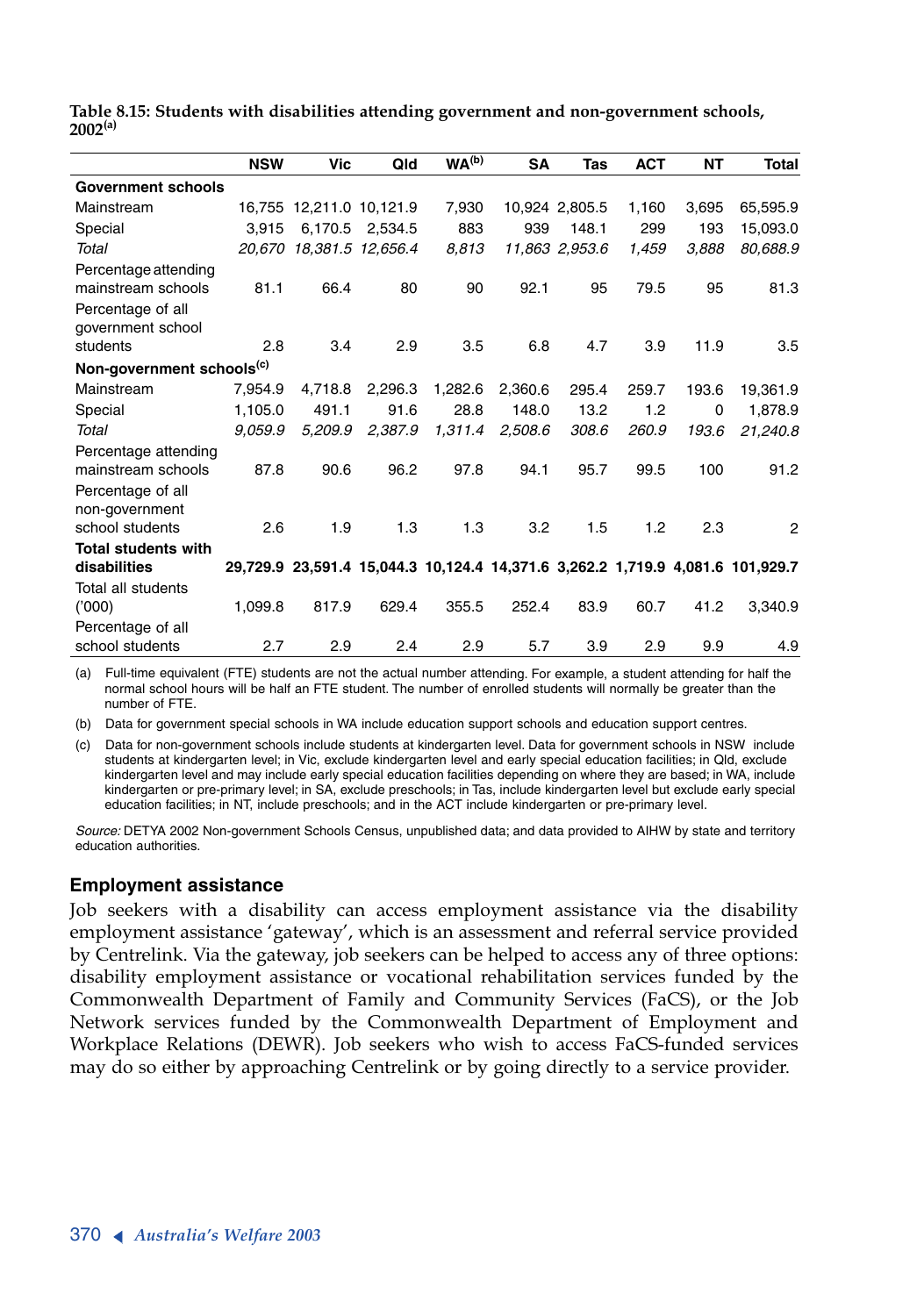All job seekers accessing Job Network services undergo a Job Seeker Classification Instrument assessment to identify the relative difficulty applicants have in gaining employment and to determine the level of assistance they should receive within the Job Network. Job seekers accessing disability employment assistance funded by FaCS are also required to undergo this assessment if they are assisted under case-based funding.

Previously, the streaming of job seekers with a disability to one of the three disability employment service options was based on an assessment of their employment needs as determined by Work Ability Tables. After a review carried out by DEWR and FaCS (FaCS 2002c), the Work Ability Tables were found not to provide a profile of the job seeker's specific needs for ongoing employment support services or rehabilitation and were replaced by the Disability Employment Indicators on 31 March 2003 after a 4-month trial. These indicators take a more functional approach, seen to be applicable across a range of disability types without making any assumptions about a person's ongoing support needs according to their disability type. This assessment may be triggered as a result of the Job Seeker Classification Instrument, or used as a stand-alone assessment.

During the period March 2002 to February 2003 inclusive, there were 53,079 referrals for 49,269 people to disability employment assistance and vocational rehabilitation. Of these, 33,433 referrals (63%) came through Centrelink and 19,646 (37%) had gone initially to service providers (FaCS unpublished data).

'Positive outcomes' were achieved by 60% of the 14,368 people with disabilities who received job matching assistance from the Job Network, 39% of those who received job search training assistance and 41% of those who received intensive assistance (Table 8.16).

Intensive assistance is one of three main programs available to job seekers through the Job Network. It provides individually tailored assistance in preparing for and obtaining suitable employment, and is the service used most by job seekers with a disability (Table 8.16). In 2001–02, job seekers with a disability accounted for 41,783 intensive assistance exits (or 16% of all such exits). Of these, 41% achieved a positive outcome of either being employed or in training or education, 3 months after completion of the program. This compares with 50% of all job seekers achieving a positive outcome.

#### **Table 8.16: Number of job seekers accessing the Job Network and positive outcomes as at 30 June 2002**

|                              |               | Job seekers with a disability | All job seekers |                          |  |
|------------------------------|---------------|-------------------------------|-----------------|--------------------------|--|
|                              | <b>Number</b> | <b>Positive outcomes</b>      | <b>Number</b>   | <b>Positive outcomes</b> |  |
| Job matching (placements)    | 14.368        | 59.9%                         | 239.031         | 70.4%                    |  |
| Job search training (exits)  | 4.033         | 39.1%                         | 80.854          | 47.6%                    |  |
| Intensive assistance (exits) | 41.783        | 41.2%                         | 270.093         | 50.1%                    |  |

*Source:* DEWR 2003.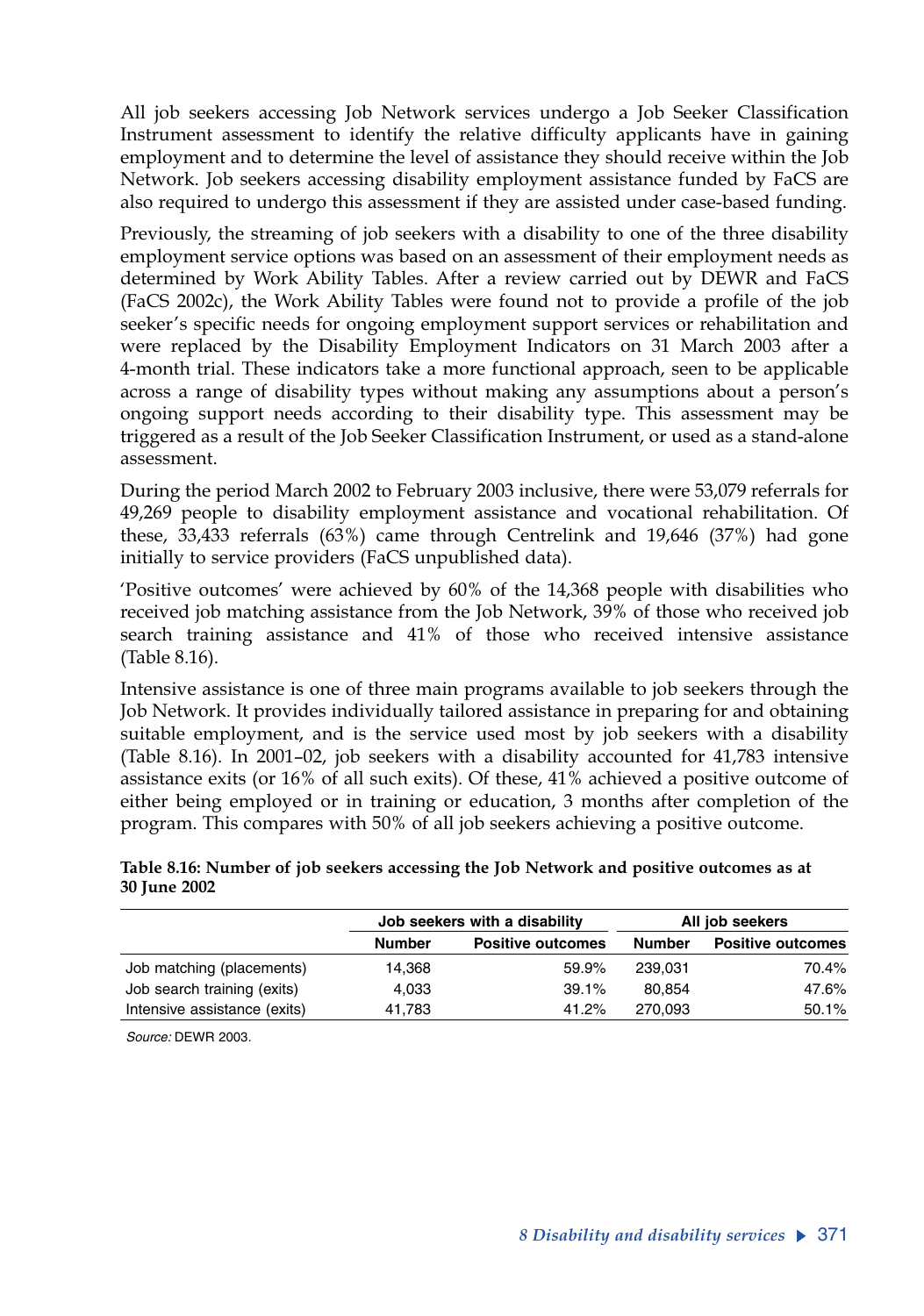#### **Housing and accommodation assistance**

In 2001–02, about 6,310 new public housing allocations were made to households with special needs due to disability, accounting for 41% of all special needs allocations (see Table 5.27*)*. Also in 2001–02, there were 172 community housing providers that targeted people with a disability, and these providers assisted 4,318 households with a disability *(*AIHW 2003h*)*.

In 2002, of all income units receiving FaCS Commonwealth Rent Assistance (CRA), 294,275 (32%) were ones in which the principal client had a disability. Nationally, average weekly rents for CRA recipients were slightly lower for income units in which the principal client had a disability (\$118.4), compared with all income units (\$130.8) *(*AIHW 2003g).

|                                               |        |      | Disability DVA Disability Total receiving a |         |
|-----------------------------------------------|--------|------|---------------------------------------------|---------|
| Reason for seeking assistance Support Pension |        |      | Pension disability pension All SAAP clients |         |
| Usual accommodation                           |        |      |                                             |         |
| unavailable                                   | 23.1   | 24.7 | 23.2                                        | 21.8    |
| Time out from family/other                    |        |      |                                             |         |
| situation                                     | 14.8   | 16.9 | 14.9                                        | 18.4    |
| Relationship/family breakdown                 | 19.5   | 22.6 | 19.7                                        | 30.3    |
| Interpersonal conflicts                       | 15.4   | 16.3 | 15.5                                        | 18.1    |
| Physical/emotional abuse                      | 13.2   | 23.5 | 13.7                                        | 21.2    |
| Domestic violence                             | 14.1   | 30.4 | 14.7                                        | 27.0    |
| Sexual abuse                                  | 3.0    | 4.7  | 3.1                                         | 3.1     |
| <b>Financial difficulty</b>                   | 40.4   | 27.1 | 39.8                                        | 32.6    |
| Eviction/previous accommodation               |        |      |                                             |         |
| ended                                         | 18.9   | 16.0 | 18.7                                        | 20.1    |
| Drug/alcohol/substance abuse                  | 23.0   | 16.6 | 22.7                                        | 15.4    |
| Emergency accommodation                       |        |      |                                             |         |
| ended                                         | 4.4    | 4.5  | 4.4                                         | 4.1     |
| Recently left institution                     | 5.0    | 3.4  | 5.0                                         | 3.0     |
| Psychiatric illness                           | 17.6   | 8.0  | 17.2                                        | 5.0     |
| Recent arrival to area with no                |        |      |                                             |         |
| means of support                              | 16.5   | 13.7 | 16.4                                        | 10.7    |
| <b>Itinerant</b>                              | 12.3   | 5.1  | 12.0                                        | 7.0     |
| Other                                         | 9.3    | 7.6  | 9.2                                         | 9.2     |
| Gambling                                      | 2.6    | 1.6  | 2.6                                         | 1.4     |
| Total number of support                       |        |      |                                             |         |
| periods                                       | 18,100 | 800  | 18,900                                      | 133,800 |

#### **Table 8.17: SAAP support periods: Main source of income prior to seeking assistance, by reasons for seeking assistance, 2001–02 (per cent)**

*Notes*

1. A small number of records are excluded from this table due to missing information.

2. This table does not include support periods at high-volume SAAP agencies as the question on reason for seeking assistance was not included on the client form for high-volume agencies.

3. Clients may give multiple reasons for seeking assistance, so percentages do not sum to 100.

4. Figures have been weighted to adjust for agency non-participation and client non-consent.

*Source:* SAAP Client Collection.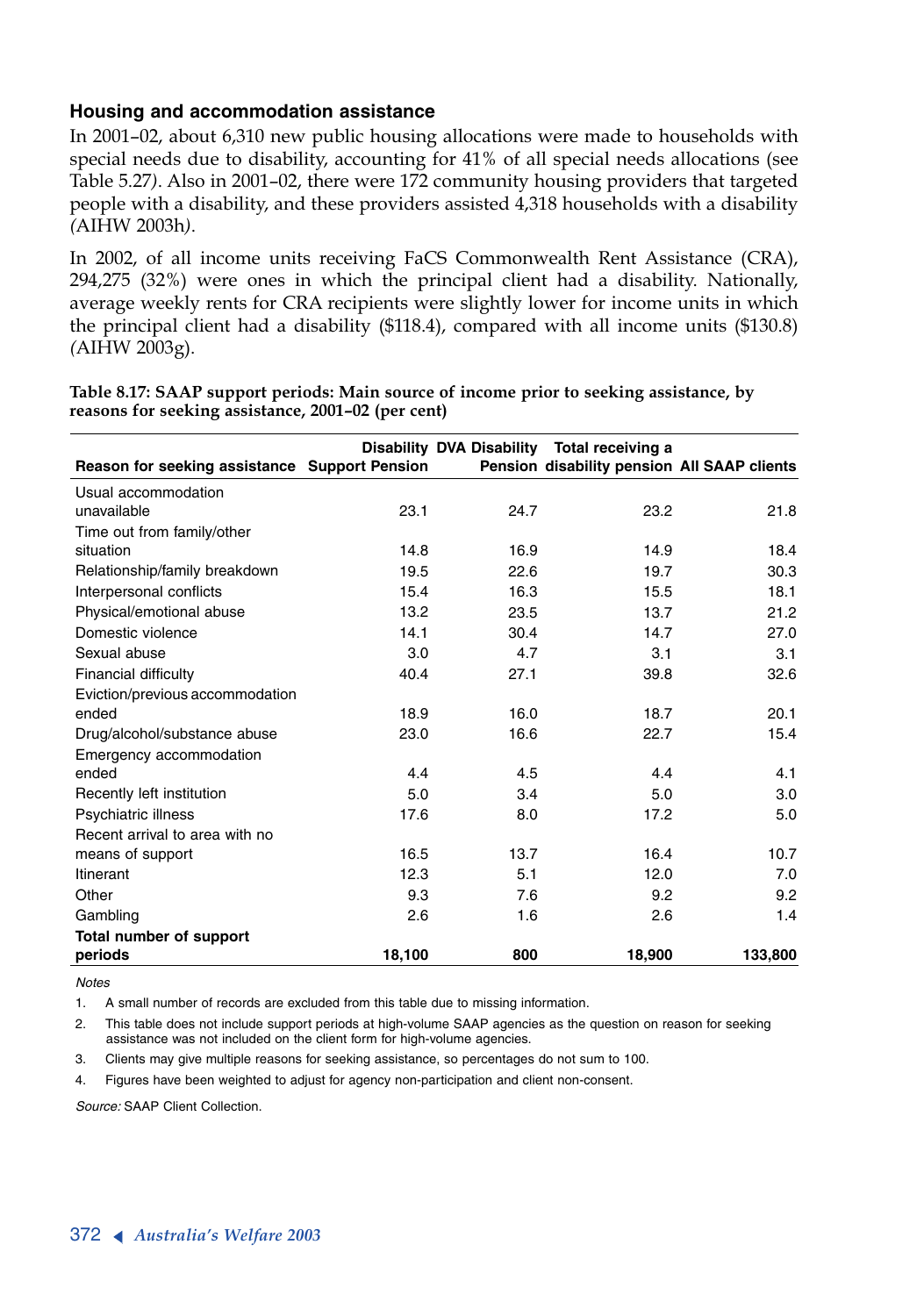The prevalence of homelessness among people with a disability appears to be significant, although available data are limited. In 2001–02, 14% of support periods provided under the Supported Accommodation Assistance Program (SAAP) were for clients who reported the Disability Support Pension or DVA Disability Pension as their main source of income. This figure may be an underestimate, as information on source of income is not collected for SAAP high-volume agencies, whose clients are predominantly men, and a higher percentage of male than female SAAP clients report a disability pension as their main source of income.

Compared with all SAAP clients, a greater proportion of clients receiving a disability pension reported financial difficulty as a reason for seeking assistance (40%, compared with 33% for all clients) (Table 8.17). They were also more likely to report drug, alcohol or substance abuse (23%, compared with 15%) and psychiatric illness (17%, compared with 5%), and less likely to report relationship breakdown (20%, compared with 30%) and domestic violence (15%, compared with 27%) as reasons for seeking assistance.

### **Unpaid care**

For those people aged under 65 years with a disability, who need help with self-care, mobility or communication, most assistance is provided by family and friends. For all activities surveyed in 1998, informal co-resident carers supplied the vast majority of assistance (Table 8.18). Formal services provided about the same level of help as carers who did not reside with the person who needed the help. Many people did not receive the assistance required, including some 27,000 who needed help with self-care and 31,000 who needed help with mobility.

In recognition of the importance of unpaid care and its relationship to the support provided by formal services, Chapter 3 in this edition is devoted to the topic.

|                                    |             | Type of provider               |                              |                    |              |  |  |  |
|------------------------------------|-------------|--------------------------------|------------------------------|--------------------|--------------|--|--|--|
| Activity with which help<br>needed | No provider | <b>Informal</b><br>co-resident | Informal non-<br>co-resident | Formal<br>provider | <b>Total</b> |  |  |  |
|                                    |             | Under 65 years                 |                              |                    |              |  |  |  |
| Self-care                          | 26.7        | 305.5                          | 14.5                         | 14.5               | 361.2        |  |  |  |
| Mobility                           | 30.6        | 343.9                          | 47.9                         | 28.6               | 451.0        |  |  |  |
| Communication                      | $*6.0$      | 113.6                          | $*_{0.8}$                    | 18.0               | 138.3        |  |  |  |
| Health care                        | 16.6        | 240.9                          | 14.6                         | 49.8               | 321.9        |  |  |  |
| Housework                          | $*8.6$      | 207.5                          | 17.9                         | 18.6               | 252.6        |  |  |  |
| Property maintenance               | 21.0        | 209.7                          | 39.1                         | 40.0               | 309.9        |  |  |  |
| Paperwork                          | $*8.7$      | 98.0                           | 14.2                         | $*9.0$             | 129.9        |  |  |  |
| Meal preparation                   | $*6.0$      | 104.8                          | $*4.8$                       | $*6.0$             | 121.6        |  |  |  |
| Transport                          | $*8.8$      | 224.3                          | 41.5                         | 18.9               | 293.6        |  |  |  |

**Table 8.18: People aged under 65 years with a severe or profound core activity restriction living in households: main source of assistance, activity in which help needed, 1998 ('000)**

*Note:* Estimates marked with \*\* have an associated relative standard error (RSE) of 50% or more. Estimates marked with \* have an associated RSE of between 25% and 50%. These estimates should be interpreted accordingly.

*Source:* AIHW 2000a:Table A15.3.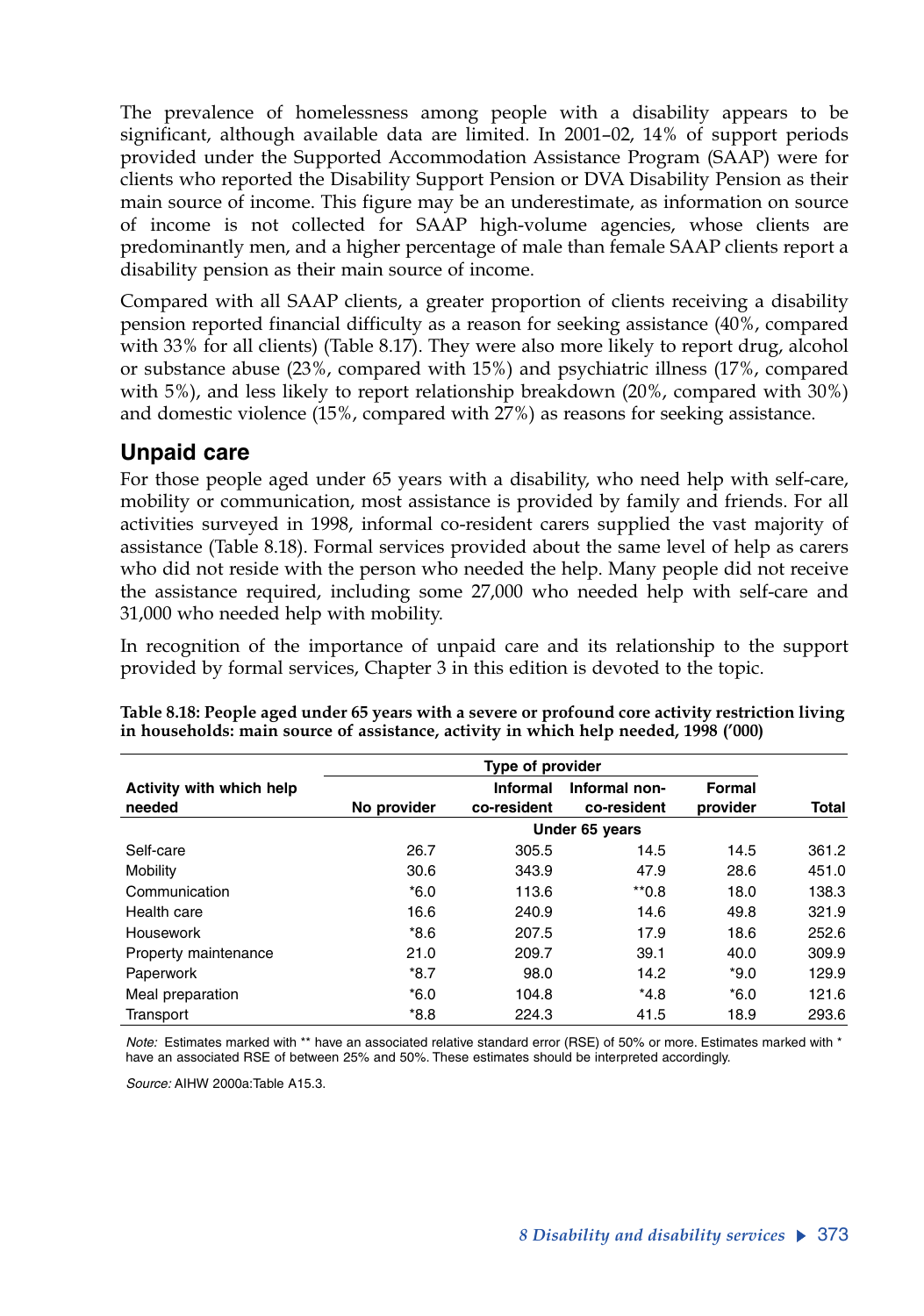# **8.5 Outcomes**

This section provides a brief overview of outcomes for people with a disability in the community, particularly those with communication restrictions. This is followed by recent national data on service-related outcomes; the focus is on a major recent study of unmet need for disability support services and the section does not attempt to provide a complete review of the research that has occurred in the last 2 years on evaluating or improving specific services.

The outcomes of disability services may be considered in three broad categories: consumer outcomes, community outcomes, and service-related outcomes. Consumer outcomes are defined here in terms of broad participation in the community, and the ICF domains for activities and participation provide a useful, standard framework for their measurement. Community outcomes reflect an aggregation of individual consumer outcomes, and also factors that can only be measured at community level, such as community attitudes to disability and equity of access to services. Servicerelated outcomes may relate to how well a service is achieving specified outcomes for clients or how well it is conducting its business, for instance in terms of efficiency or service quality (AIHW 2000b, 2001a:302–7).

# **People-related outcomes**

Outcomes for people with a disability have been reported in previous editions, using the ICF framework to shape an examination of the extent of their participation in a broad range of life areas (AIHW 1999b:255–65; AIHW 2001a:308–13). These outcomes are reported relative to others in the community, in line with the United Nations Standards (UN 1994). Similar broad indicators of participation are now being included in the annual report on government services (see, for instance, SCRCSSP 2002:697–705).

People with disabilities in 1998 were participating in many areas of Australian life, although often not to the same extent as the overall population. They tended to report lower levels of health, and were less likely to have finished school or be active in the paid workforce. They tended to have lower incomes than the rest of the population, although the receipt of government payments diminished these differences. The main focus of their social activities was family and friends, who were also the main providers of assistance to them.

These analyses in previous editions of this report have revealed some positive trends in recent years. People with disability were more likely in 1998 to be living in the community than in previous years. There appeared to be increasing rates of school attendance, especially in 'ordinary' school classes. While people with a disability, especially those with severe or profound restrictions, had poorer labour market outcomes (both participation and employment rates) than did others, improvements in the general labour market did flow through to them.

The influence of the environment on disability outcomes, including via the provision of aids and equipment, is an area where better information is required. Available data have been sought and summarised in a recent report (AIHW: Bricknell 2003). Aids and equipment are clearly of great importance to people with a disability, with almost 50% of them using some form of equipment in 1998. The number of aids used rose with the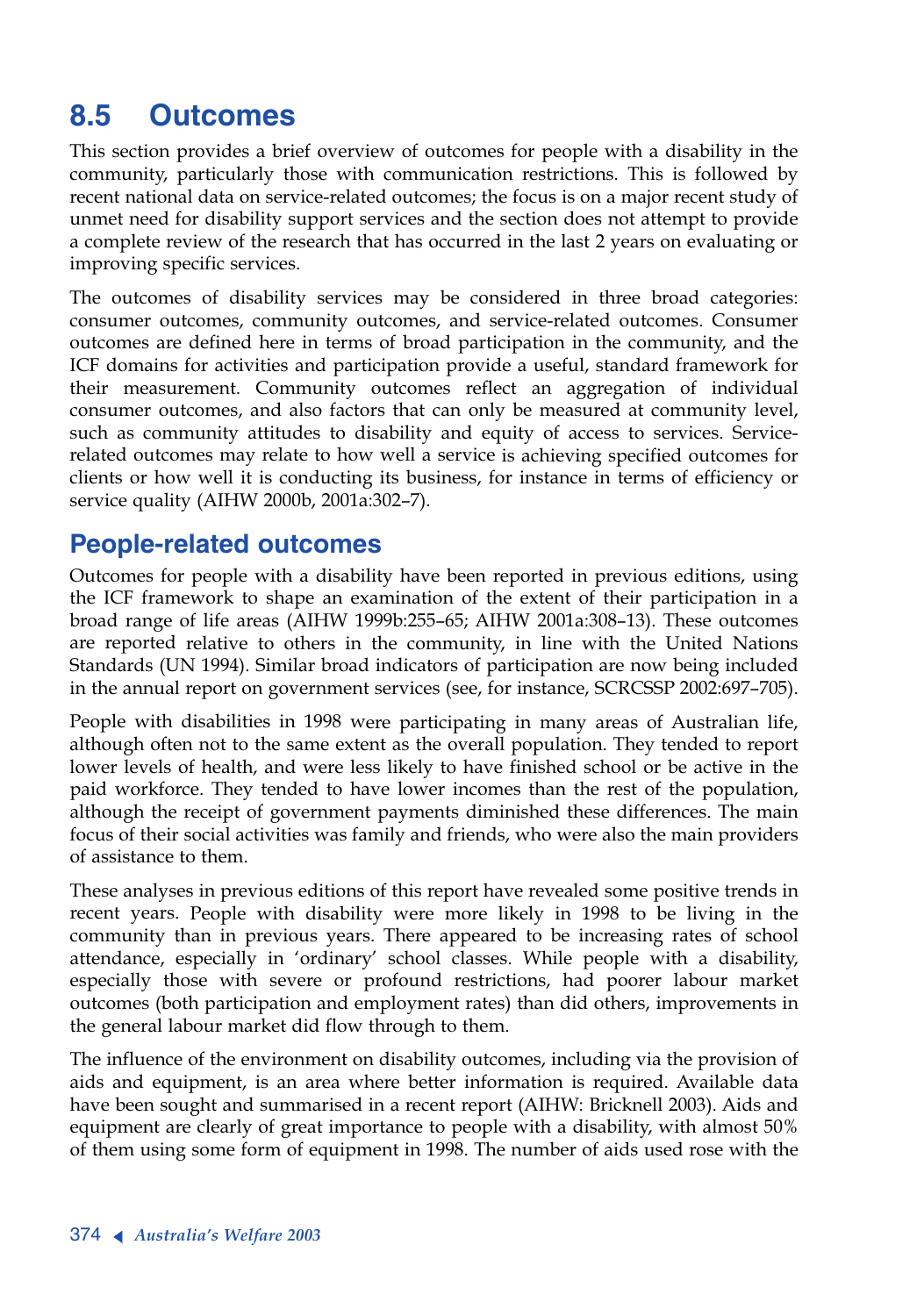severity of restriction, people with a profound core activity restriction using 3.5 aids on average, and people with primary carers more likely to be using aids (see also Section 8.4).

#### **Communication restrictions**

Communication is a basic human activity and need, and a key element in social participation. Communication is one of the three 'core activities' in the ABS Survey of Disability Ageing and Carers, and the need for assistance with any one of these defines the ABS notion of 'severe or profound core activity restriction'. However, data on people with such restrictions are predominantly data about people with mobility or self-care needs; in 1998 there were 516,400 people in households needing assistance with self-care, 724,600 with mobility and 166,900 with communication *(*AIHW 2000a:107). It is therefore of interest to describe more fully the outcomes for this smaller but important group, especially in view of the finding that, among people receiving disability support services, effective spoken communication has been found to be closely related to the need for other supports, for instance self-care (AIHW 1999a).

This section explores the relationship between communication restrictions and other outcomes for people with a disability. It is useful to keep in mind the definitions and methods of the ABS survey when considering data from it (Box 8.9).

#### **Box 8.9: 'Communication' in the ABS population survey**

*Communication activities in the ABS survey included understanding or being understood by family and friends and/or strangers.* 

*Communication restrictions were rated as:*

- *profound, when the person was unable to communicate or always needed help with the activity;*
- *severe, if the person sometimes needed help, had difficulty understanding or being understood by family and friends, or could communicate more easily using sign language or other non-spoken forms of communication;*
- *moderate, if the person needed no help but had difficulty communicating;*
- *mild, if the person needed no help, had no difficulty, but used 'aids and equipment'.*

*Survey results were based on personal interviews where possible. Proxy interviews were conducted for people aged under 15 years and for those aged 15–17 years whose parents did not permit them to be personally interviewed.* 

*Questions about assistance with communication were asked only in respect of people aged 18 years or more with a disability where the interview was by proxy, and persons aged 5–17 years with a disability and interviewed by proxy, where the person was reported as being slow at learning/understanding, having a mental illness, or a hearing loss, or loss of speech, or a nervous/emotional condition, or head injury, or brain damage.*

*Source:* ABS 1999.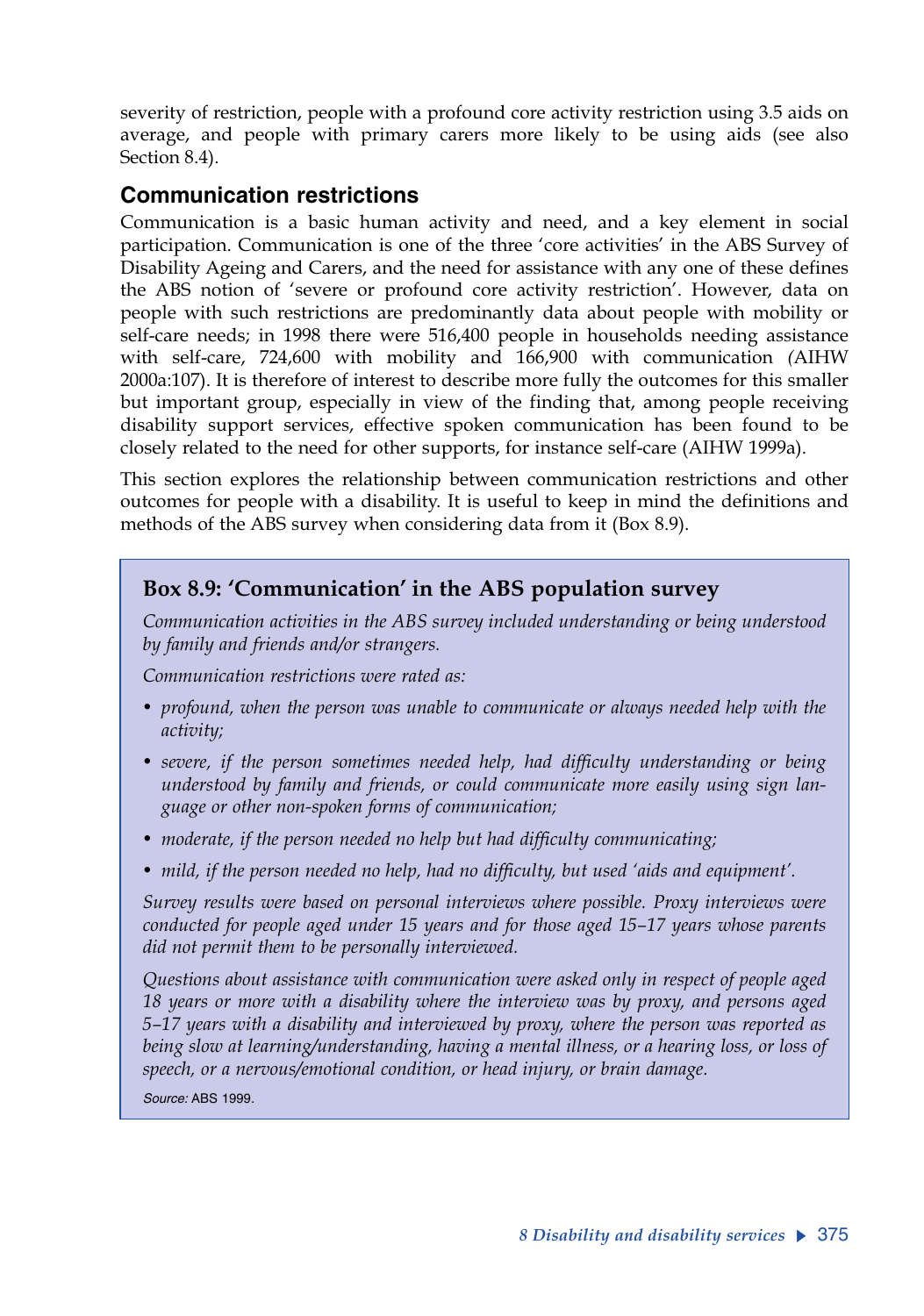| Level of                    |                    |          | Core activity restriction <sup>(a)</sup> |          |                         |          |  |  |
|-----------------------------|--------------------|----------|------------------------------------------|----------|-------------------------|----------|--|--|
| communication               | Severe or profound |          | Not severe or profound                   |          | Total with a disability |          |  |  |
| restriction                 | No. ('000)         | Per cent | No. ('000)                               | Per cent | No. ('000)              | Per cent |  |  |
| Profound                    | 58.3               | 6.1      | 0.0                                      | 0.0      | 58.3                    | 1.7      |  |  |
| Severe                      | 118.6              | 12.3     | 0.0                                      | 0.0      | 118.6                   | 3.5      |  |  |
| Moderate                    | 28.9               | 3.0      | 55.2                                     | 2.2      | 84.1                    | 2.5      |  |  |
| Mild                        | 83.6               | 8.7      | 266.0                                    | 10.8     | 349.5                   | 10.2     |  |  |
| Total with<br>communication |                    |          |                                          |          |                         |          |  |  |
| restriction                 | 289.4              | 30.1     | 321.2                                    | 13.0     | 610.6                   | 17.8     |  |  |
| No restriction              | 672.2              | 69.9     | 2.143.2                                  | 87.0     | 2,815.4                 | 82.2     |  |  |
| <b>Total</b>                | 961.6              | 100.0    | 2.464.4                                  | 100.0    | 3,426.0                 | 100.0    |  |  |

**Table 8.19: Level of communication restriction among people with a disability living in households, 1998**

(a) Refers to a person's overall severity level of core activity restriction, which is determined by their highest level of restriction in self-care, mobility and communication activities.

Source: AIHW analysis of ABS 1998 Survey of Disability, Ageing and Carers confidentialised unit record file.

In 1998, of the 3,426,000 people with a disability living in households, 961,600 or 28.0% had a severe or profound restriction (Table 8.19). Of these, 18.4% had a severe or profound communication restriction, 11.7% had a mild or moderate restriction, and almost 70% had no communication restriction. This table and the following analysis focus on people with severe or profound core activity restrictions, and explore the differences within this group, between those with communication restrictions of any severity and others.

#### **Communication and schooling**

Of people aged 5–20 with severe or profound restrictions and living in households, most had a communication restriction—93,700 or 62% (Table 8.20). Those with such restrictions were much more likely than the others to be attending a special school (19.7%, compared with 5.6%) and much less likely to be attending school in an ordinary class (42.8%, compared with 58.7%).

|                                 | <b>Communication restriction</b> |          |            | No communication restriction |  |  |
|---------------------------------|----------------------------------|----------|------------|------------------------------|--|--|
|                                 | No. ('000)                       | Per cent | No. ('000) | Per cent                     |  |  |
| Ordinary school class           | 40.1                             | 42.8     | 33.6       | 58.7                         |  |  |
| Ordinary school (special class) | 25.3                             | 27.0     | $6.8*$     | 11.9                         |  |  |
| Special school                  | 18.5                             | 19.7     | $3.2*$     | 5.6                          |  |  |
| Not applicable                  | 9.8                              | 10.5     | 13.6       | 23.8                         |  |  |
| <b>Total</b>                    | 93.7                             | 100.0    | 57.2       | 100.0                        |  |  |

**Table 8.20: People aged 5–20 with a severe or profound restriction living in households, by school attended and communication restriction, 1998**

*Note:* Estimates marked with \* have an associated relative standard error (RSE) of between 25% and 50%. These estimates should be interpreted accordingly.

*Source:* AIHW analysis of ABS 1998 Survey of Disability, Ageing and Carers confidentialised unit record file.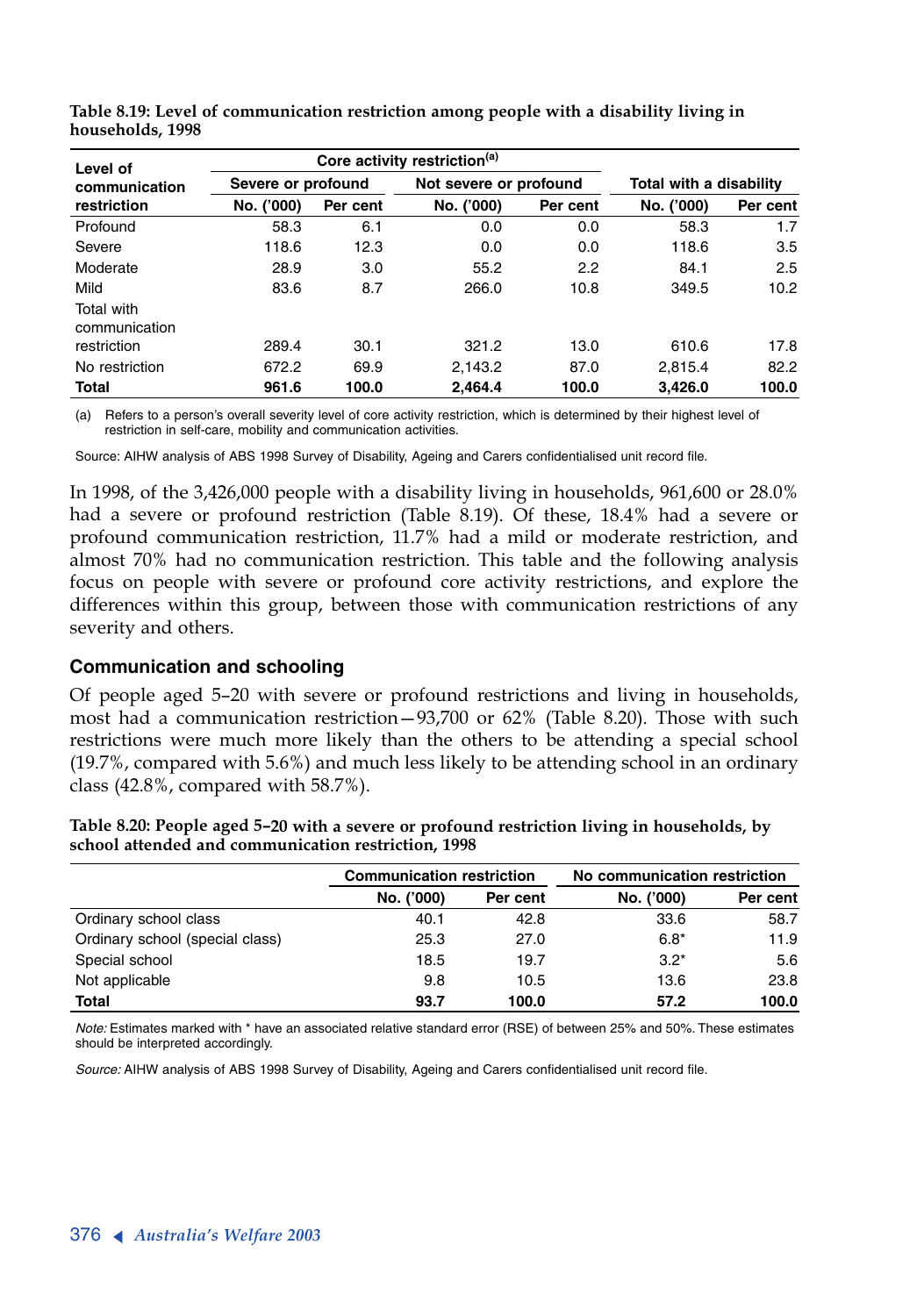|                                                                       |                             | No          |
|-----------------------------------------------------------------------|-----------------------------|-------------|
|                                                                       | Communication communication |             |
|                                                                       | restriction                 | restriction |
| <b>Labour force status</b>                                            |                             |             |
| Employed                                                              | 20.8                        | 32.8        |
| Unemployed                                                            | $*3.7$                      | $*3.8$      |
| Total in the labour force                                             | 24.5                        | 36.6        |
| Not in the labour force                                               | 75.5                        | 63.4        |
| <b>Employment restrictions</b>                                        |                             |             |
| Restricted in type of job                                             | 44.0                        | 42.3        |
| Restricted in number of hours                                         | 13.0                        | 29.2        |
| Difficulty in changing job or getting a better job                    | 37.4                        | 34.5        |
| Need for time off work                                                | $*7.3$                      | 15.2        |
| Need for employer provided equipment and/or special arrangements      | 20.4                        | 12.8        |
| Need for ongoing supervision or assistance                            | 20.6                        | $*7.7$      |
| Need for support person                                               | 53.4                        | 46.8        |
| Other employer arrangements                                           |                             |             |
| A disability support person or someone at work to assist/train on the |                             |             |
| job                                                                   | 14.5                        | $*3.3$      |
| Special equipment                                                     | 9.7                         | $*4.6$      |
| Training or retraining                                                | $*7.5$                      | $**1.0$     |
| Different duties                                                      | $*4.8$                      | $*4.6$      |
| Severity of employment restriction                                    |                             |             |
| Profound                                                              | 51.4                        | 43.8        |
| Severe                                                                | 22.5                        | 10.8        |
| Moderate                                                              | 23.4                        | 36.8        |
| Mild to no employment restriction                                     | $*2.6$                      | $*8.6$      |
| Total number ('000)                                                   | 79.2                        | 413.1       |

**Table 8.21: People aged 15–64 years with a severe or profound restriction living in households: labour force status and employment restrictions, by communication restriction, 1998 (per cent)**

*Notes*

1. Estimates marked with \* have an associated relative standard error (RSE) of between 25% and 50%. Estimates marked with \*\* have an associated RSE of 50% or more. These estimates should be interpreted accordingly.

2. Total may not equal the sum of the components as the questions on employment restriction were asked separately in the survey.

*Source:* AIHW analysis of ABS 1998 Survey of Disability, Ageing and Carers confidentialised unit record file.

#### **Communication and employment**

In 1998, there were 79,200—or 16% of the 492,300 people aged 15–64 years with severe or profound restrictions, living in households—who had a communication restriction (Table 8.21). As for education, the presence of communication restrictions correlated with poorer employment outcomes and more employment restrictions, compared with outcomes for others with severe or profound restrictions not including communication. Those people with communication restrictions were:

- more likely to be not in the labour force 75.5% were not, compared with 63.4% of those without a communication restriction;
- less likely to be employed—20.8%, compared with 32.8%;
- more likely to need equipment or special arrangements (20.4%), supervision or assistance (20.6%) or a support person (53.4%); these figures compare with 12.8%,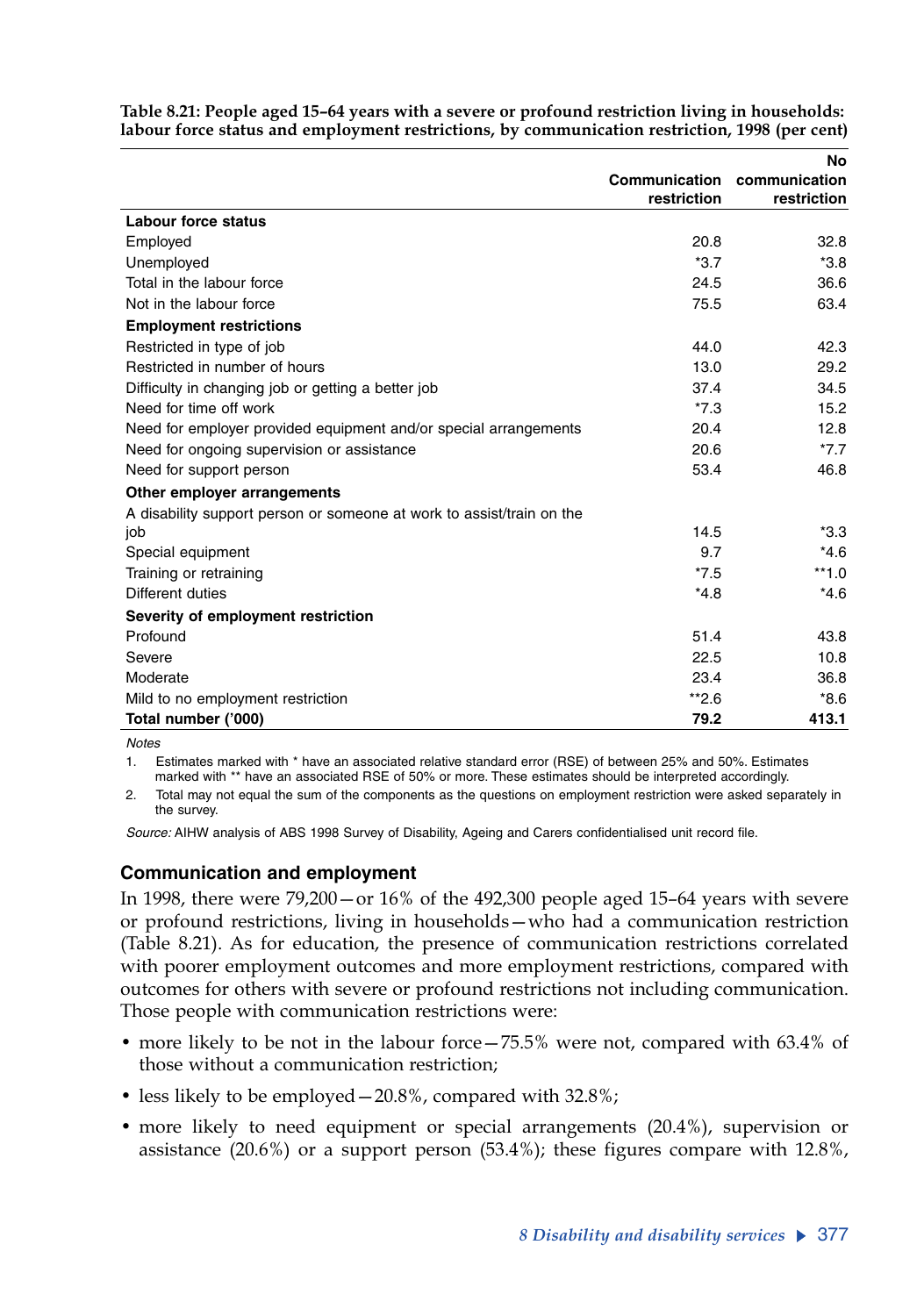7.7% and 46.8% respectively, for people with severe or profound restrictions but no communication restriction;

• more likely to have severe or profound employment restrictions—73.9% (compared with 54.6% of people without a communication restriction).

#### **Communication restrictions, age, sex and assistance**

There were some marked differences between males and females with communication restrictions (AIHW 2003i). Of people aged under 65 years with a severe or profound restriction, 69% of those with communication restrictions were male. Communication restrictions also correlated with a particular pattern of care, in that people with such restrictions were much more likely to be receiving a combination of both informal and formal assistance—65% (compared with 32.9% of those with other severe or profound restrictions).

An interesting feature of communication restrictions emerges when Tables 8.20 and 8.21 are compared. There were more people with severe or profound core activity restrictions and communication restrictions in the relatively narrow age range 5–20 years (93,700) than there were among those aged 15–64 years (79,200). This appears to reflect a compounding of two effects: that relatively more people in younger age groups in 1998, particularly males, reported severe or profound restrictions (Figure 8.3), and that it was more likely that people in these age groups reported communication restrictions—62% (93,700 of 150,900, Table 8.20), compared with 16% (79,200 of 492,300, Table 8.21). There is a range of possible factors here, the most obvious being that, in the earlier years of life, schools and parents are aware of learning and communication difficulties and may be actively addressing them. In older years these problems may ameliorate because of earlier interventions, or people may find activities and environments where these restrictions have less effect on their lives and are hence less likely to be reported in the survey. This statistical pattern aligns with the finding that relatively more young males were recorded as having difficulty with 'learning and understanding things' (see Figure 8.4), and with the peaking in intellectual disability estimates in these age ranges (AIHW: Wen 1997).

# **Service-related outcomes**

Service planning and budgeting rely on four separate but interrelated components: dealing with unmet need or demand; planning for growth in the target population; ensuring viability in the face of wages, insurance and other cost growth; and taking the initiative on 'creative service strategies' in the light of these realities as well as developments in service philosophy, evaluation research and stated consumer priorities (Shean 2003). The National Disability Administrators recently commissioned two related studies to inform them on the first three topics (AIHW 2002b; SPRC 2002).<sup>7</sup> The SPRC study suggested that growth of 2.3% nationally would be needed to deal with population increase and some anticipated cohort effects of service use patterns; further, it was suggested that indexation for wages growth would best address the need to adjust for cost increases.

<sup>7</sup> The first two topics had been the subject of a previous study commissioned by the Administrators (AIHW 1997b).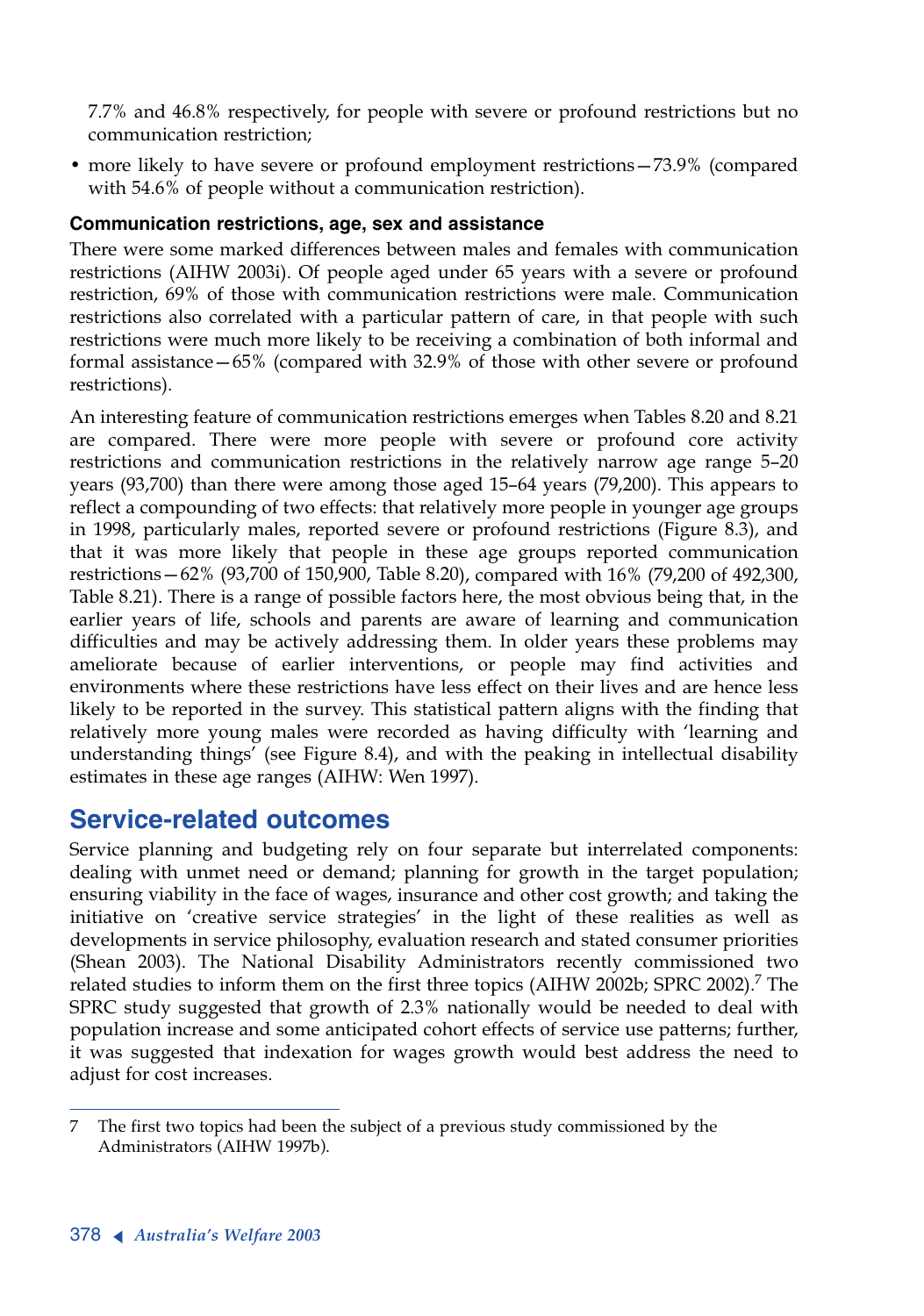The AIHW study was to:

- assess the effectiveness of unmet need funding in reducing unmet need for disability services; Australian governments had made available additional funding for these services, totalling \$519 million over the 2 years 2000–01 and 2001–02; and
- identify any remaining unmet need for disability accommodation, in-home support, day programs, respite services and disability employment services, in order to obtain an understanding of current shortfalls in services.

The outcomes of the project were to inform discussion and negotiations regarding the third Commonwealth/State Disability Agreement (CSDA).

### **Effectiveness of unmet need funding**

The unmet need funding was found to have been effective in putting additional services on the ground. Estimates of the size of these effects varied considerably according to the data used. Using CSDA MDS data as a basis, the numbers of new accommodation places and new community access places were estimated as 920 and 1,315 respectively (AIHW 2002b:xviii).

These additional services were recognised and appreciated in the field, according to discussions with peak disability groups held in the course of the study. The views of the field were perhaps best summed up by one participant in these discussions who commented: 'I now feel more confident that there is a chance of some assistance in areas where there was virtually none'.

Further, the nature of some of the additional services—particularly the focus on flexibility, the use of individual packages and local area coordination mechanisms—was positively viewed. Where there was flexibility and responsiveness, there were stories of consumers, carers and service providers working together to achieve good outcomes, and often cost-effective ones. The effectiveness of these newer services had been verified by literature drawn on by jurisdictions in developing new approaches.

Nevertheless, these peak discussions also raised issues about the effectiveness of CSDA services and the program overall (AIHW 2002b:111–13). One participant pointed out that effectiveness was, ultimately about 'doing human things well'—how services are delivered may matter as much as what is delivered. Other themes included: choice regarding the nature and timing of services; consumer autonomy including, for instance, involvement in planning; mutual respect; and stability and quality of staffing. Issues relating to program management were also raised: the need for balance, in terms of promoting flexibility and innovation while still maintaining a significant body of stable, cost-effective services and infrastructure.

Despite the new resources provided, there was still a view that greater focus was needed on proactive planning and case management, so as to move from only offering assistance to people when they reach crisis, to planning transitions with people ahead of time.

#### **Ageing carers**

A number of jurisdictions specifically addressed the issue of ageing carers by providing individualised packages or programs using the Commonwealth unmet needs funds; these numbers totalled nearly 3,000 people across six jurisdictions (AIHW 2002b).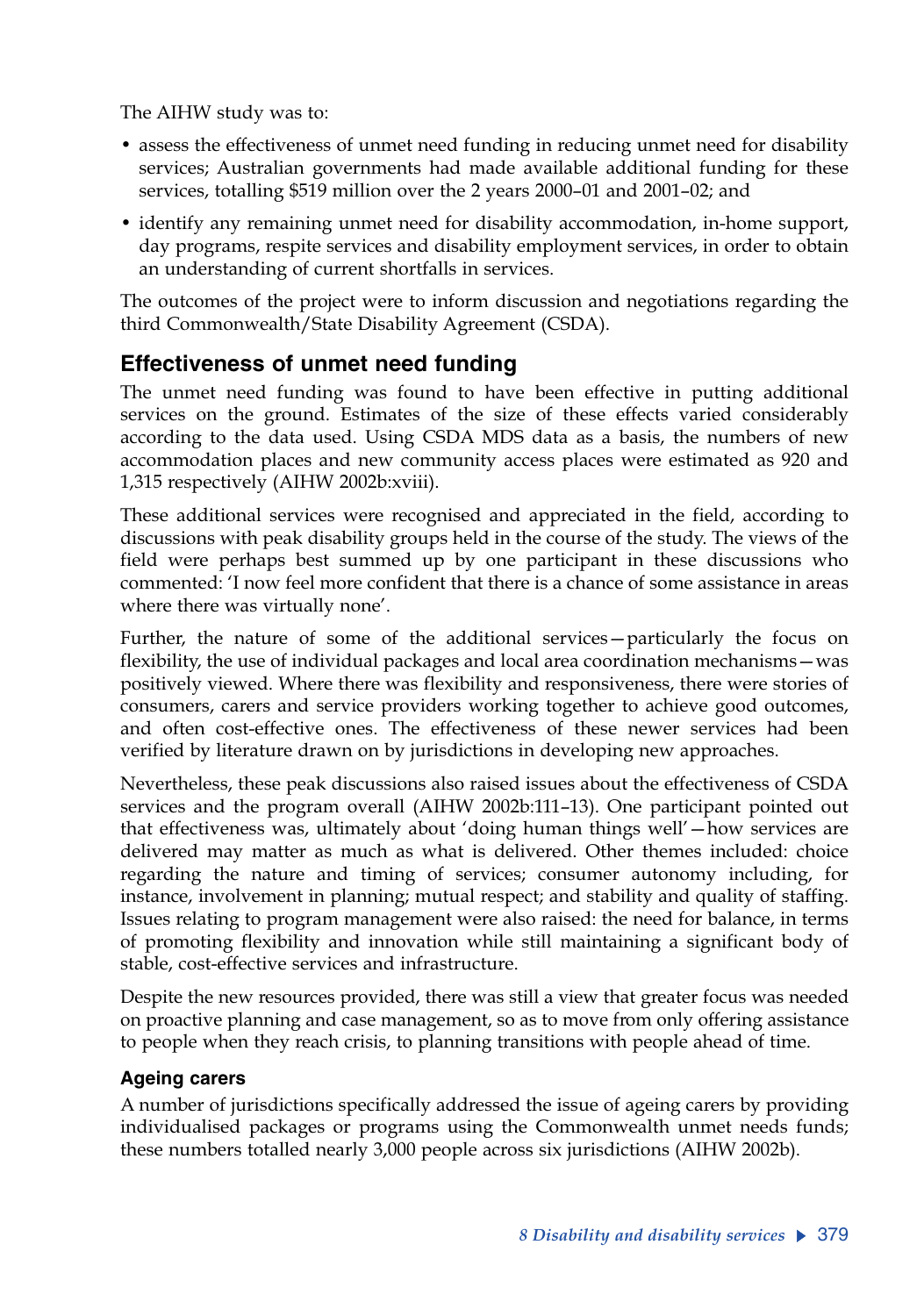The main messages from the consultations with peak organisations regarding ageing carers were:

- Respite is useful and appreciated.
- Centre-based respite is needed as well as in-home respite.
- What is often on ageing carers' minds is 'handing over' or retiring. Packages and residential arrangements are greatly valued when they allow the carer to begin withdrawing from the primary role.

As one carer put it: 'In-home support should not be a life sentence … for 38 years I haven't had a chance to be myself'. For these people, the need is to plan and be assured of future care and accommodation arrangements, often for a son or daughter they have cared for over many years. This assurance is critical to their physical and mental health as they themselves age.

#### **Remaining unmet need for specific services**

<sup>A</sup> number of data sources were used to develop and refine the estimates of remaining unmet need. Population survey data were useful as they relate to all people across the community who report specific needs for assistance. As well, data from those jurisdictions that maintain registers of service needs or have holistic application processes (holistic in the sense that they avoid double-counting of applicants) were extrapolated to provide national indications of urgent unmet needs for service. Orders of magnitude of estimates based on these different approaches were compared, and estimates refined in a process of triangulation. The AIHW made the estimates on a conservative basis, with the aim of providing reliable 'lower bound' estimates.

The resulting estimates of remaining unmet need in 2001 (Table 8.22) were:

- 12,500 people needing accommodation and respite services;
- 8,200 places for community access services (which could in practice be accessed by more than one person); and
- 5,400 people needing employment support.

There was further evidence that the service system for people with disabilities was under pressure:

- Jurisdictions reported that they were providing most new services to people with very urgent needs. There appeared to be between 6 and 24 times more people seeking services and on jurisdiction registration or waiting lists in 2000–01 than were removed from these lists (usually because they were offered a service). Waiting times reported were long (AIHW 2002b:114–36).
- Pressures at the service boundaries were evident: aged care services, housing, transport, health and equipment services were examples of related service areas where the study team heard evidence of pressure or scarcity (AIHW 2002b:196–204).
- Qualitative evidence came from the peak discussions about the nature and effects of unmet need (AIHW 2002b:179–92).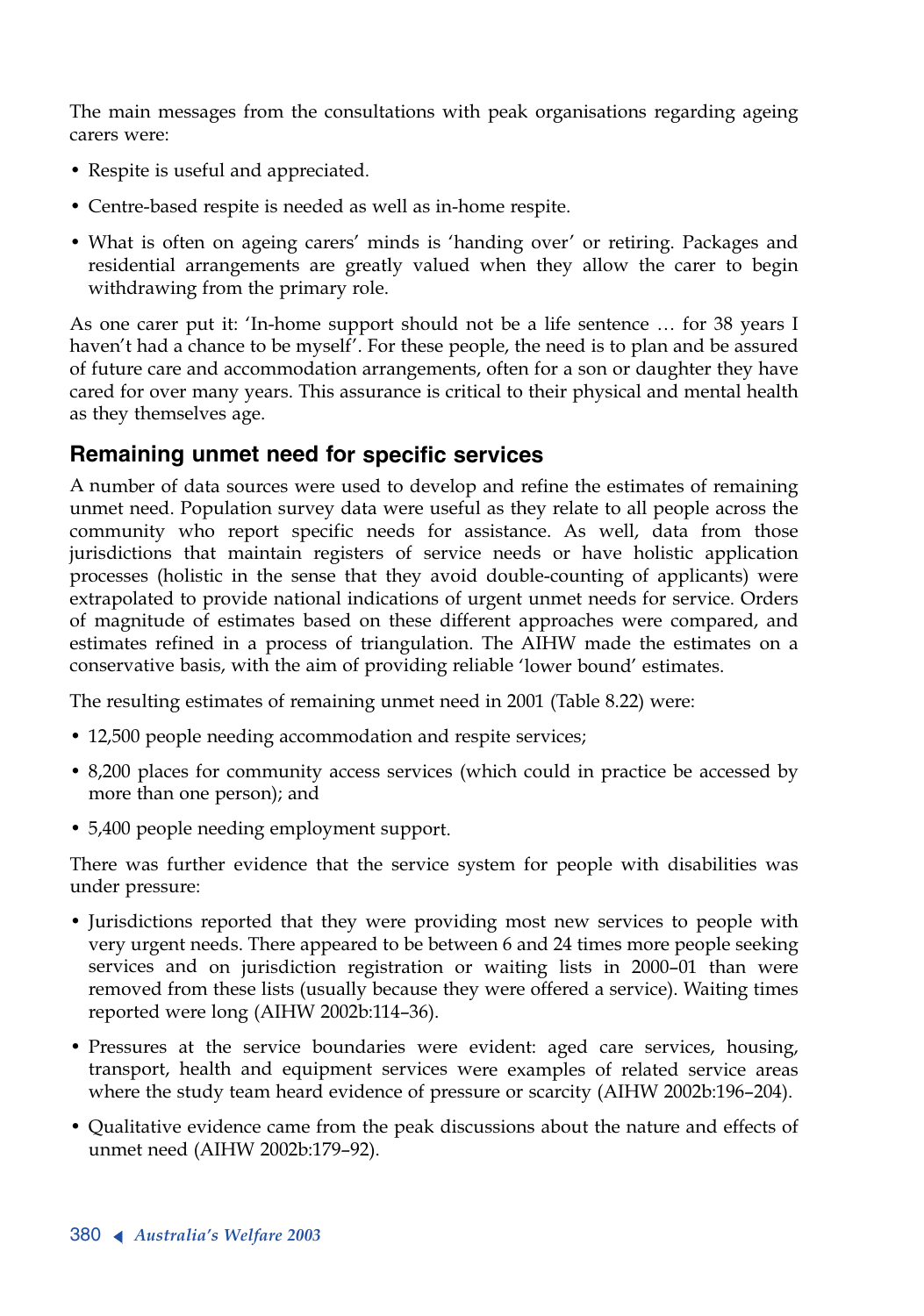|                                               | <b>Estimate of</b> |                                                                                                                                                                                                                                                                                                                                                                                                                                    |
|-----------------------------------------------|--------------------|------------------------------------------------------------------------------------------------------------------------------------------------------------------------------------------------------------------------------------------------------------------------------------------------------------------------------------------------------------------------------------------------------------------------------------|
|                                               | unmet need         | Description of group                                                                                                                                                                                                                                                                                                                                                                                                               |
| Accommodation<br>and respite                  | $12,500$ people    | People needing assistance at least 3–5 times per day with ADL <sup>(a)</sup> or<br>less frequent assistance with multiple ADLs, who need assistance<br>from a formal service but cannot get it because no service is<br>available, it costs too much, they are otherwise unable to arrange a<br>service, or it does not provide sufficient hours.<br>Confirmed by: Numbers of people on state registers in three<br>jurisdictions  |
| Community access <sup>(b)</sup>               | 8,200 places       | Places for people not in the labour force, aged 18-64 years, who<br>need at least daily assistance with two or more ADLs; they are not<br>studying; the main reason they are not currently looking for a job is<br>their own disability or illness; they wish to go out more often but are<br>not doing so because of their disability or illness.<br>Confirmed by: Numbers of people on state registers in three<br>jurisdictions |
| <b>Employment</b><br>support <sup>(b,c)</sup> | 5,400 people       | Unemployed people who either need at least daily assistance with<br>any ADL or need at least weekly assistance with guidance, PLUS<br>People not in the labour force who could work with special<br>assistance; the main reason they are not currently looking for a job<br>is their own disability or illness; they either need at least daily<br>assistance with any ADL or need at least weekly assistance with<br>guidance.    |

#### **Table 8.22: Estimates of unmet need for specific services, 2001**

(a) Activities of daily living (ADLs) are self-care, mobility and communication.

(b) Community access and employment estimates exclude people who are currently attending any day program.

(c) Employment estimates were prepared before the 2002–03 Commonwealth budget announcements. These estimates may need to be revised if there is change in assumptions about the expected labour force participation of people currently receiving the Disability Support Pension, or in policy on eligibility for services.

*Source:* AIHW 2002b.

# **8.6 Conclusion**

Disability is something that affects most people in the population, to varying degrees and at different life stages. For those most profoundly affected, disability can be a dominant feature of their lives, requiring great amounts of time, effort and, frequently, passionate advocacy.

Disability is a multidimensional concept that can be measured in various ways, depending on the scope and definition used.

In 1998, 3,610,300 people of all ages (19.3% of the population) reported 'disability' in the sense that they had one or more of 17 impairments, limitations or restrictions which had lasted or were likely to last for at least 6 months and which restricted everyday activities in some way. Of these, 2,385,100 people were aged under 65 (14.6% of the population in that age group), of whom 655,000 (4% of the population aged under 65) had a severe or profound core activity restriction, meaning that they sometimes or always needed assistance or supervision with self-care, mobility or communication.

The major disability groups in 1998 similarly ranged in size depending on the definition of disability used. Prevalence estimates were as follows: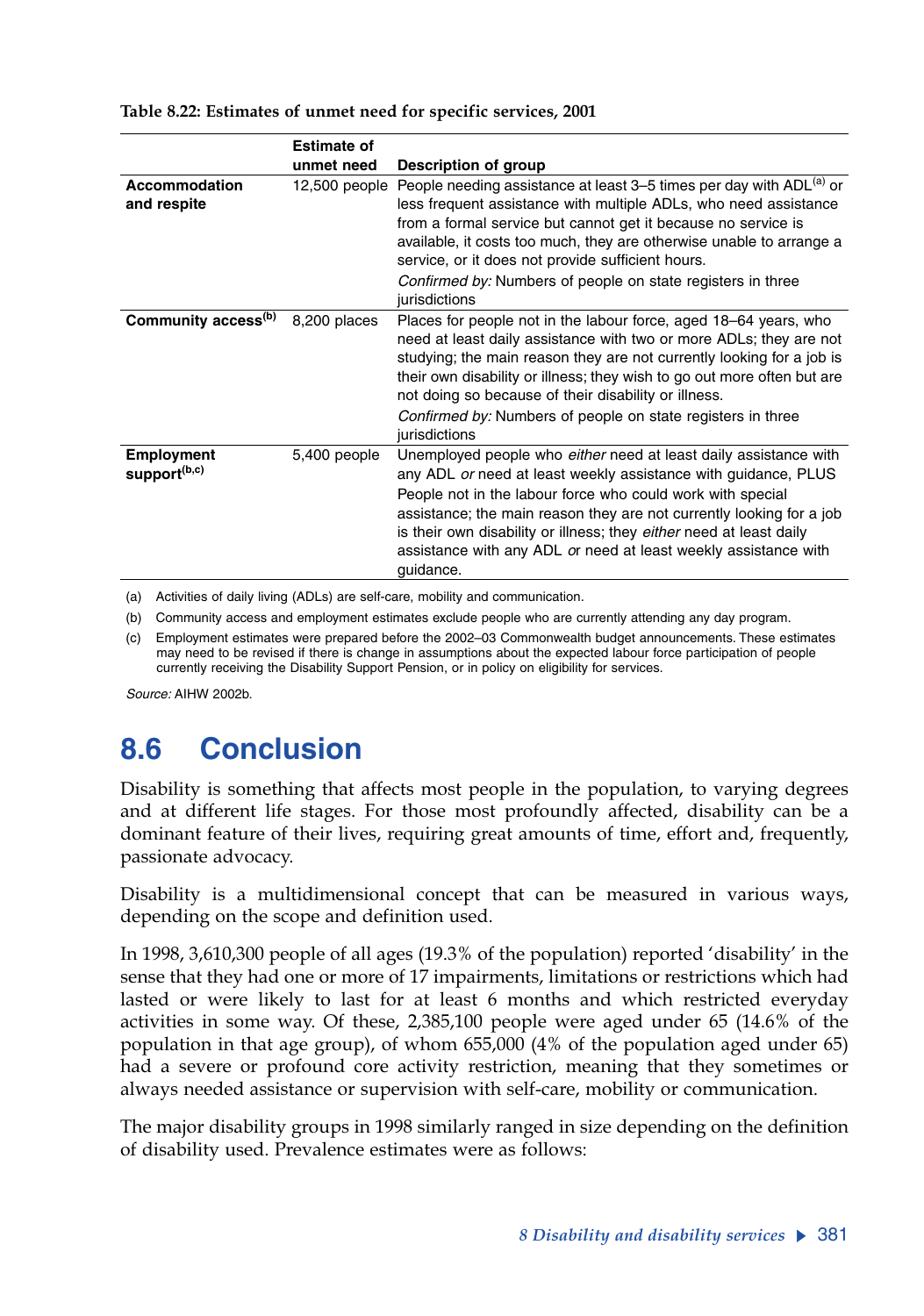- According to the broadest approach, 16.2% of Australians of all ages (11.6% of those aged under 65) reported physical/diverse disability; 2.7% (2.3% of people aged under 65), intellectual disability; 7.5% (4.2% of those aged under 65), sensory/speech disability; 4.1% (3.1% of under-65s), psychiatric disability; and 1.1% (1% of under-65s), disability related to acquired brain injury.
- <sup>A</sup> more restricted approach includes only those people with a severe or profound restriction. Among these people 5.2% of the total population (3.2% of people aged under 65) had 'physical/diverse' disability; 1.6% (1.1% of those aged under 65), intellectual disability; 2.1% (1.3% of under-65s), psychiatric disability; 2.8% (1.3% of under-65s), sensory/speech disability; and 0.6% (0.5% of under-65s), acquired brain injury .

Trends in disability prevalence are being affected by a complex range of factors. Particularly important are the effects of population ageing, and the ageing of the babyboom generation in particular, as well as the emerging new features of disability in younger age groups. Services, then, are being provided and managed in a context of growth in the target population.

<sup>A</sup> number of major programs of national significance provide services and support to people with disabilities.

The largest income support programs are:

- the Disability Support Pension, with almost 660,000 recipients in June 2002 and expenses of \$6.4 billion in 2001–02;
- the Disability Pension (DVA), with almost 160,000 recipients in June 2002 and \$1.2 billion expenses; and
- the Carer Allowance (Child), with 115,404 recipients, and the Carer Allowance (Adult), with 153,863 recipients; together these allowances had combined expenses of \$645.7 million in 2001–02.

Disability support services under the CSDA were provided to 65,809 people on a snapshot day in 2002. National expenditure on this program totalled \$2.75 billion in 2001–02, of which 51.4% went to accommodation support services—services whose clients have the highest support needs.

<sup>A</sup> range of other services are accessed by people with disabilities, including home and community care (HACC) services; rehabilitation, hearing and equipment services; education, employment and housing. While almost 6,000 people aged under 65 were permanent residents of aged care homes on 30 June 2002, this 'access' is widely considered to reflect unmet need for more suitable services, particularly for those people—more than 1,000—aged under 50 years. Generic health services are also the subject of increasing attention from the disability sector, in terms of their adequacy and responsiveness to the special needs of people with disabilities.

Service outcomes, then, are mixed. Significant resources and intense efforts are expended on the provision of services to people with disabilities. All Australian governments are involved in initiatives to increase funding and enhance the quality of services. However, as well as the question marks over generic services such as aged care and health, there are recognised shortfalls in the provision of disability support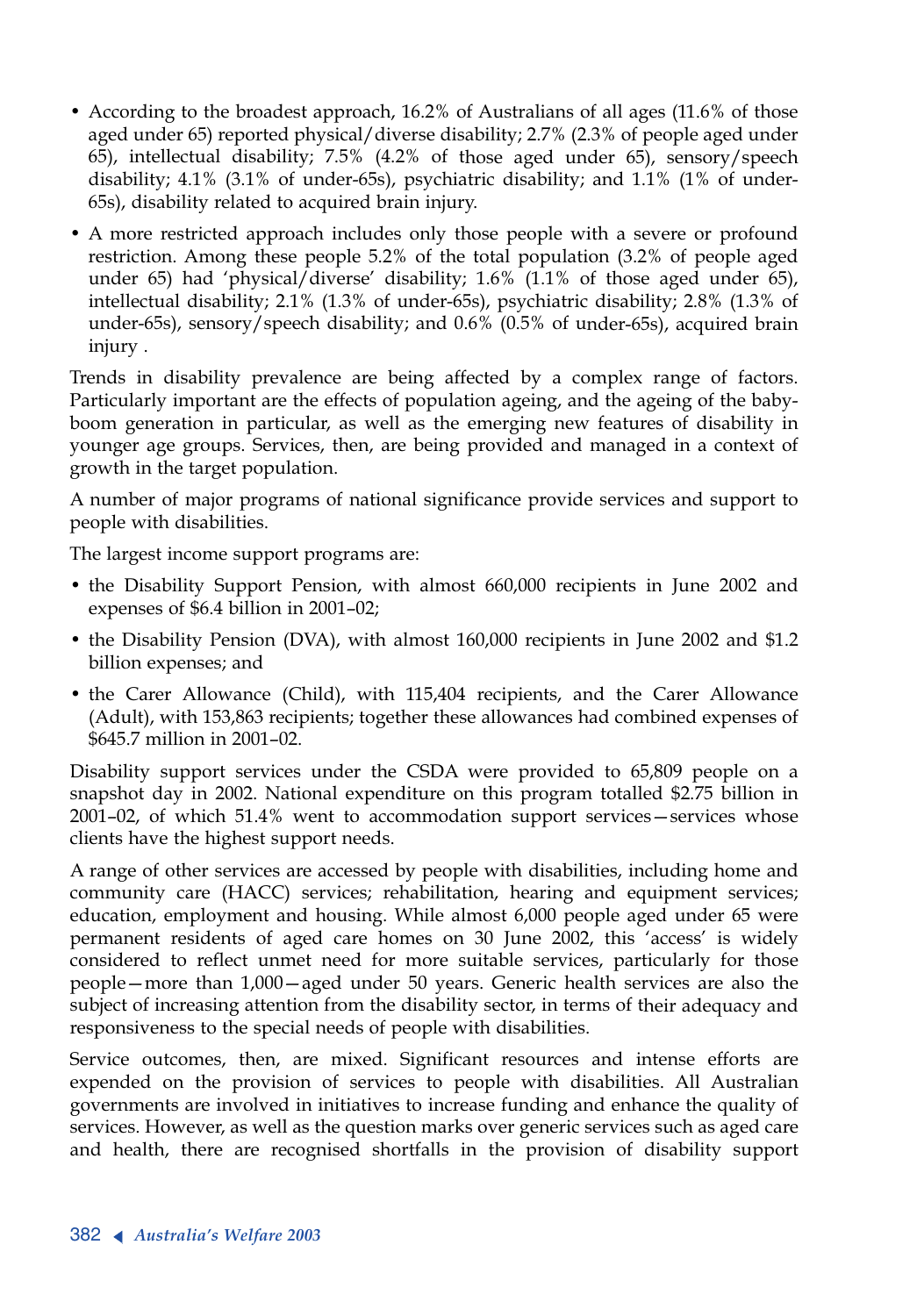services: 12,500 people needing accommodation or respite services in 2001; 5,400 needing employment support; and a shortfall of 8,200 places for community access programs.

Family and friends provide most of the assistance to people with disabilities. Older carers are increasingly expressing their need to plan and be assured of their son's or daughter's future care and accommodation arrangements, and their concerns about the shortfalls in support services.

People with disability are participating in a wide range of areas of Australian life, although generally not to the same extent as the overall population. A picture of this participation has been built up in successive editions of these biennial reports and is summarised in Section 8.5. This 2003 edition focuses on the interesting area of 'communication'. Communication restrictions were found to correlate with poorer education and employment outcomes. Communication restrictions, like intellectual disability, appear to be more likely to be reported for people, particularly males, in younger age ranges.

Disability data and their infrastructure have improved over the 10 years since these biennial reports began but, as with services, further improvements beckon. There is now an agreed international classification (the ICF) on which data concepts and collections can be built, and the Australian ICF User Guide has been developed to promote its sensible use in Australia and these concepts are now reflected in national data dictionaries. There are also key national data collections that use these concepts and standards, including the main population survey and the national collection on disability support services. The national data collection for disability support services under the CSTDA has been redeveloped and will enable a much more complete picture of these services and their users. Efforts are again being made to develop a suitable question on disability for the population census. All this represents significant progress towards enhanced and more consistent disability data.

These achievements provide a foundation for further improvements in national disability data, perhaps in the area of income support, as well as for a wide range of health and other generic services. The challenge will be to implement cost effective data enhancements so that better and 'joined up' information is available, useful to people working in the various fields dealing with human functioning and disability, and meaningful to and desired by the people with disabilities.

### **References**

- ABS (Australian Bureau of Statistics) 1999. Disability, ageing and carers: summary of findings, Australia 1998. Cat. no. 4430.0. Canberra: ABS.
- ABS: Davis E, Beer J, Gligora C & Thorn A 2001. Accounting for change in disability and severe restriction, 1981–1998. Working Paper in Health and Welfare, no. 2001/1. Canberra: ABS.
- ACOSS (Australian Council of Social Service) 2003. Australians living on the edge 5. Strawberry Hills: ACOSS.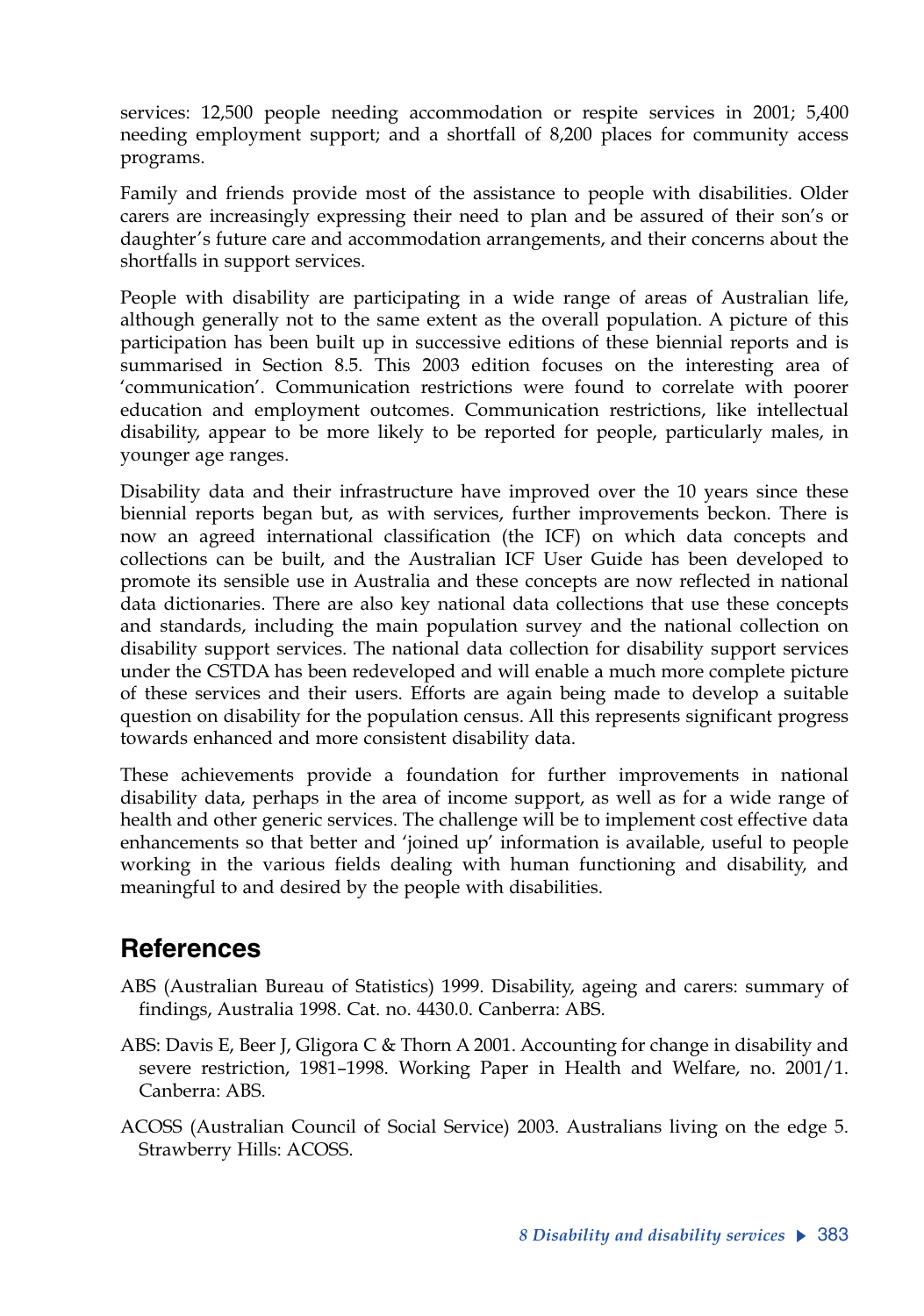- ACROD 2003. About ACROD. Viewed June 2003, <www.acrod.org.au/acrod/ what.htm>.
- AIHW (Australian Institute of Health and Welfare) 1993. Australia's welfare 1993: services and assistance. Canberra: AIHW.
- AIHW 1997a. Australia's welfare 1997: services and assistance. Canberra: AIHW.
- AIHW 1997b. Demand for disability support services in Australia: size, cost and growth. Canberra: AIHW.
- AIHW 1999a. Disability support services provided under the Commonwealth/State Disability Agreement: national data 1998. Cat. no. DIS 16. Canberra: AIHW.
- AIHW 1999b. Australia's welfare 1999: services and assistance. Canberra: AIHW.
- AIHW 2000a. Disability and ageing: Australian population patterns and implications. Cat. no. DIS 19. Canberra: AIHW (Disability Series).
- AIHW 2000b. Integrating indicators: theory and practice in the disability services field. Cat. no. DIS 17. Canberra: AIHW (Disability Series).
- AIHW 2000c. Disability support services provided under the Commonwealth/State Disability Agreement: national data, 1999. Cat. no. DIS 18. Canberra: AIHW (Disability Series).
- AIHW 2001a. Australia's welfare 2001. Canberra: AIHW.
- AIHW 2001b. Disability support services 2000: national data on services provided under the Commonwealth/State Disability Agreement. Cat. no. DIS 23. Canberra: AIHW (Disability Series).
- AIHW 2002a. Australia's health 2002. Canberra: AIHW.
- AIHW 2002b. Unmet need for disability services: effectiveness of funding and remaining shortfalls. Cat. no. DIS 26. Canberra: AIHW.
- AIHW 2002c. Disability support services 2001: national data on services provided under the Commonwealth/State Disability Agreement. Cat. no. DIS 25. Canberra: AIHW (Disability Series).
- AIHW 2002d. Residential aged care services in Australia 2000–01: a statistical overview. Cat. no. AGE 22. Canberra: AIHW (Aged Care Statistics Series no. 11).
- AIHW 2003a. Disability support services 2002: national data on services provided under the Commonwealth/State Disability Agreement. Cat. no. DIS 31 Canberra: AIHW (Disability Series).
- AIHW 2003b. Australia's national disability services data collection: redeveloping the Commonwealth State/Territory Disability Agreement National Minimum Data Set. Canberra: AIHW.
- AIHW 2003c. Disability support services: revisions to CSDA MDS data and reports 1996 to 2000. Canberra: AIHW.
- AIHW 2003d. Australian ICF user guide version 1.0. Canberra: AIHW (in press).
- AIHW 2003e. National community services data dictionary. Version 3 (forthcoming).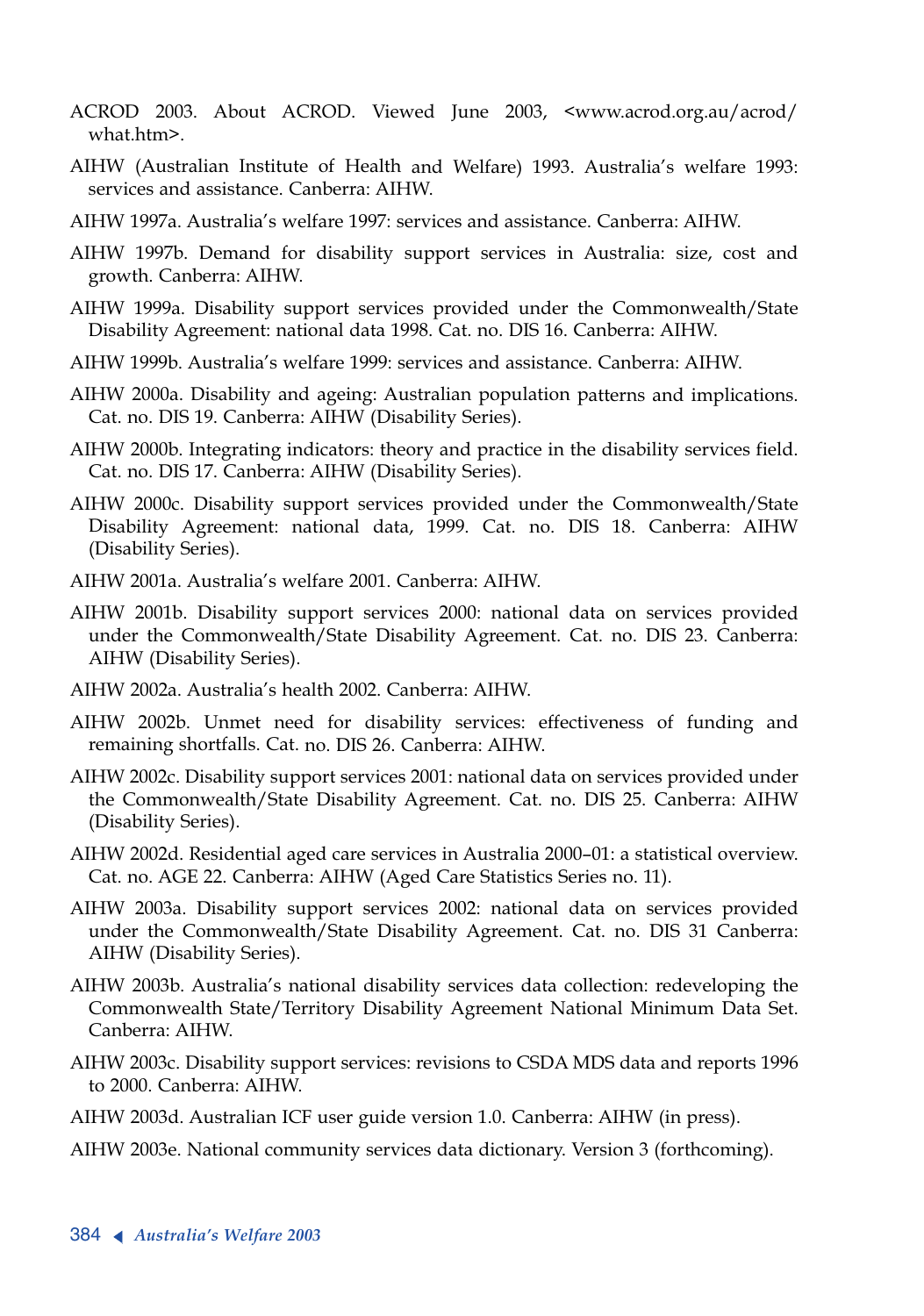AIHW 2003f. Disability prevalence and trends in Australia (forthcoming).

- AIHW 2003g. Commonwealth rent assistance June 2002: a statistical overview. Canberra: AIHW.
- AIHW 2003h. Commonwealth–State Housing Agreement national data reports 2001–02: CSHA community housing. Canberra: AIHW.
- AIHW 2003i. Communication restrictions—the experience of people with a disability in the community. Disability Data Briefing no. 23. Canberra: AIHW (Occasional series).
- AIHW NISU: O'Connor P 2001. Spinal cord injury, Australia, 1999–00. Injury Research and Statistics Series. Adelaide: AIHW National Injury Surveillance Unit (AIHW cat. no. INJCAT 40).
- AIHW NPSU: Nassar N & Sullivan E 2001. Australia's mothers and babies 1999. Sydney: AIHW National Perinatal Statistics Unit (Perinatal Statistics Series no. 11).
- AIHW: Al-Yaman F, Bryant M & Sargeant H 2002. Australia's children: their health and wellbeing 2002. Cat. no. PHE 36. Canberra: AIHW.
- AIHW: Bricknell S 2003. Disability: the use of aids and role of environment. Cat. no. DIS 32. Canberra: AIHW .
- AIHW: Fortune N & Wen X 1999. The definition, incidence and prevalence of acquired brain injury in Australia. Cat. no. DIS 15. Canberra: AIHW.
- AIHW: Van Doeland M & Benham C 2003. Report on the comparability of dependency information across aged and community care programs. Canberra: AIHW (forthcoming).
- AIHW: Wen X 1997. The definition and prevalence of intellectual disability in Australia. Cat. no. DIS 2. Canberra: AIHW.
- AIHW: Wen  $X$  & Fortune N 1999. The definition and prevalence of physical disability in Australia. Cat. no. DIS 13. Canberra: AIHW.
- ALRC (Australian Law Reform Commission) 2002. Protection of human genetic information. Discussion Paper 66. Cat. no. ALRC DP 66. Viewed 22 April 2003, <www.austlii.edu.au/au/other/alrc/publications/dp/66/>.
- ALRC & NHMRC (National Health and Medical Research Council) 2003. Essentially yours: the protection of human genetic information in Australia. Report 96. Canberra: Commonwealth of Australia.
- Australian Hearing 2002. Australian Hearing—annual report 2002. Viewed 3 February 2003, <www.hearing.com.au/annualreport2002>.
- Beange H, Lennox N & Parmenter TR 1999. Health targets for people with an intellectual disability. Journal of Intellectual and Developmental Disability 24(4):283–97.
- Bennett F 1997. The LBW, premature infant. In Gross R, Spiker D & Haynes C (eds). Helping low birth weight, premature babies. The infant health and development program. Stanford, California: Stanford University Press.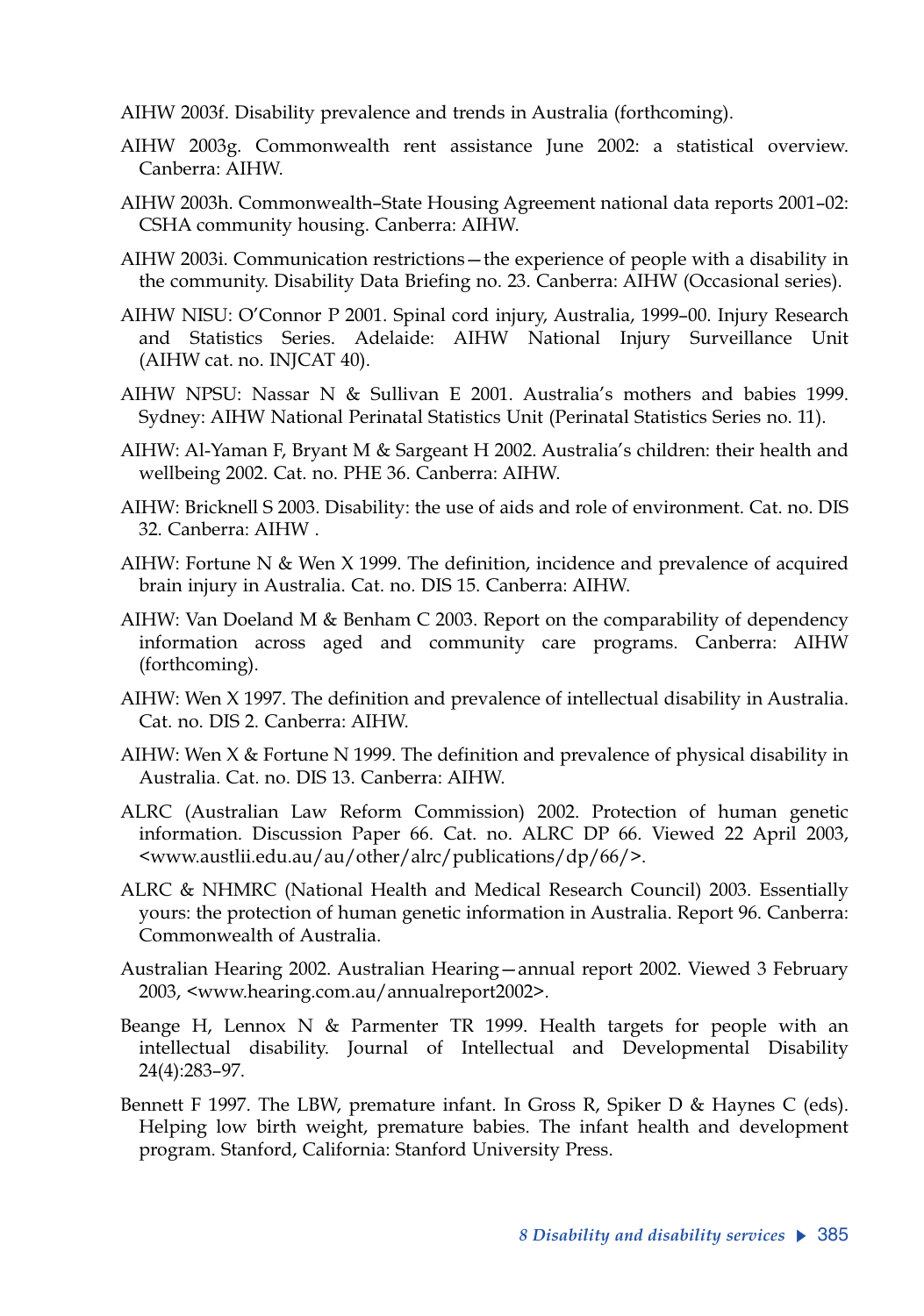- Bickenbach J, Gray D, Madden R, Walsh J, Bricknell S (forthcoming). ICF and disability policy outside the domain of health. Journal of Social Science and Medicine.
- Blair E 2002. How do we decide who gets what? Paper presented to the Disability futures forum, 12 August. Cerebral Palsy Association of Western Australia.
- Burbidge M 2003. Personal health records for people with developmental disability. Viewed April 2003, <www.med.monash.edu.au/general-practice/units/cddh/ research/phr.html>.
- Buzio A 2001. Hospitalisation of adults with cerebral palsy. I Am (Magazine of the Spastic Centre) July 2(3):12.
- Cai L 2002. The dynamics of the Disability Support Pension recipients in Australia. A thesis submitted for the degree of Doctor of Philosophy of the Australian National University, Canberra, September 2002.
- Chalmers J & Siminski P 2003. Flows onto the disability support pension: an analysis of the ABS survey of disability, ageing and carers 1998 and the FaCS longitudinal administrative data—final report. Sydney: Social Policy Research Centre.
- Commonwealth of Australia 2000. Commonwealth disability strategy. Canberra: AusInfo.
- Commonwealth of Australia 2002. Employment, workplace relations and education references committee: education of students with disabilities. Canberra: Department of the Senate.
- CSTDA (Commonwealth of Australia and the States and Territories of Australia) 2003. Commonwealth State/Territory Disability Agreement, in relation to disability services 2002–2007. Canberra: FaCS.
- DEWR (Department of Employment and Workplace Relations) 2003. Labour market assistance outcomes: year ending June 2002. Canberra: DEWR.
- Durvasula S & Beange H 2001. Health inequalities in people with intellectual disability: strategies for improvement. Health Promotion Journal of Australia 2001. 11(1):27–31.
- Durvasula S, Beange H & Baker W 2002. Mortality of people with developmental disability in Northern Sydney. Journal of Intellectual & Developmental Disability, 27:255–64.
- DVA (Department of Veterans' Affairs) 2002. Annual report 2001–02. Canberra: AusInfo.
- ESCAP (Economic and Social Commission for Asia and the Pacific) 2002. Summary paper: Draft Biwako millennium framework for action: towards an inclusive, barrier free and rights-based society for persons with disabilities in Asia and the Pacific. Asian and Pacific Decade of Disabled Persons, 1993–2002. 25–28 October 2002, Otsu City, Shiga, Japan.
- FaCS (Commonwealth Department of Family and Community Services) 2002a. Complete report: case based funding trial—final evaluation report. Canberra: Commonwealth of Australia.
- FaCS 2002b. Annual report 2001–02. Canberra: Commonwealth of Australia.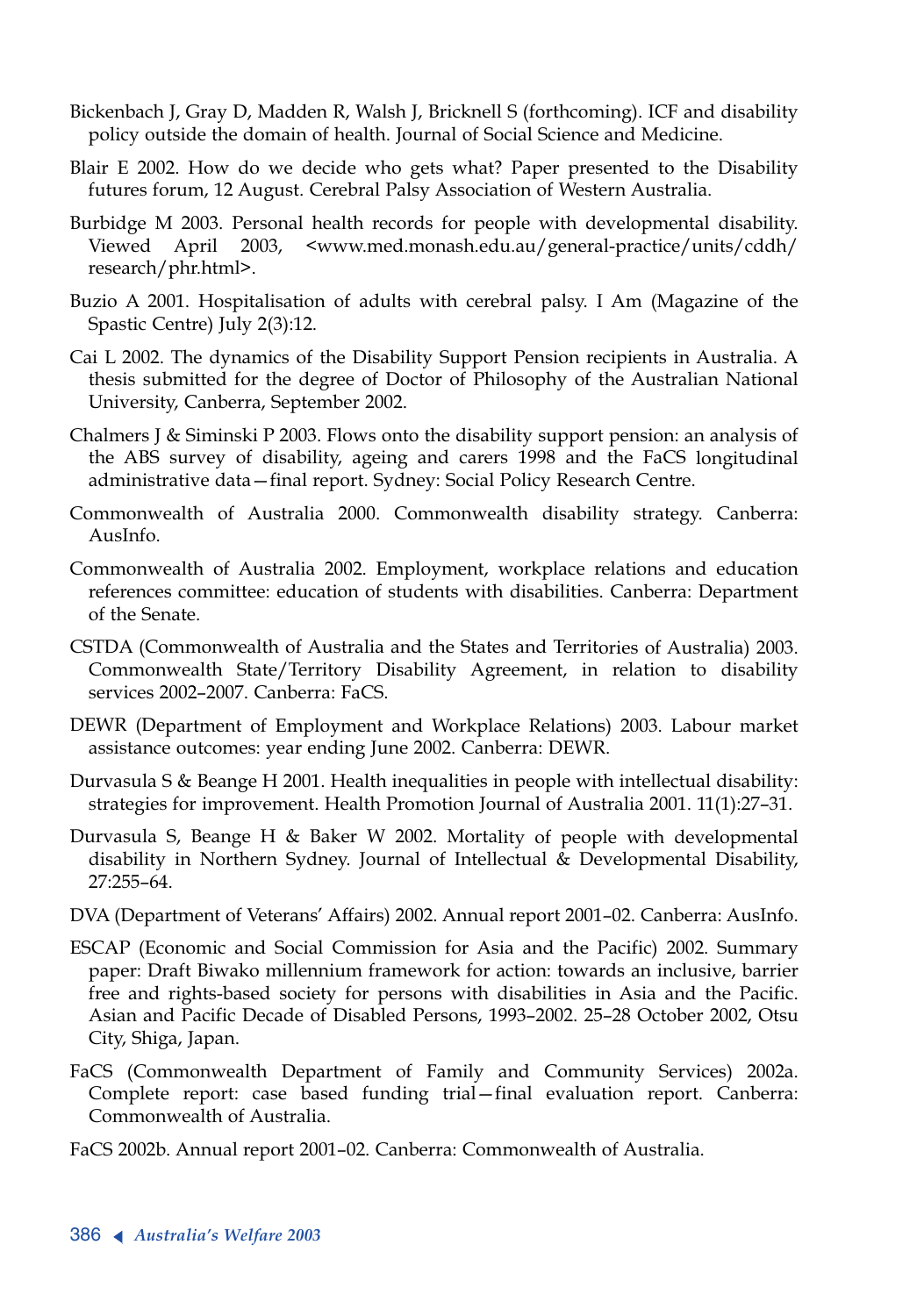- FaCS 2002c. Proposed arrangements to improve the streaming of job seekers with disabilities to employment assistance. Consultation Paper, October.
- FaCS 2002d. Building a simpler system to help jobless families and individuals. Viewed 18 July 2003, <www.facs.gov.au/self\_reliance/default.htm>.
- FaCS 2002e. Disability employment assistance: the reform agenda. May 2002, No. 7. Canberra: Commonwealth of Australia.
- FaCS 2003a. National Disability Advisory Council. Viewed 13 June 2003, <www.facs.gov.au/internet/facsinternet.nsf/aboutfacs/programs/disabilityndac.htm>.
- Hansen M, Kurinczuk JJ, Bower C & Webb S 2002. The risk of major birth defects after intracytoplasmic sperm injection and in vitro fertilization. New England Journal of Medicine 346(10):725–30.
- HREOC (Human Rights and Equal Opportunity Commission) 2003. Frequently asked questions: disability standards. Viewed 25 August 2003, <www.hreoc.gov.au/ disability\_rights/ faq/stanfaq/stanfaq.html>.
- Human Fertilisation and Embryology Authority and Advisory Committee on Genetic Testing 1999. Consultation document on preimplantation genetic diagnosis. November 1999. Viewed 23 April 2003, <www.hfea.gov.uk/forpatients/ Consultations/default.htm>.
- Innes G 2003. Ten years of the Disability Discrimination Act—achievements and hopes. Impact, March 2003. Sydney: ACOSS.
- Lennox N & Beange H 2000. The health needs of people with intellectual disability. Medical Journal of Australia 173:308–30.
- Madden R 2003. Two sides of the same coin, or different currencies? *dis*parity, Autumn. Canberra: ACROD.
- Mullane C 2002. A report card on specific health needs of people with disabilities living in care. Paper presented at CDDS Health Promotion Forum, 29 April.
- NEDA (National Ethnic Disability Alliance) 2003. Current projects: Australian Federation of Disability Organisations. Viewed 13 June 2003, <www.neda.org.au/ 4.html>.
- Newell C 2002. Embracing life: ethical challenges in disability and biotechnology. Interaction (National Council on Intellectual Disability) 16(2):25–33.
- OECD (Organisation for Economic Cooperation and Development) 2003. Transforming disability into ability: policies to promote work and income security for disabled people. Paris: OECD.
- Parmenter T R, Atkinson N, Balandin S & Durvasula S 1999. Health needs and services for people with developmental disabilities. Sydney: Centre for Developmental Disability Studies.
- Parmenter T R 2003. From the director's desk. CDDS News, March 2003 6(1). Ryde: CDDS.